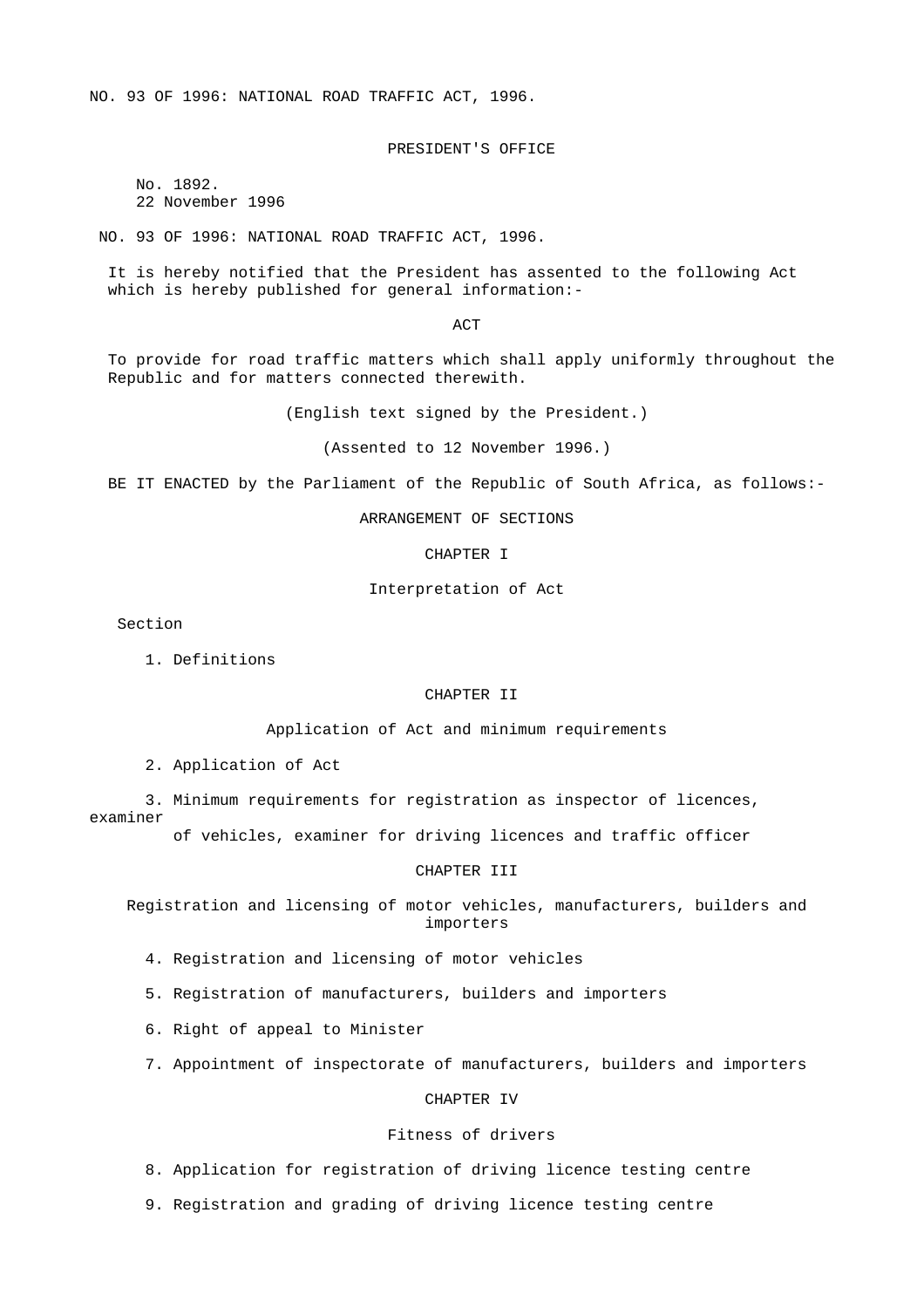- 10. Suspension or cancellation of registration of driving licence testing centre
- 11. Appointment of national inspectorate of driving licence testing centres
- 12. Driver of motor vehicle to be licensed
- 13. Licence to drive, either learner's or driving licence
- 14. Prescribing, classification and extent of learner's or driving licence
- 15. Disqualification from obtaining or holding learner's or driving licence
- 16. Failure to disclose disqualification in respect of licence authorising driving of motor vehicle prohibited
- 17. Application for and issue of learner's licence
- 18. Application for and issue of driving licence
- 19. Substitution of driving licence issued before certain date
- 20. Special provisions in relation to driving licences which ceased to be valid in terms of road traffic ordinance
- 21. Power of MEC in respect of examination and testing of applicant learner's or driving licence
- 22. Holder of licence to drive motor vehicle shall give notice of change place of residence
- 23. When licence not issued in terms of this Act deemed to be driving licence
- 24. Department of State may issue learner's or driving licence to person in it employment only
- 25. Suspension or cancellation by MEC of licence authorising driving motor vehicle
- 26. Lapsing of endorsement on licence
- 27. Cancellation or amendment of endorsement on licence
- 28. Uniform standards for instructors
- 29. Voidness of learner's or driving licence issued contrary to Chapter
- 30. Use of somebody's learner's or driving licence by another prohibited
- 31. Unlicensed driver not to be employed or permitted to drive motor vehicle
- 32. Professional driver to have permit
- 33. Production of licence and permit to court
- 34. Court may issue order for suspension or cancellation of licence or permit or disqualify person from obtaining licence or permit
- 35. On conviction of certain offences licence and permit shall be suspended for minimum period and learner's or driving licence may not be obtained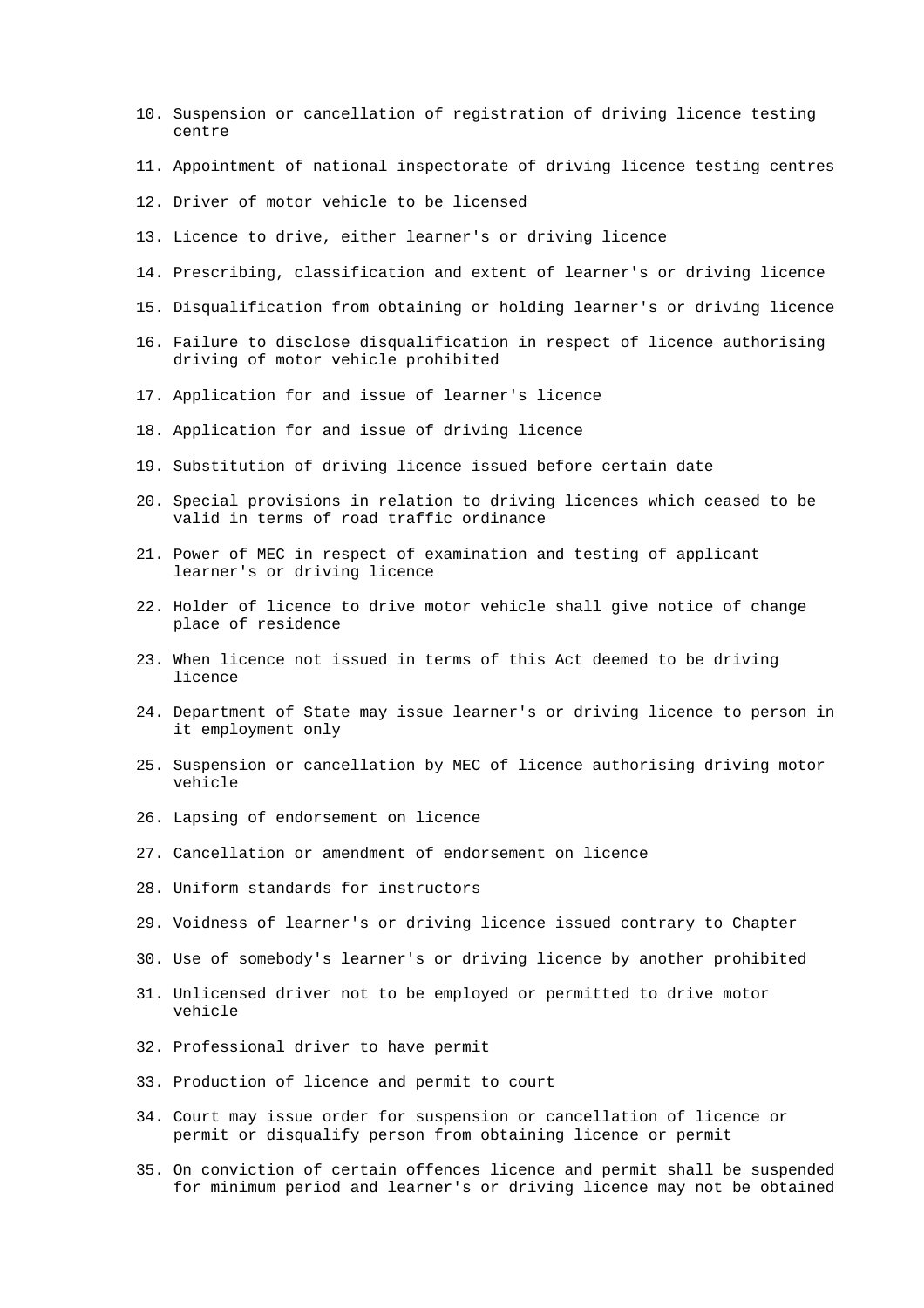36. Procedure subsequent to suspension or cancellation of licence or permit

### CHAPTER V

## Fitness of vehicles

- 37. Testing station to be registered
- 38. Application for registration of testing station
- 39. Registration and grading of testing station
- 40. Suspension or cancellation of registration of testing station
- 41. Appointment of national inspectorate of testing stations
- 42. Roadworthy certificate required in respect of motor vehicle
- 43. Application for roadworthy certificate
- 44. Notice to discontinue operation of motor vehicle

### CHAPTER VI

## Operator fitness

- 45. Registration of operator
- 46. Issue of operator card
- 47. Operator card to be displayed on motor vehicle
- 48. Proof of certain facts
- 49. Duties of operator
- 50. Power of MEC in respect of motor vehicles, drivers and activities operators
- 51. Act or omission of manager, agent or employee of operator

#### CHAPTER VII

#### Road safety

- 52. Powers and functions of Director-General
- 53. Delegation by Director-General

### CHAPTER VIII

### Dangerous goods

- 54. Transportation of certain dangerous goods prohibited
- 55. Appointment of dangerous goods inspector or inspectorate

## CHAPTER IX

Road traffic signs and general speed limit

56. Minister may prescribe road traffic signs

57. Authority to display road traffic signs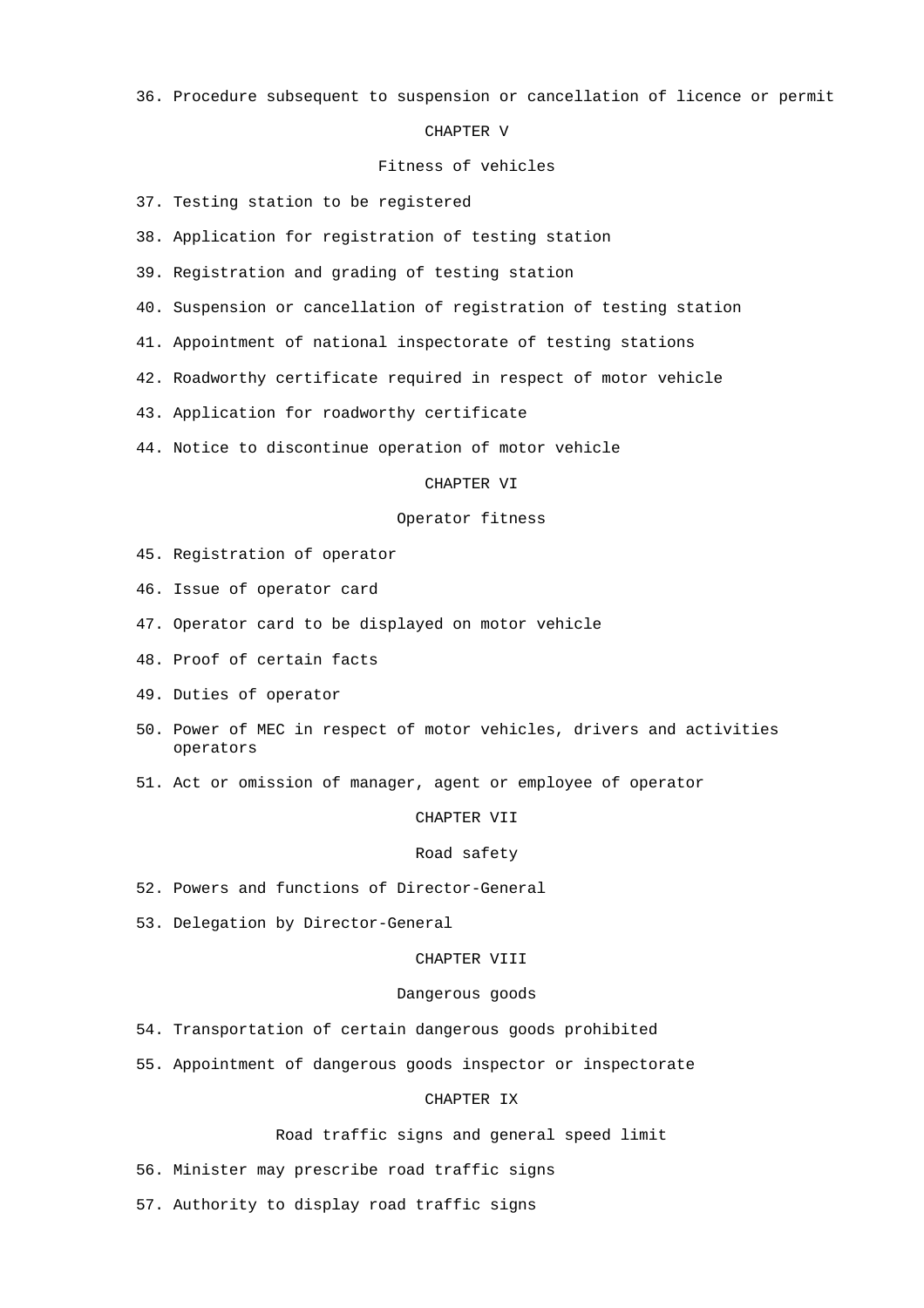58. Failure to obey road traffic sign prohibited

59. Speed limit

60. Certain drivers may exceed general speed limit

### CHAPTER X

### Accidents and accident reports

61. Duty of driver in event of accident

62. Garage to keep record of motor vehicle involved in accident

#### CHAPTER XI

 Reckless or negligent driving, inconsiderate driving, driving while under the influence of intoxicating liquor or a drug having a narcotic effect, and miscellaneous offences

- 63. Reckless or negligent driving
- 64. Inconsiderate driving
- 65. Driving while under the influence of intoxicating liquor or drug having narcotic effect, or with excessive amount of alcohol in blood or breath
- 66. Unauthorised acts in relation to vehicle
- 67. Furnishing false information prohibited
- 68. Unlawful acts in relation to registration plates, registration number, registration mark or certain documents

## CHAPTER XII

### Presumptions and legal procedure

- 69. Presumptions regarding public road, freeway and public road in urban area
- 70. Presumption regarding mass ascertained by means of mass-measuring bridge or other mass-measuring instrument
- 71. Presumption regarding gross vehicle mass of motor vehicle
- 72. Proof of gross vehicle mass of motor vehicle
- 73. Presumption that owner drove or parked vehicle
- 74. Presumption regarding officers

### CHAPTER XIII

#### Regulations

- 75. Power of Minister to make regulations
- 76. Incorporation of standards by reference

### CHAPTER XIV

## Registers and records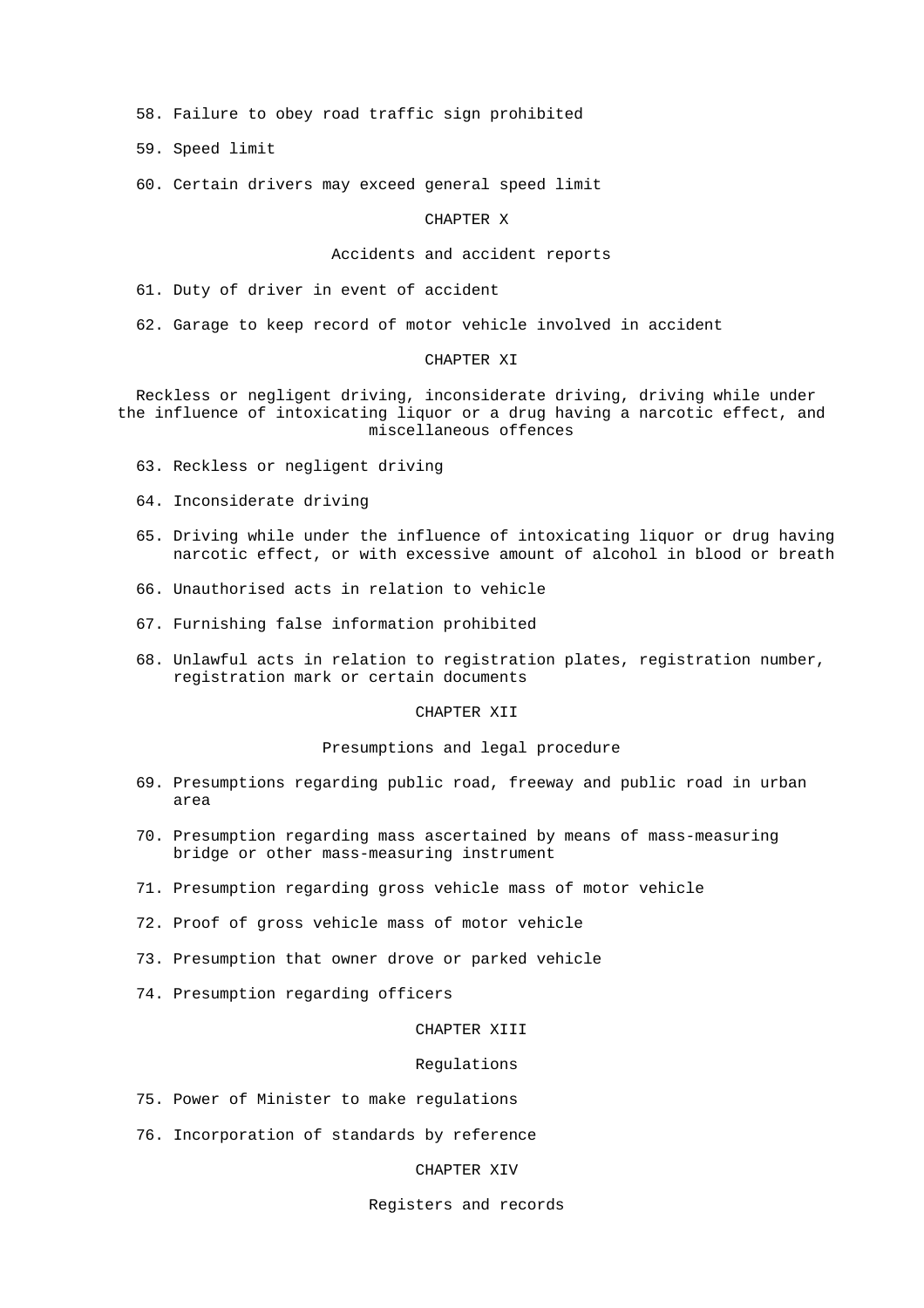- 77. Registers or records to be kept
- 78. Copy of entry in register or record to be prima facie proof
- 79. Cognisance may be taken of information contained in register or record

### CHAPTER XV

#### General provisions

80. Parking for disabled persons

- 81. Vehicle and load may be exempted from provisions of Act
- 82. Inspections for ensuring that provisions of Act are given effect to
- 83. Doubt regarding use or classification of vehicle
- 84. Variation of prescribed form
- 85. Issue of document as proof of driving licence in special circumstances
- 86. Signature upon documents
- 87. Service of notices
- 88. State bound
- 89. Offences and penalties
- 90. Apportionment of fines
- 91. Delegation by Minister and MEC
- 92. Provincial laws
- 93. Repeal of laws, and savings
- 94. Short title and commencement

#### CHAPTER I

#### Interpretation of Act

#### Definitions

- 1. In this Act, unless the context otherwise indicates-
	- (i) "ambulance" means a motor vehicle specially constructed or adapted for the conveyance of sick or injured persons to or from a place

### for

medical treatment and which is registered as an ambulance; (i)

- (ii) "articulated motor vehicle" means a combination of motor vehicles consisting of a truck-tractor and a semi-trailer; (xv)
- (iii) "breakdown vehicle" means a motor vehicle designed or adapted solely for the purpose of recovering or salvaging motor vehicles

### and

which is registered as a breakdown vehicle; (lxvii)

(iv) "bridge" includes a culvert and a causeway; (vii)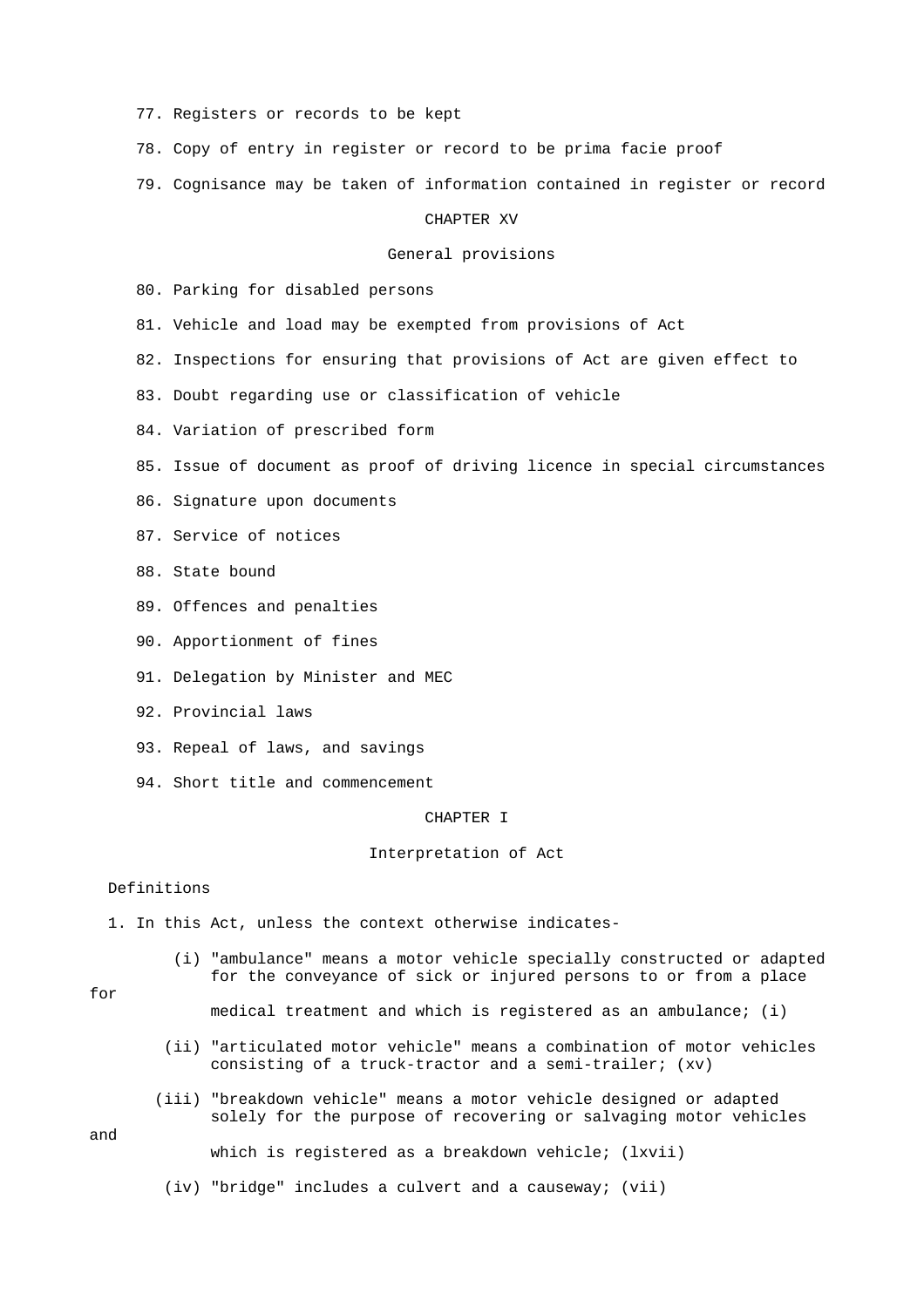(v) "builder" means any person who, for the purposes of his or her business of selling motor vehicles, manufactures or assembles motor vehicles in whole or in part from used components, or modifies

## motor

vehicles using new or used components; (v)

- (vi) "bus" means a motor vehicle designed or adapted for the conveyance of more than 16 persons (including the driver, if any); (x)
- (vii) "by-law" means a by-law issued under the laws of a province; (lxxv)
- (viii) "combination of motor vehicles" means two or more motor vehicles coupled together; (xxvii)
	- (ix) "Convention" means the International Convention relative to Motor Traffic (Paris, 1926), the United Nations Convention on Road

#### Traffic

 (Geneva, 1949), or the United Nations Convention on Road Traffic (Vienna, 1968); (xxviii)

(x) "cross", or any like expression, means to move on a public road in

```
a
```
on

the

direction which intersects the normal course of travel of traffic

such road; (xxxix)

- (xi) "dangerous goods" means the commodities, substances and goods listed in the standard specification of the South African Bureau of Standards SABS 0228 "The identification and classification of dangerous substances and goods"; (xvii)
- (xii) "Department" means the Department of Transport; (xi)
- (xiii) "department of State" means a department as defined in section 1(1) of the Public Service Act, 1994 (Proclamation No. 103 of 1994); (lxi)
- (xiv) "Director-General" means the Director-General: Transport; (xiii)
- (xv) "driver" means any person who drives or attempts to drive any vehicle or who rides or attempts to ride any pedal cycle or who leads any draught, pack or saddle animal or herd or flock of animals, and "drive" or any like word has a corresponding meaning; (ii)
- (xvi) "driving licence" means a driving licence referred to in Chapter IV; (iii)
- (xvii) "driving licence testing centre" means a driving licence testing centre referred to in Chapter IV; (iv)
- (xviii) "edge of the roadway" means the boundary between the roadway and the shoulder, which is indicated by an appropriate road traffic sign, or in the absence of such sign-
	- (a) in the case of a road with a bituminous or concrete surface,

edge of such surface; or

- (b) in the case of any other road, the edge of the improved part of the road intended for vehicular use; (xxvi)
- (xix) "examiner for driving licences" means an examiner for driving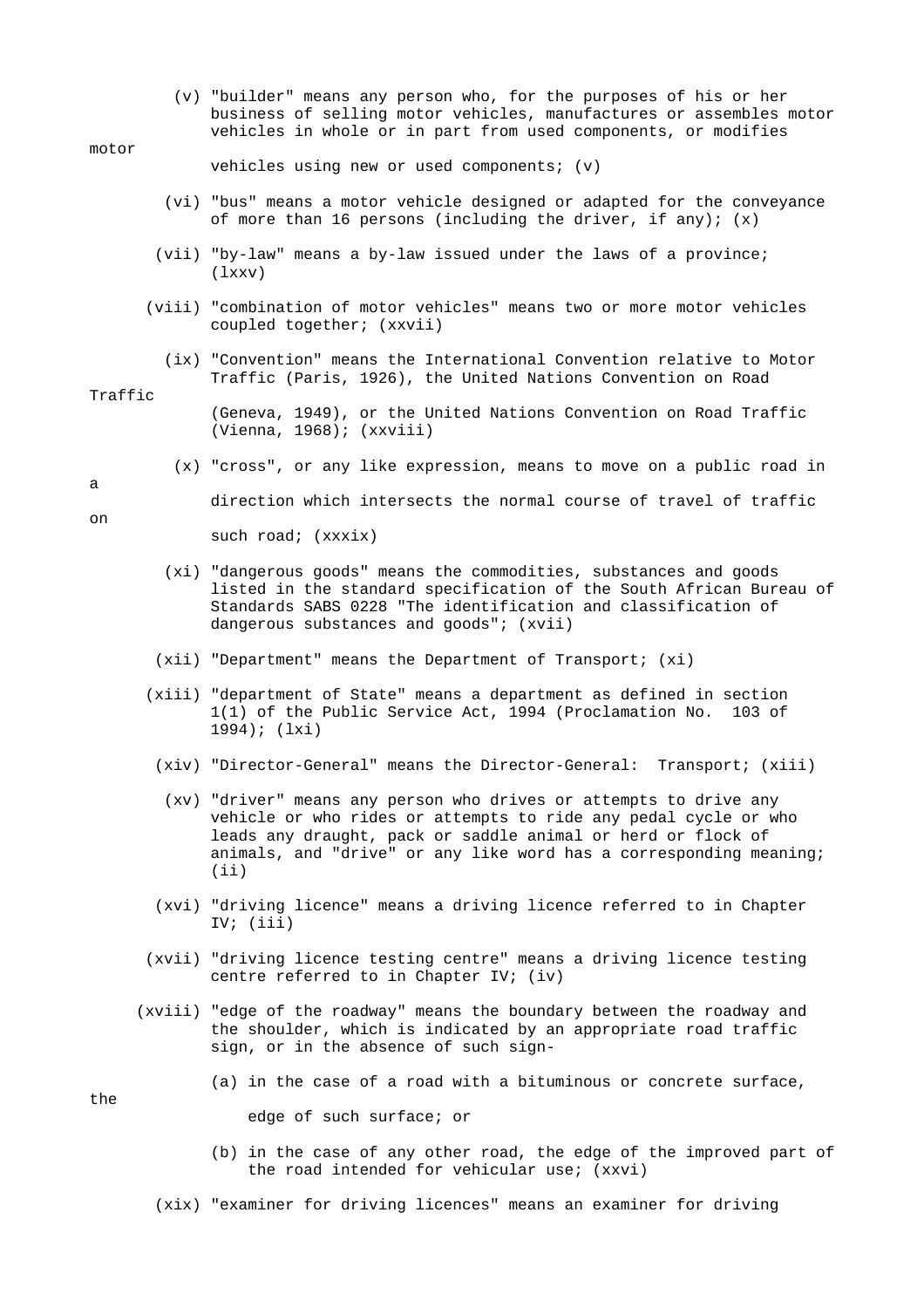licences registered and appointed in terms of the laws of any province; (lxix)

- (xx) "examiner of vehicles" means an examiner of vehicles registered and appointed in terms of the laws of any province; (xxxviii)
- (xxi) "fire-fighting vehicle" means a motor vehicle designed or adapted solely or mainly for fighting fires and which is registered as a fire-fighting vehicle; (vi)
- (xxii) "freeway" means a public road or a section of a public road which has been designated as a freeway by an appropriate road traffic sign; (xii)
- (xxiii) "goods" means any movable property; (xviii)
	- (xxiv) "gross combination mass", in relation to a motor vehicle which is used to draw any other motor vehicle, means the maximum mass of any combination of motor vehicles, including the drawing vehicle, and load as specified by the manufacturer thereof or, in the absence of such specification, as determined by the registering authority; (viii)
	- (xxv) "gross vehicle mass", in relation to a motor vehicle, means the maximum mass of such vehicle and its load as specified by the manufacturer thereof or, in the absence of such specification, as determined by the registering authority; (ix)
	- (xxvi) "identity document" means an identity document as defined in section 1 of the Identification Act, 1986 (Act No. 72 of 1986); (xxi)
- (xxvii) "importer" means any person who, for the purpose of his or her business of selling motor vehicles, imports new or used motor vehicles into the Republic; (xxv)
- (xxviii) "inspector of licences" means an inspector of licences appointed in terms of the laws of any province; (xxii)
	- (xxix) "instructor" means any person registered as such in terms of the laws of any province; (xxiii)
		- (xxx) "international driving permit" means an international driving permit issued in terms of a Convention or recognised thereunder; (xxiv)
	- (xxxi) "kerb line" means the boundary between the shoulder and the verge or, in the absence of a shoulder, the part between the edge of the roadway and the verge; (lii)
	- (xxxii) "learner's licence" means a learner's licence referred to in Chapter IV; (xxix)
- (xxxiii) "local authority" means a transitional metropolitan substructure, transitional local council or local government body contemplated in section 1(1) of the Local Government Transition

Act.

1993 (Act No. 209 of 1993); (xlviii)

- (xxxiv) "manufacturer" means a person who, for the purpose of his or her business of selling motor vehicles, manufactures or assembles new motor vehicles; (lxxvi)
	- (xxxv) "MEC" means a member of the Executive Council appointed in terms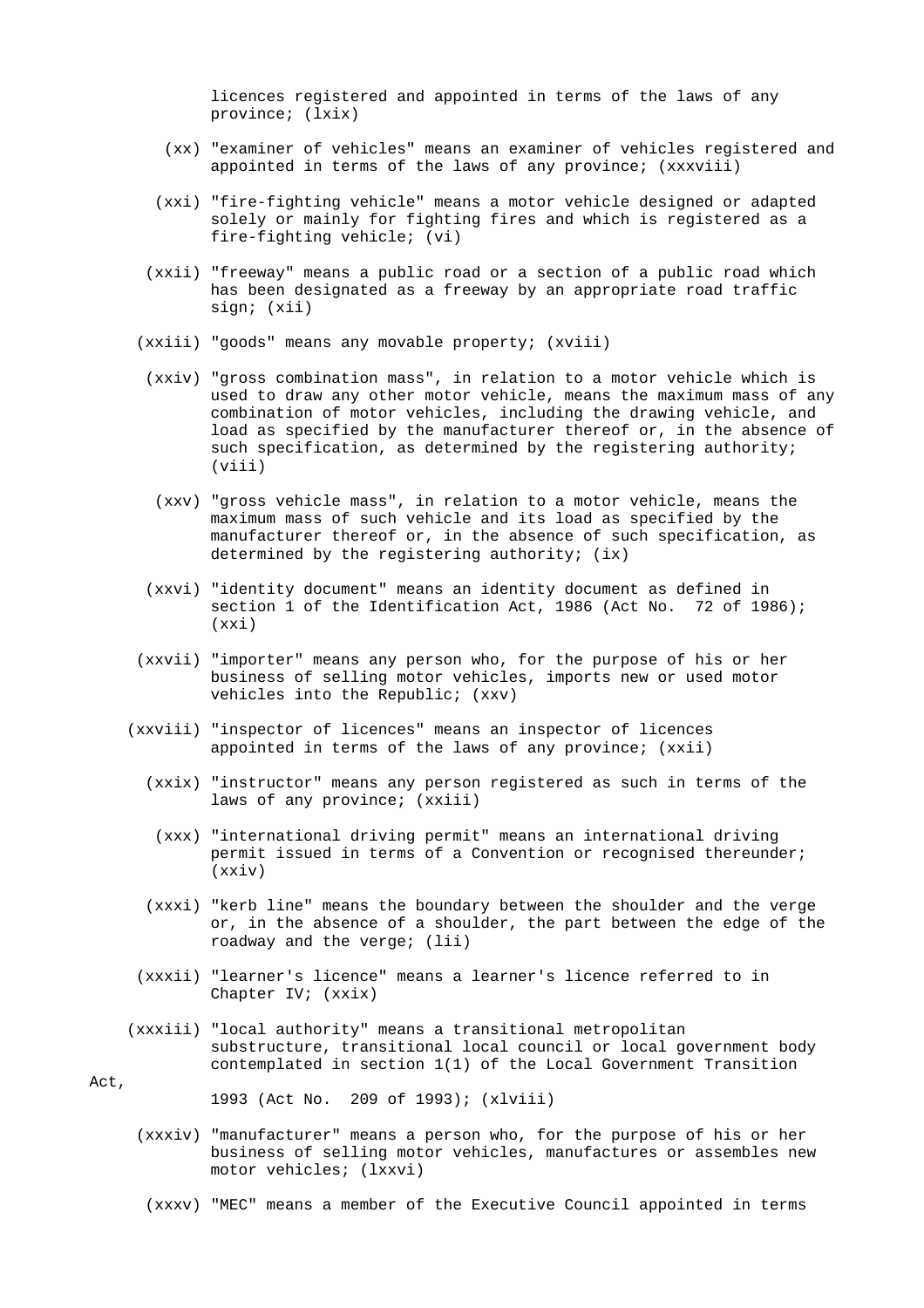of section 149 of the Constitution of the Republic of South Africa, 1993 (Act No. 200 of 1993), and who is responsible for road

- traffic matters, or any other person authorised by him or her to exercise any power or perform any duty or function which such MEC is empowered or obliged to exercise or perform in terms of this Act; (xxxi)
	- (xxxvi) "medical practitioner" means any person registered as such in terms of the Medical, Dental and Supplementary Health Service Professions Act, 1974 (Act No. 56 of 1974); (xvi)
	- (xxxvii) "Minister" means the Minister of Transport, or any other person authorised by him or her to exercise any power or perform any duty or function which such Minister is empowered or obliged to exercise or perform in terms of this Act; (xxxii)
	- (xxxviii) "motor cycle" means a motor vehicle which has two wheels and includes any such vehicle having a side-car attached; (xxxiv)
		- (xxxix) "motor dealer" means any person who is engaged in the business of buying, selling, exchanging or repairing motor vehicles required to be registered and licensed in terms of this Act or of building permanent structures onto such vehicles and who complies with the prescribed conditions; (xxxv)
			- (xl) "motor quadrucycle" means a motor vehicle, other than a tractor, which has four wheels and which is designed to be driven by the

## type

of controls usually fitted to a motor cycle; (xxxvi)

- (xli) "motor tricycle" means a motor vehicle, other than a motor cycle or a tractor, which has three wheels and which is designed to be driven by the type of controls usually fitted to a motor cycle; (xxxiii)
- (xlii) "motor vehicle" means any self-propelled vehicle and includes-
	- (a) a trailer; and
	- (b) a vehicle having pedals and an engine or an electric motor as

an

 integral part thereof or attached thereto and which is designed or adapted to be propelled by means of such pedals, engine or motor, or both such pedals and engine or motor, but does not include-

- (i) any vehicle propelled by electrical power derived from storage batteries and which is controlled by a pedestrian; or
	- (ii) any vehicle with a mass not exceeding 230 kilograms and specially designed and constructed, and not merely adapted, for the use of any person suffering from some physical defect or disability and used solely by such person; (xxxvii)
	- (xliii) "operate on a public road" or any like expression, in relation to a vehicle, means to use or drive a vehicle or to permit a

vehicle

 to be used or driven on a public road, or to have or to permit a vehicle to be on a public road; (xlii)

(xliv) "operator" means the person responsible for the use of a motor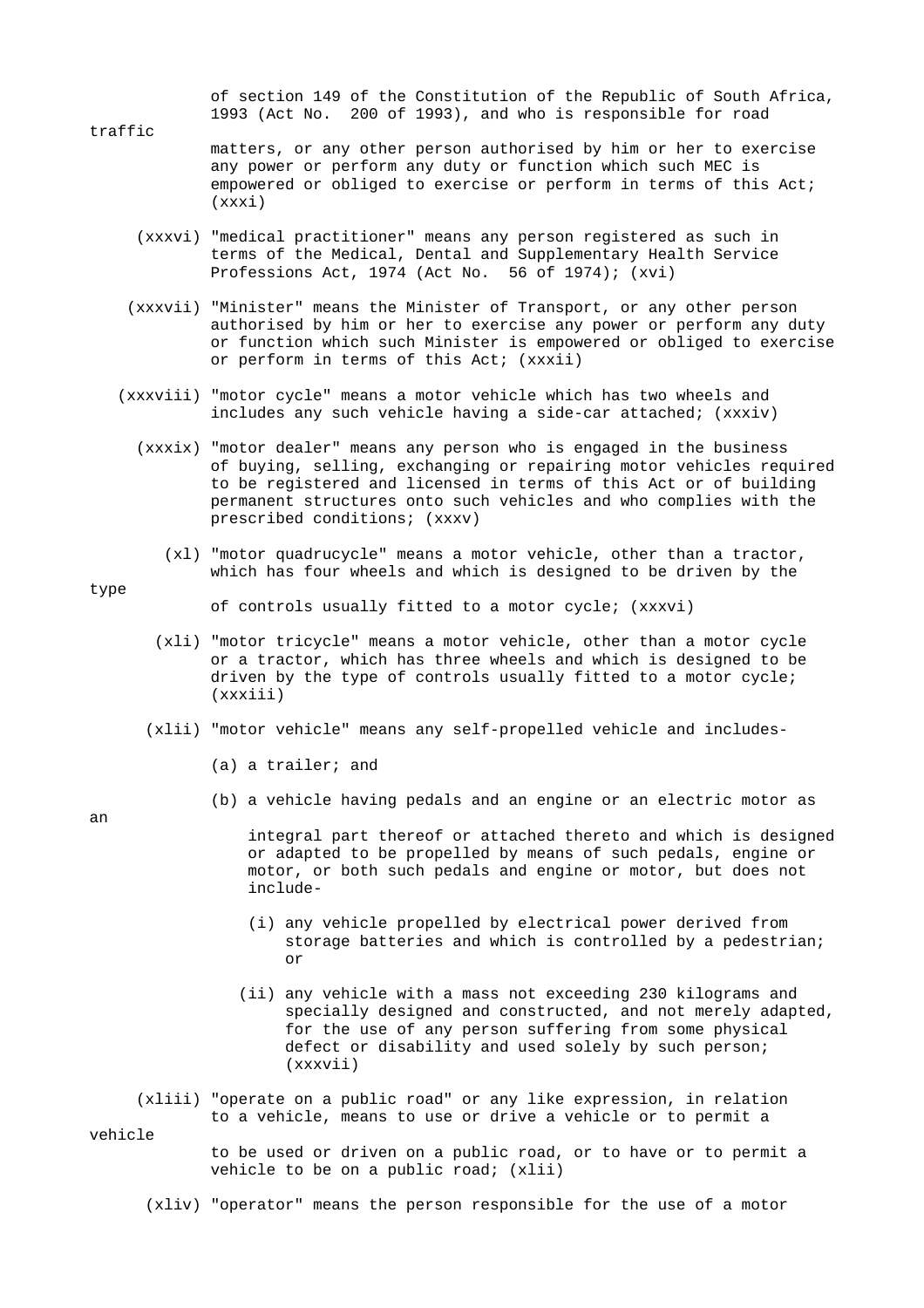vehicle of any class contemplated in Chapter VI, and who has been registered as the operator of such vehicle; (xli)

- (xlv) "owner", in relation to a vehicle, means-
	- (a) the person who has the right to the use and enjoyment of a vehicle in terms of the common law or a contractual agreement with the title holder of such vehicle;
	- (b) any person referred to in paragraph (a), for any period during which such person has failed to return that vehicle to the

 holder in accordance with the contractual agreement referred to in paragraph (a); or

(c) a motor dealer who is in possession of a vehicle for the

of sale,

 and who is registered as such in accordance with the regulations under section 4, and "owned" or any like word has a corresponding meaning; (xiv)

- (xlvi) "park" means to keep a vehicle, whether occupied or not, stationary for a period of time longer than is reasonably necessary for the actual loading or unloading of persons or goods, but does not include any such keeping of a vehicle by reason of a cause beyond the control of the person in charge of such vehicle; (xlvii)
- (xlvii) "peace officer" means a traffic officer and also a traffic warden appointed in terms of the laws of any province; (lxxxi)
- (xlviii) "Pedal cycle" means any bicycle or tricycle designed for propulsion solely by means of human power; (lxxii)
	- (xlix) "prescribe" means prescribe by regulation; (lxxix)
		- (l) "prescribed territory" means-
			- (a) the Kingdom of Lesotho, the Kingdom of Swaziland, the Republic of Angola, the Republic of Botswana, the Republic of Malawi,

the

of

Republic of Mozambique, the Republic of Namibia, the Republic

Zambia and the Republic of Zimbabwe; and

- (b) any other state or territory declared by the Minister by notice in the Gazette to be a prescribed territory; (lxxviii)
- (li) "professional driver" means the driver of a motor vehicle in respect of which an operator is registered; (xlix)
- (lii) "Professional driving permit" means a professional driving permit referred to in Chapter IV; (l)
- (liii) "Province" means a province established by section 124 of the Constitution of the Republic of South Africa, 1993; (li)
	- (liv) "public road" means any road, street or thoroughfare or any other place (whether a thoroughfare or not) which is commonly used by the public or any section thereof or to which the public or any section thereof has a right of access, and includes-
		- (a) the verge of any such road, street or thoroughfare-,

title

# purpose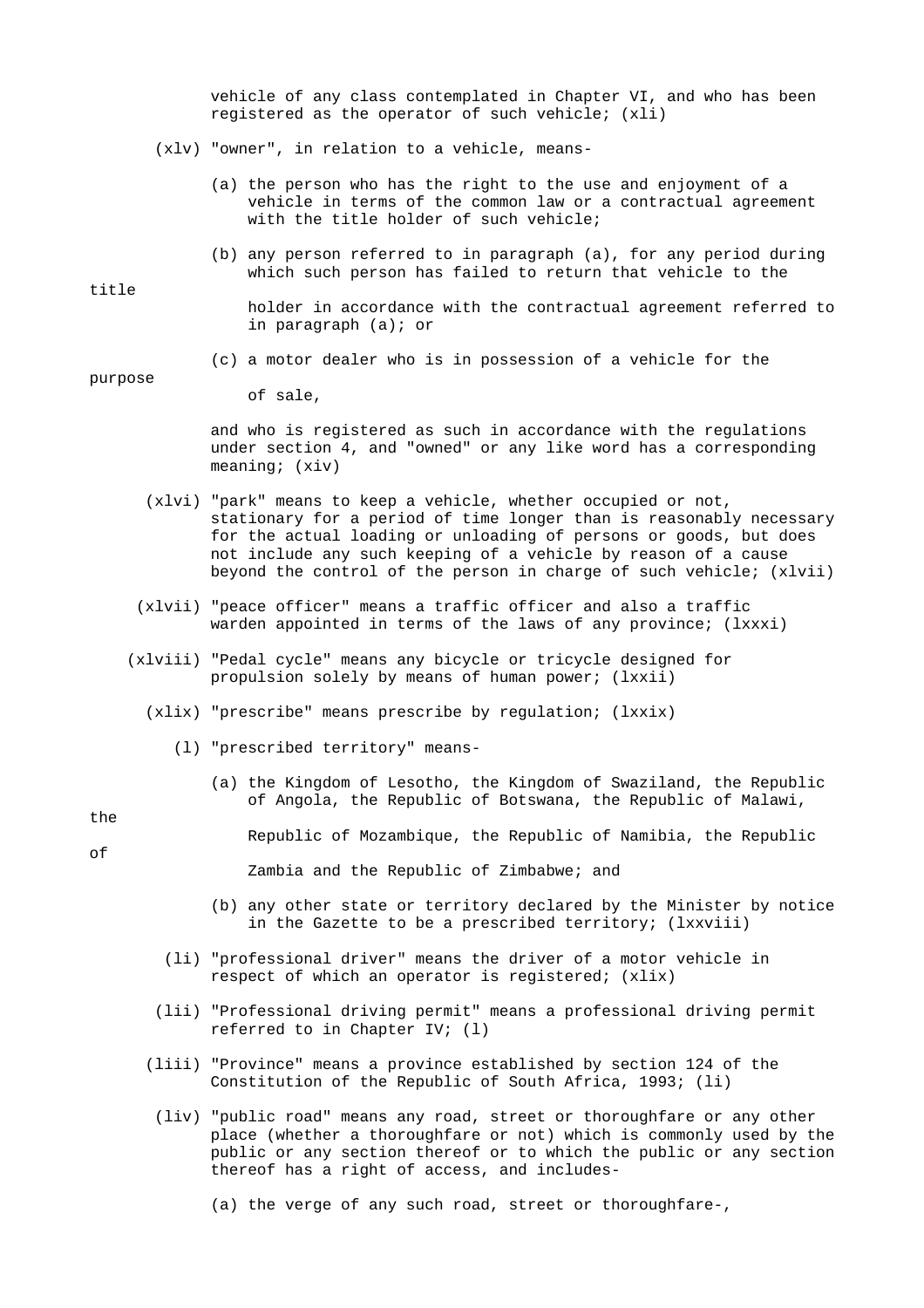- (b) any bridge, ferry or drift traversed by any such road, street thoroughfare; and
- (c) any other work or object forming part of or connected with or belonging to such road, street or thoroughfare; (xl)
- (lv) "registering authority" means a registering authority appointed as such in accordance with the laws of any province; (liv)
- (lvi) "registration plate" means a prescribed plate on which the registration number or motor trade number of a motor vehicle is displayed; (lv)
- (lvii) "regulation" means a regulation under this Act; (lvi)
- (lviii) "repealed ordinance" means an ordinance or any provision of an ordinance repealed by the Road Traffic Act, 1989 (Act No. 29 of 1989); (xix)
	- (lix) "rescue vehicle" means a motor vehicle designed or adapted solely for the purpose of rescuing persons, and which is owned or controlled by a department of State, a local authority or a body approved by the MEC concerned and is registered as a rescue

vehicle;

(liii)

- (lx) "road traffic ordinance" means the Road Traffic Ordinance, 1966 (Ordinance No. 21 of 1966), of the former Transvaal, Natal, the Orange Free State and the Cape of Good Hope, respectively; (xliii)
- (lxi) "road traffic sign" means a road traffic sign prescribed under section 56; (xliv)
- (lxii) "roadway" means that portion of a road, street or thoroughfare improved, constructed or intended for vehicular traffic which is between the edges of the roadway; (lvii)
- (lxiii) "roadworthy", in relation to a vehicle, means a vehicle which complies with the relevant provisions of this Act and is otherwise in a fit condition to be operated on a public road; (xlv)
	- (lxiv) "roadworthy certificate", in relation to a motor vehicle, means a certificate issued in terms of section 42; (xlvi)
	- (lxv) "semi-trailer" means a trailer having no front axle and so designed that at least 15 per cent of its tare is super-imposed on and borne by a vehicle drawing such trailer; (xxx)
- (lxvi) "shoulder" means that portion of a road, street or thoroughfare between the edge of the roadway and the kerb line; (lviii)
- (lxvii) "sidewalk" means that portion of a verge intended for the exclusive use of pedestrians; (lxv)
- (lxviii) "South African Bureau of Standards" means the South African Buro of Standards referred to in section 2(1) of the Standards Act, 1993 (Act No. 29 of 1993); (lxiv)
	- (lxix) "stop" means the bringing to a standstill of a vehicle by the driver thereof; (lxiii)
	- (lxx) "tare", in relation to a motor vehicle, means the mass of such

or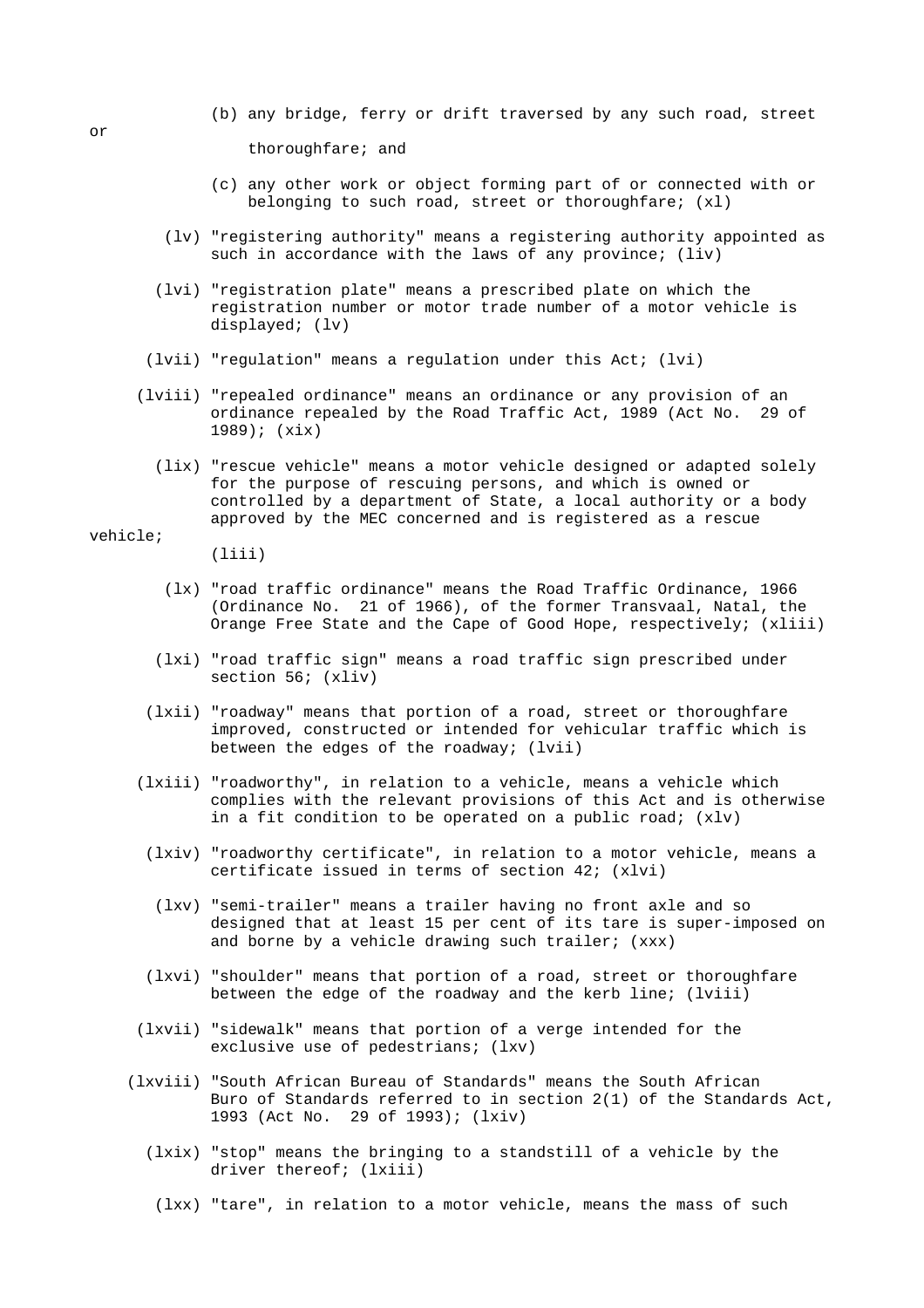vehicle ready to travel on a road and includes the mass of-

- (a) any spare wheel and of all other accessories and equipment supplied by the manufacturer as standard for the particular model of motor vehicle concerned-,
- (b) anything which is a permanent part of the structure of such vehicle;
- (c) anything attached to such vehicle so as to form a structural alteration of a permanent nature; and
- (d) the accumulators, if such vehicle is self-propelled by electrical power,

but does not include the mass of-

- (i) fuel; and
- (ii) anything attached to such vehicle which is not of the nature referred to in paragraph  $(b)$  or  $(c)$ ;  $(lxvi)$
- (lxxi) "testing station" means a testing station registered in terms of section 39; (lxx)
- (lxxii) "this Act" includes the regulations; (xx)

(lxxiii) "title holder", in relation to a vehicle, means-

(a) the person who has to give permission for the alienation of

that

 vehicle in terms of a contractual agreement with the owner of such vehicle; or

 (b) the person who has the right to alienate that vehicle in terms of the common law,

 and who is registered as such in accordance with the regulations under section 4; (lxviii)

- (lxxiv) "tractor" means a motor vehicle designed or adapted mainly for drawing other vehicles and not to carry any load thereon, but does not include a truck-tractor; (lxxiii)
	- (lxxv) "traffic officer" means a traffic officer appointed in terms of the laws of any province and any member of the Service as defined
- section 1 of the South African Police Service Act, 1995 (Act No.
	- of 1995), and for the purposes of Chapters V, IX and X and sections 74 and 78 of this Act includes a peace officer; (lxxiv)
	- (lxxvi) "trailer" means a vehicle which is not self-propelled and which is designed or adapted to be drawn by a motor vehicle, but does not include a side-car attached to a motor cycle; (lix)
- (lxxvii) "Transnet Limited" means the company floated and incorporated in terms of section 2 of the Legal Succession to the South African Transport Services Act, 1989 (Act No. 9 of 1989); (lxxi)
- (lxxviii) "truck-tractor" means a motor vehicle designed or adapted-

(a) for drawing other vehicles; and

in 68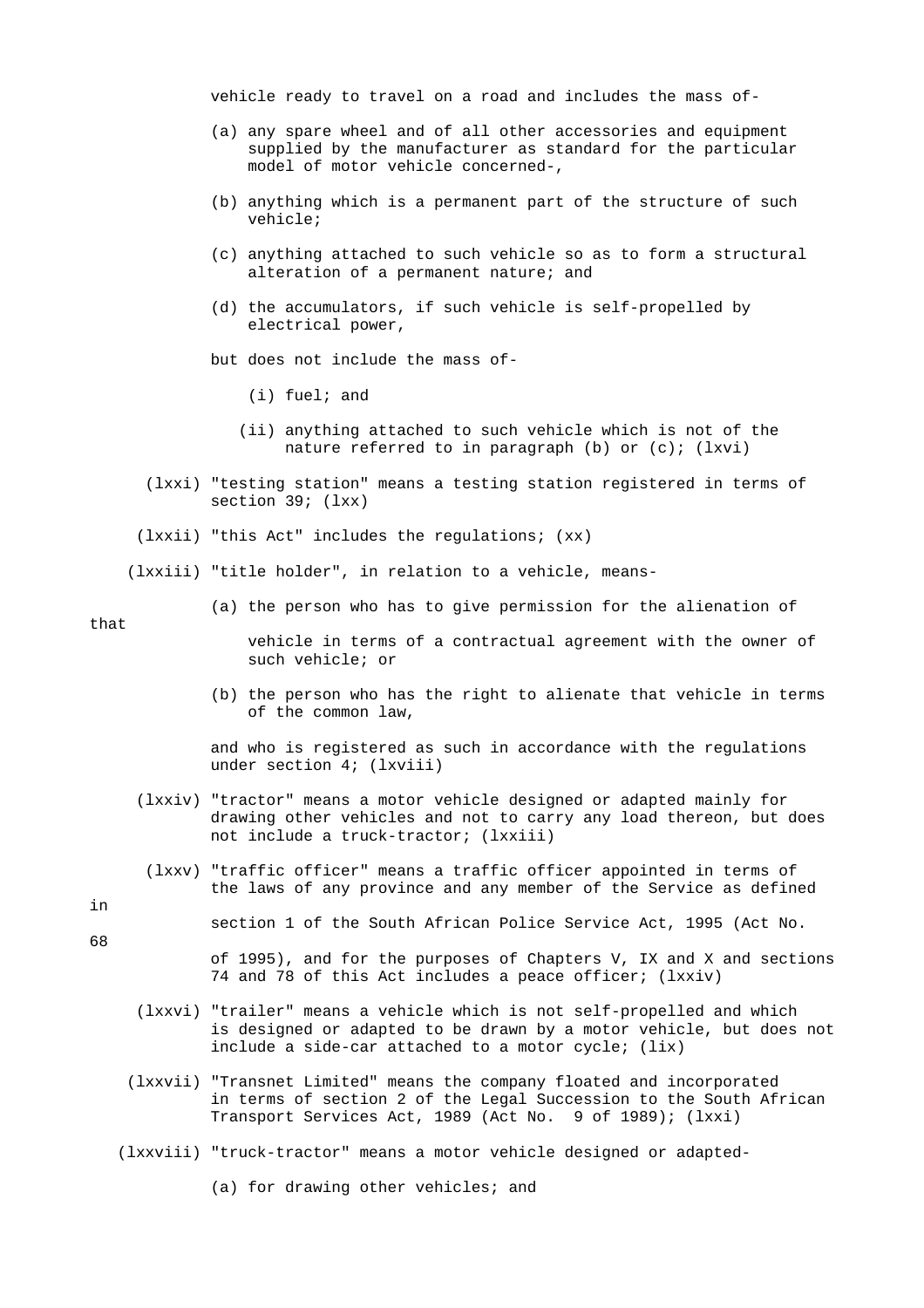(b) not to carry any load other than that imposed by a semi-trailer or by ballast,

but does not include a tractor; (lxxx)

- (lxxix) "urban area" means that portion of the area of jurisdiction of a local authority which has by actual survey been subdivided into erven or is surrounded by surveyed erven, and includes the public roads abutting thereon; (lxii)
	- (lxxx) "vehicle" means a device designed or adapted mainly to travel on wheels or crawler tracks and includes such a device which is connected with a draw-bar to a breakdown vehicle and is used as
		- of the towing equipment of a breakdown vehicle to support any axle or all the axles of a motor vehicle which is being salvaged other than such a device which moves solely on rails; (lxxvii) and
- (lxxxi) "verge" means that portion of a road, street or thoroughfare, including the sidewalk, which is not the roadway or the shoulder.  $(lx)$

#### CHAPTER II

### Application of Act and minimum requirements

Application of Act

 2. This Act shall apply throughout the Republic: Provided that any provision thereof shall only apply to those areas of the Republic in respect  $\cap f$ 

 which the Road Traffic Act, 1989 (Act No. 29 of 1989), did not apply before its repeal by section 93, as from a date fixed by the Minister by notice in the

Gazette.

 Minimum requirements for registration as inspector of licences, examiner of vehicles, examiner for driving licences and traffic officer

- 3. (1) (a) In each province there shall be-
	- (i) one or more registering authorities; and
	- (ii) persons registered as inspectors of licences, examiners of vehicles, examiners for driving licences and traffic officers in accordance with the laws of that province.

 (b) Inspectors of licences, examiners of vehicles, examiners for driving licences and traffic officers registered and, where applicable, graded in terms

 of the laws of one province shall be deemed to be so registered and graded for the purposes of the laws of any other province.

 (c) The powers and duties of inspectors of licences, examiners of vehicles, examiners for driving licences and traffic officers shall be as provided by the

laws of the province concerned.

 (2) The minimum requirements for registration as an inspector of licences, an examiner of vehicles, an examiner for driving licences or a traffic officer,

as the case may be, shall be that the applicant-

part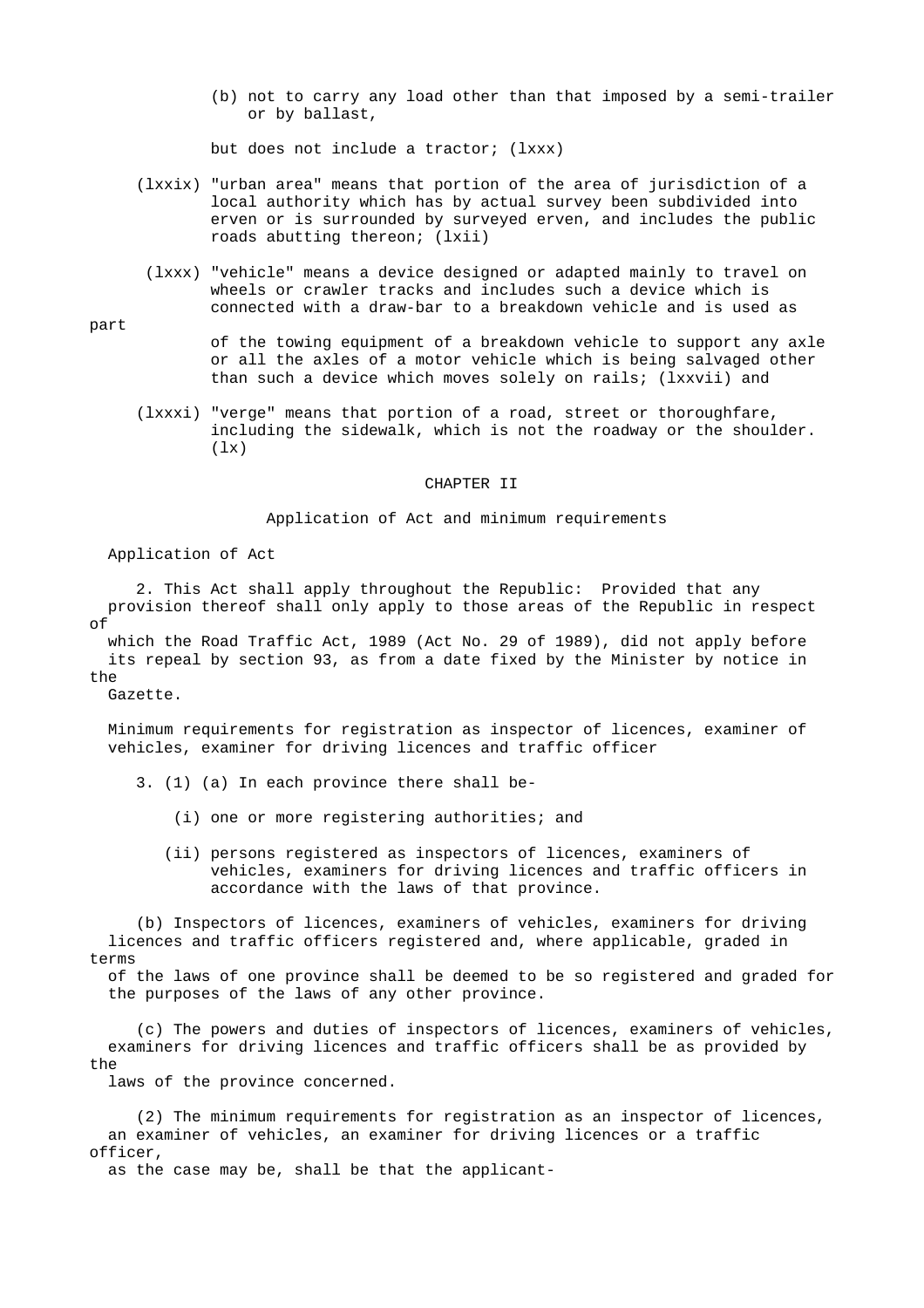(a) has obtained an appropriate diploma at a training centre approved by

Minister; and

- (b) is a fit and proper person to be registered as such; and
- (c) in the case of a traffic officer, has undergone training in relation to the laws applicable to the transportation of dangerous goods: Provided that a person appointed before-
	- (i) 1 January 1992 in terms of a repealed ordinance or section 3(1) of the Road Traffic Act, 1989 (Act No. 29 of 1989); or
	- (ii) the commencement of this Act in terms of any road traffic law contemplated in section 229 of the Constitution of the Republic of South Africa, 1993 (Act No. 200 of 1993),

 as an inspector of licences, an examiner of vehicles, an examiner for driving licences or a traffic officer, as the case may be, shall be deemed to have complied with the provisions of this subsection.

- (3) The diploma referred to in subsection (2)(a) shall-
- (a) in the case of an examiner of vehicles, indicate the classes of motor vehicles he or she is qualified to inspect, examine and test; or
- (b) in the case of an examiner for driving licences, indicate the codes of learner's licences and driving licences for which a person may be examined and tested by such examiner.

 (4) The MEC concerned shall grade an examiner of vehicles or an examiner for

driving licences as prescribed.

importer.

### CHAPTER III

 Registration and licensing of motor vehicles, manufacturers, builders and importers

Registration and licensing of motor vehicles

 4. (1) The registration and licensing system of motor vehicles for each province shall be as prescribed.

 (2) No person shall, subject to this Act, operate on a public road any motor

vehicle which is not registered and licensed by virtue of this Chapter.

Registration of manufacturers, builders and importers

 5. (1) Every manufacturer, builder or importer shall apply in the prescribed manner to the MEC concerned for registration as a manufacturer, builder or

 (2) If the MEC is satisfied that an applicant referred to in subsection (1) complies with the qualifications for competency as prescribed for the specific category in respect of which application is made, he or she shall register such

applicant on the conditions and in the manner prescribed.

 (3) The MEC may, in the prescribed manner, alter the conditions referred to in subsection (2).

the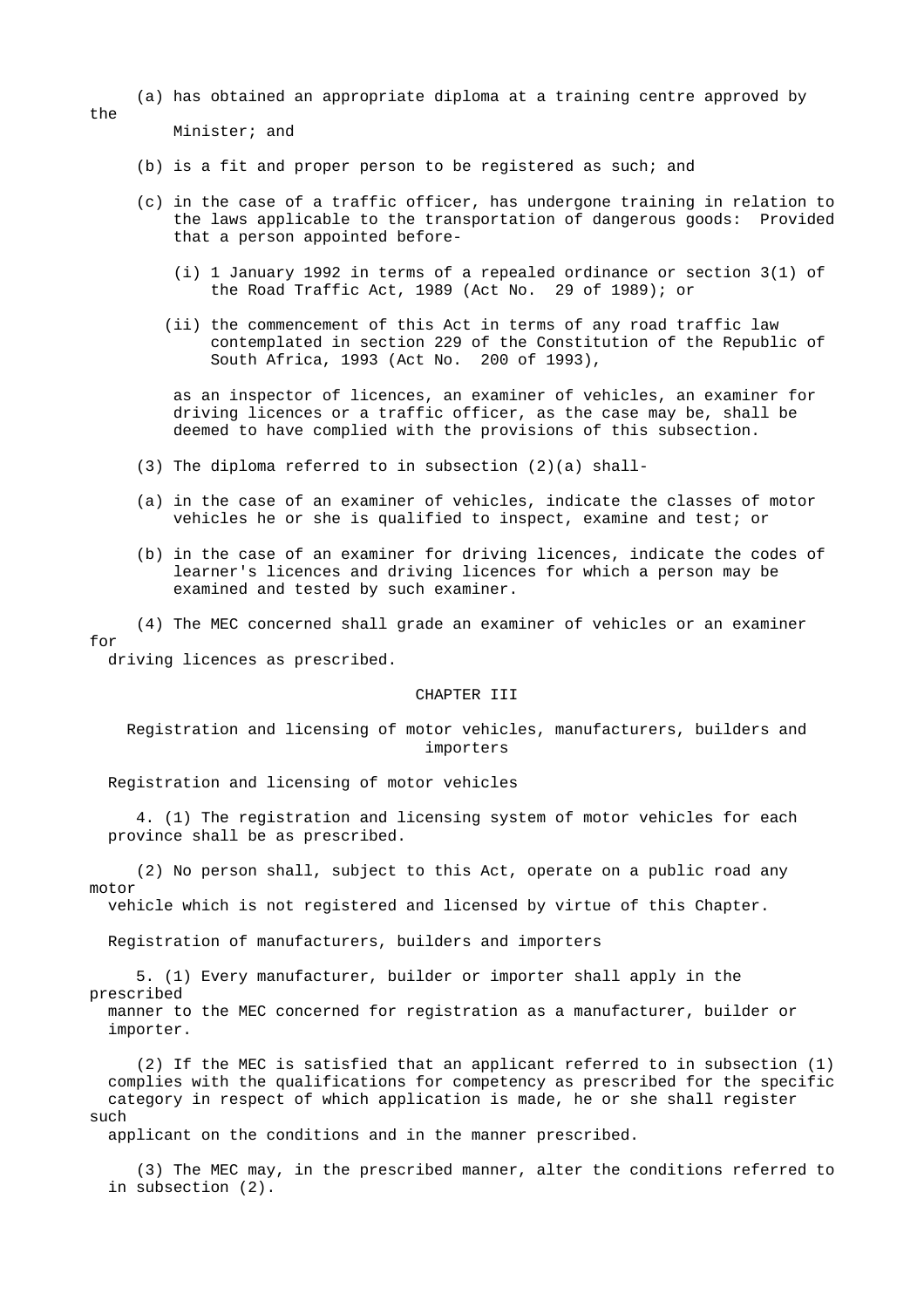(4) The MEC may, in the prescribed manner, suspend for such period as he or she may deem fit, or cancel, the registration of a manufacturer, builder or importer.

 (5) Every manufacturer, builder or importer shall, in the prescribed manner,

 register every motor vehicle manufactured, built or imported by him or her, before he or she distributes or sells such vehicle.

Right of appeal to Minister

 6. (1) Any person who is aggrieved at the refusal of the MEC to register him

 or her as a manufacturer, builder or importer or at the suspension or cancellation of his or her registration as a manufacturer, builder or importer or at the conditions on which he or she is so registered may, within 21 days after such refusal, suspension or cancellation, or notification of the conditions on which he or she is so registered, in writing appeal to the Minister against such refusal, suspension, cancellation or conditions, and such

person shall at the same time serve a copy of the appeal on the MEC.

 (2) After receipt of the copy of the appeal referred to in subsection (1), the MEC shall forthwith furnish the Minister with his or her reasons for the refusal, suspension, cancellation or conditions to which such appeal refers.

 (3) The Minister may after considering the appeal give such decision as he or she may deem fit.

Appointment of inspectorate of manufacturers, builders and importers

 7. (1) The Minister may appoint a person, an authority or a body as an in spectorate of manufacturers, builders and importers.

 (2) The powers and duties of the inspectorate contemplated in subsection (1)

 in relation to the registration and inspection of manufacturers, builders and importers shall be as prescribed.

 (3) The Minister may, in order to defray the expenditure incurred by or on behalf of that inspectorate for the purposes of performing its functions, prescribe fees to be paid in respect of inspections carried out by it in terms of this Act.

#### CHAPTER IV

### Fitness of drivers

Application for registration of driving licence testing centre

 8. (I) A department of State or registering authority desiring to operate a driving licence testing centre shall in the prescribed manner apply to the MEC in whose province that centre will be operated, for the registration of that testing centre.

 (2) A driving licence testing centre may, on the prescribed conditions, be registered and graded to test applicants for learners' licences only.

Registration and grading of driving licence testing centre

 9. On receipt of an application referred to in section 8 the MEC shall, if satisfied that, in relation to the driving licence testing centre concerned, the prescribed requirements for the registration of such a testing centre have been met, register and grade such testing centre in the prescribed manner, and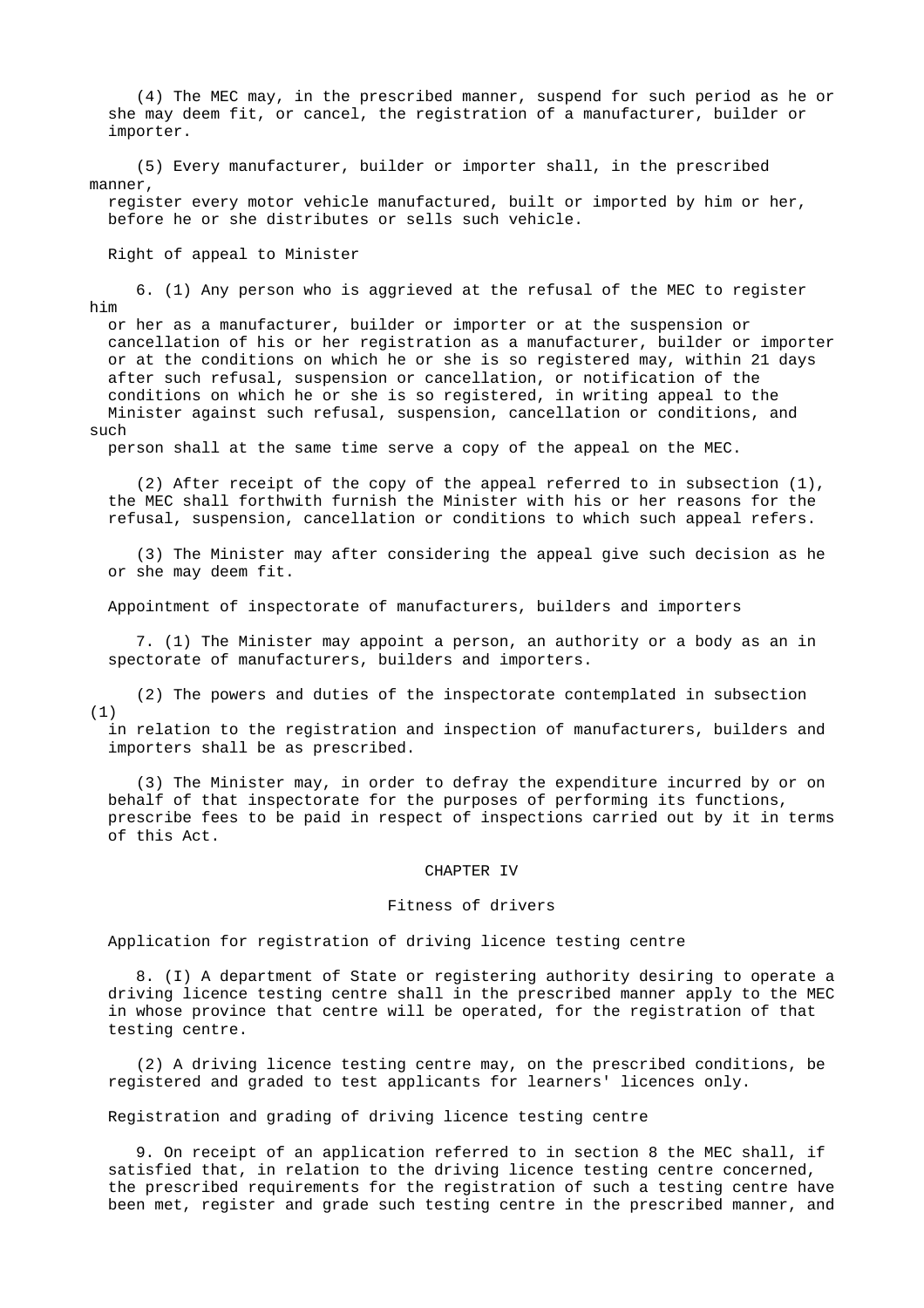give notice of such registration in the Provincial Gazette.

Suspension or cancellation of registration of driving licence testing centre

 10. The MEC may, if a registered driving licence testing centre no longer complies with the requirements referred to in section 9, suspend the registration of that testing centre for such period as he or she may deem fit, or regrade or cancel it, in the prescribed manner.

Appointment of national inspectorate of driving licence testing centres

 11. (1) The Minister shall appoint a person, an authority or a body as a national inspectorate of driving licence testing centres.

 (2) The powers and duties of the inspectorate contemplated in subsection (1)

 in relation to the inspection and the control of standards, grading and operation of driving licence testing centres shall be as prescribed.

 (3) The Minister may, in order to defray the expenditure incurred by or on behalf of that inspectorate for the purposes of performing its functions, prescribe fees to be paid in respect of inspections carried out in terms of this Act.

Driver of motor vehicle to be licensed

12. No person shall drive a motor vehicle on a public road-

 (a) except under the authority and in accordance with the conditions of a licence issued to him or her in terms of this Chapter or of any

### document

deemed to be a licence for the purposes of this Chapter; and

 (b) unless he or she keeps such licence or document or any other prescribed authorisation with him or her in the vehicle.

Licence to drive, either learner's or driving licence

 13. A licence authorising the driving of a motor vehicle shall be issued by a driving licence testing centre in accordance with this Chapter and shall be either-

- (a) a provisional licence, to be known as a learner's licence; or
- (b) a licence, to be known as a driving licence,

 and, except as otherwise provided in this Chapter, no person shall be examined or tested for the purpose of the issue to him or her of a driving licence unless he or she is the holder of a learner's licence.

Prescribing, classification and extent of learner's or driving licence

- 14. Subject to this Chapter-
- (a) the category of a learner's or driving licence;
- (b) the class of motor vehicle to which each category of such licence relates;
- (c) the authority granted by such licence;
- (d) the period of validity of such licence;
- (e) the limitations to which the authority granted by such licence shall be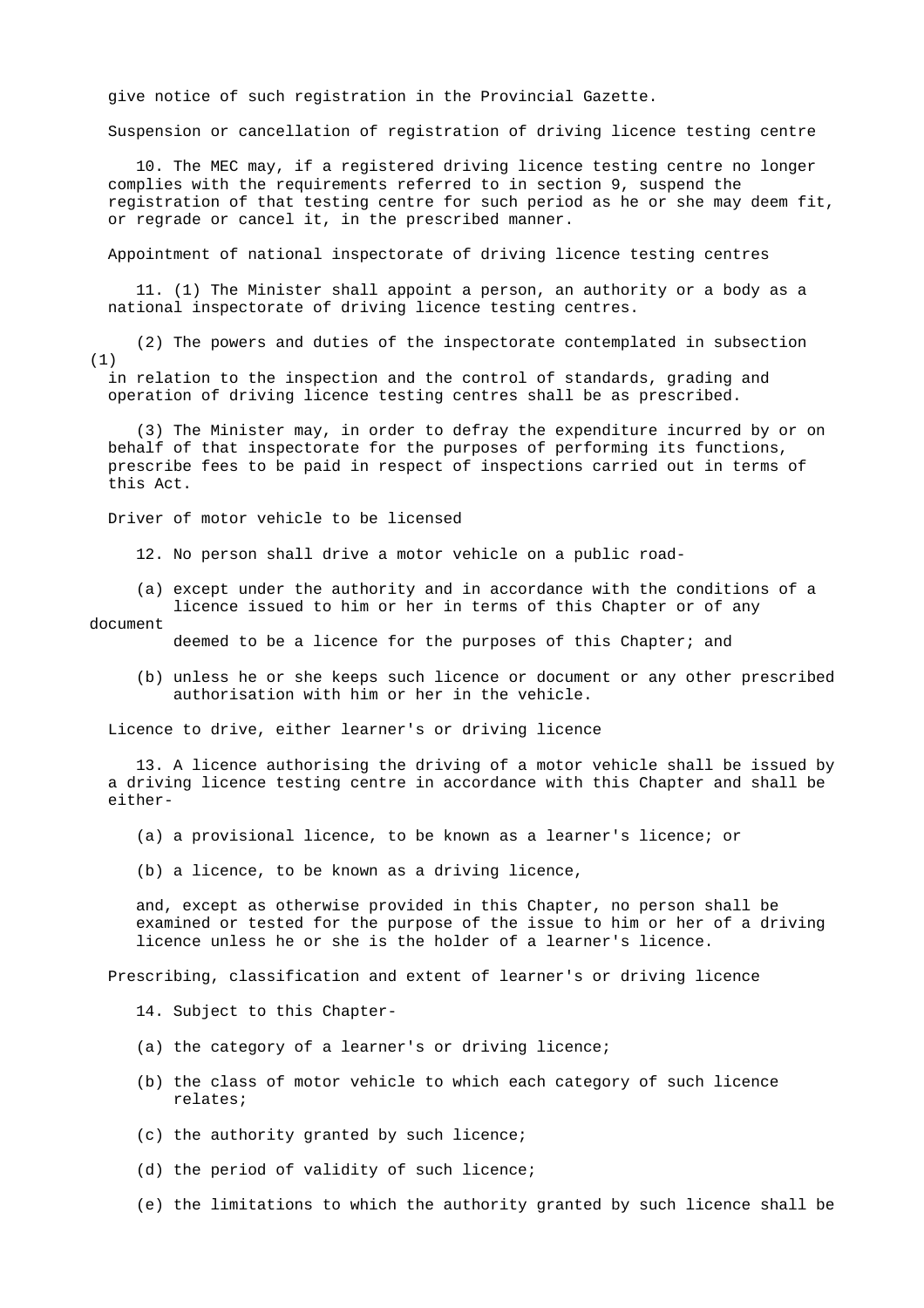subject; and

(f) the form and content of such licence,

shall be as prescribed.

Disqualification from obtaining or holding learner's or driving licence

 15. (1) A person shall be disqualified from obtaining or holding a learner's or driving licence-

(a) if he or she-

- (i) in the case of any licence for a motor cycle, motor tricycle or motor quadrucycle having an engine with a cylinder capacity not exceeding 125 cubic centimetres or which is propelled by electrical power or which is a vehicle as contemplated in paragraph (b) of the definition of "motor vehicle", is under the age of 16 years;
- (ii) in the case of a learner's licence for a light motor vehicle, being a motor vehicle not of a class referred to in subparagraph (i) and the tare of which does not exceed 3500 kilograms or, where such motor vehicle is-
	- (aa) a bus or goods vehicle, the gross vehicle mass of which does not exceed 3 500 kilograms;
	- (bb) an articulated motor vehicle, the gross combination mass of which does not exceed 3 500 kilograms,

is under the age of 17 years; or

(iii) in the case of any other licence, is under the age of 18 years;

- (b) during any period in respect of which he or she has been declared by a competent court or authority to be disqualified from obtaining or holding a licence to drive a motor vehicle, while such disqualification remains in force;
- (c) where a licence to drive a motor vehicle held by him or her has been suspended by a competent court or authority, while such suspension remains in force;
- (d) where a licence to drive a motor vehicle held by him or her has been cancelled by a competent court or authority, for such period as he or she may not apply for a licence;
- (e) if such licence relates to a class of motor vehicle which he or she may already drive under a licence held by him or her;

 if he or she is suffering from one of the following diseases or disabilities:

- (i) Uncontrolled epilepsy;
- (ii) sudden attacks of disabling giddiness or fainting due to hypertension or any other cause;
- (iii) any form of mental illness to such an extent that it is necessary that he or she be detained, supervised, controlled and treated as a patient in terms of the Mental Health Act, 1973 (Act No. 18 of 1973);
	- (iv) any condition causing muscular incoordination;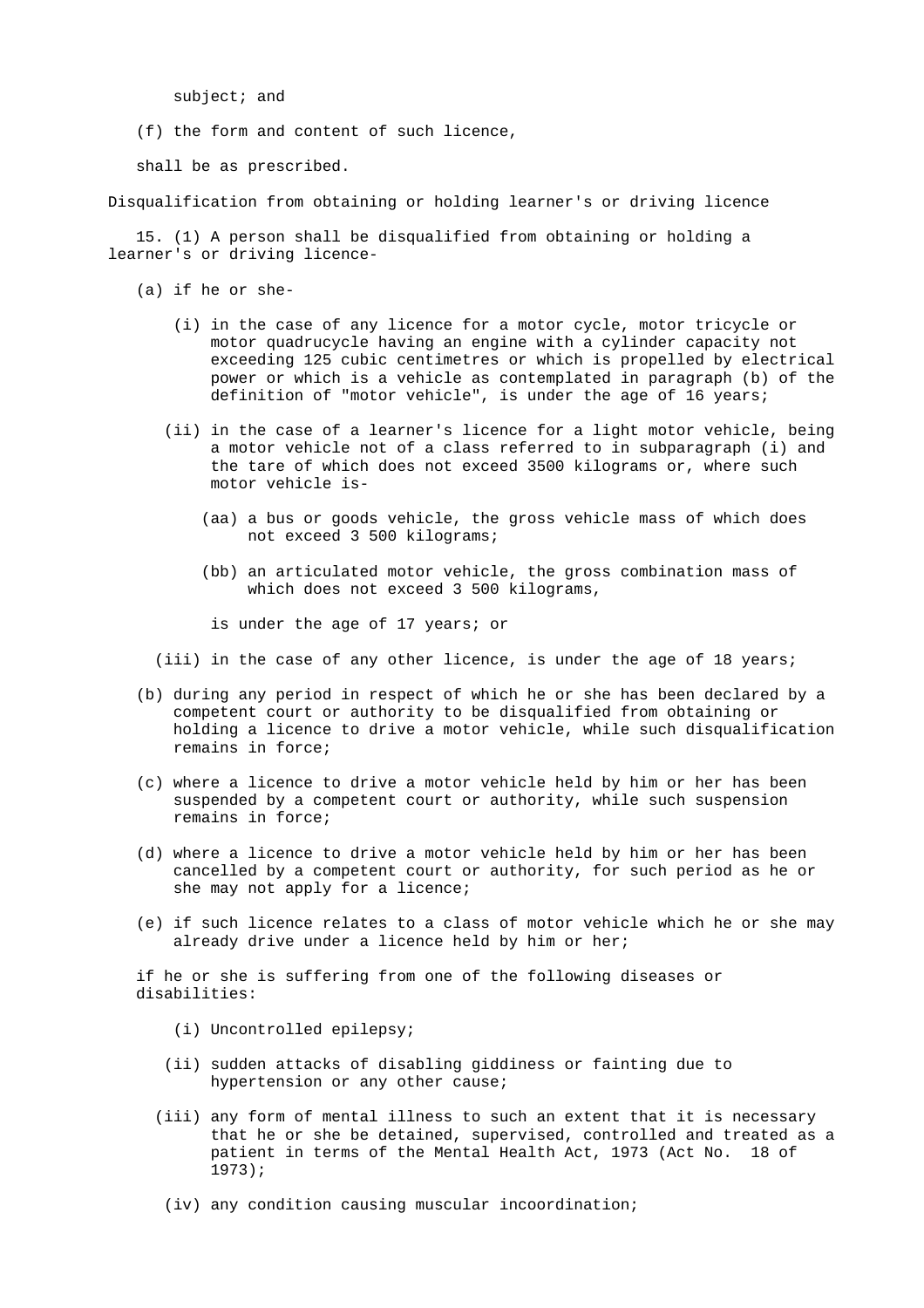- (v) uncontrolled diabetes mellitus;
- (vi) defective vision ascertained in accordance with a prescribed standard;
- (vii) any other disease or physical defect which is likely to render him or her incapable of effectively driving and controlling a motor vehicle of the class to which such licence relates without endangering the safety of the public: Provided that deafness shall not of itself be deemed to be such a defect;

 (g) if he or she is addicted to the use of any drug having a narcotic effect

or the excessive use of intoxicating liquor; or

 (h) in such other circumstance as may be prescribed, either generally or in respect of a particular class of learner's or driving licence.

 (2) The MEC concerned may, if he or she deems it expedient and on such conditions as he or she may deem fit, declare that any person shall no longer be subject to any disqualification, suspension or cancellation by a competent authority referred to in subsection  $(1)(b)$ ,  $(c)$  or  $(d)$ , respectively: Provided

 that in the case of any cancellation such declaration shall be subject to section 25(9).

 Failure to disclose disqualification in respect of licence authorising driving of motor vehicle prohibited

 16. (1) No person shall, when applying for a learner's or driving licence, wilfully fail to disclose any disqualification to which he or she is subject in

terms of section 15.

- (2) Any person who-
- (a) is the holder of a licence authorising the driving of a motor vehicle
- in

such

terms of this Chapter; and

 (b) becomes aware thereof that he or she is disqualified from holding such licence,

 shall, within a period of 21 days after having so become aware of the disqualification, submit the licence or, in the case where it is contained in an identity document, that document to the MEC of the province concerned.

 (3) When a licence is submitted in terms of subsection (2) the MEC shall cancel it and if the licence was issued in a prescribed territory he or she shall notify the authority which issued it of the cancellation: Provided that if the MEC is satisfied that the holder thereof is competent to drive the class

 of motor vehicle concerned with the aid of glasses, an artificial limb or any other physical aid, the MEC shall, in the case where the licence-

(a) is contained in an identity document-

(i) not cancel the licence, but endorse the licence accordingly and

 endorsement shall be a condition subject to which the licence is held;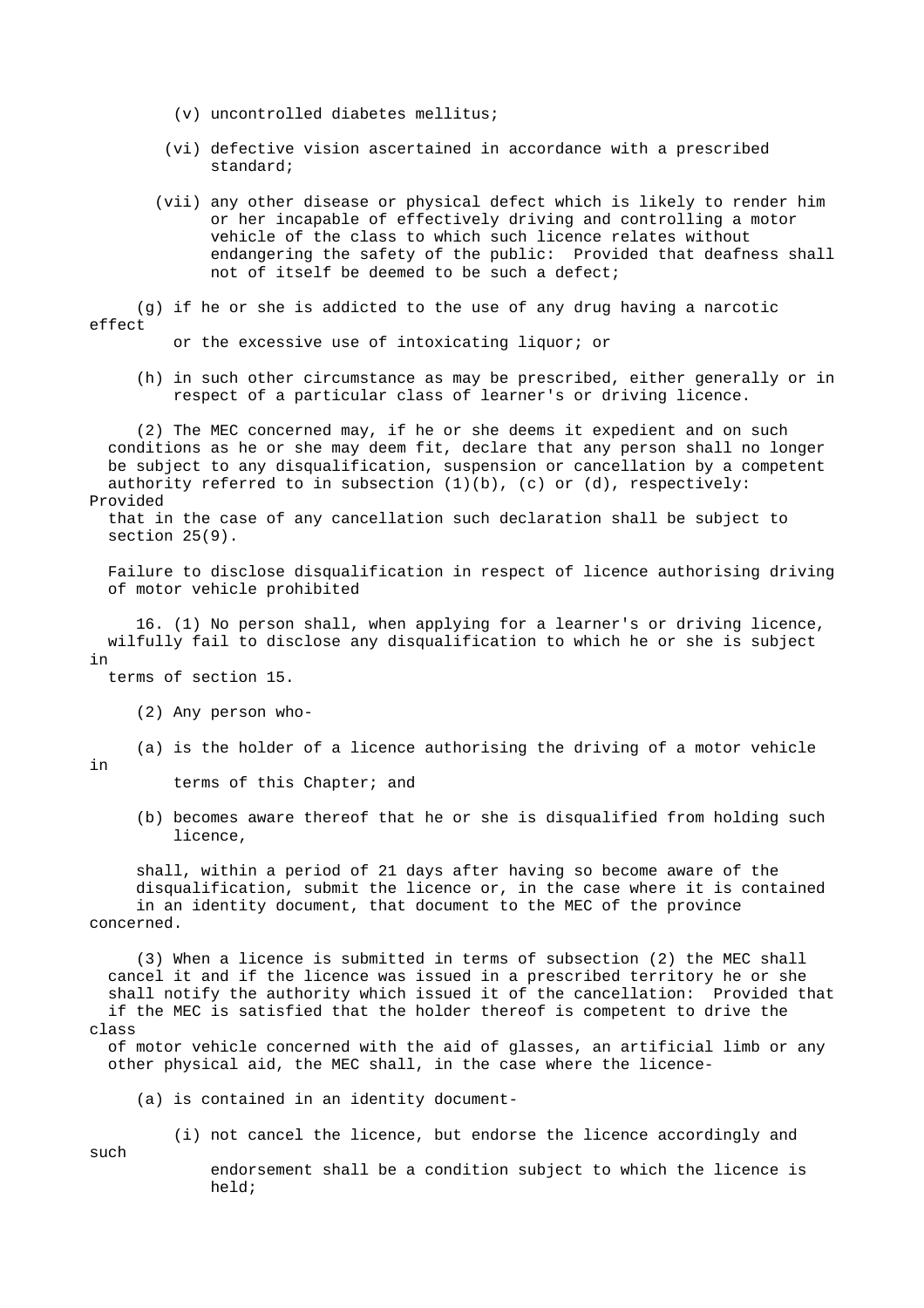(ii) return the identity document to the holder thereof; or

 (b) is not contained in an identity document, issue or authorise the issue of a new licence in the prescribed manner reflecting the conditions on which it is issued.

Application for and issue of learner's licence

 17. (1) Subject to section 24, a person desiring to obtain a learner's licence shall in person apply therefor in the prescribed manner to an appropriately graded driving licence testing centre.

 (2) Upon receipt of an application in terms of subsection (1), the driving licence testing centre concerned shall, if it is satisfied from the information

 furnished in the application or from such further information as such centre may reasonably request, that the applicant is not disqualified from obtaining a

 learner's licence, determine a day on and time at which the applicant shall present himself or herself to be examined and tested by an examiner for driving

licences in the manner and in respect of the matters as prescribed.

 (3) If the examiner for driving licences is satisfied that the applicant has

 sufficient knowledge of the matters as prescribed in respect of the class of vehicle concerned, and is not disqualified in terms of section 15 from obtaining a learner's licence, the examiner shall issue or authorise the issue of a learner's licence in the prescribed manner to such applicant in respect

of

 the appropriate class of motor vehicle, and the examiner or the person authorised thereto by him or her shall-

- (a) in the case where the applicant is found to be competent to drive with the aid of spectacles or contact lenses, an artificial limb or other physical aid, endorse the licence accordingly; and
- (b) in the case where the applicant is a physically disabled person who has to drive a vehicle adapted for physically disabled persons, or a

vehicle

adapted specifically for that physically disabled applicant, endorse

the

a

licence accordingly.

 (4) No person shall wilfully or negligently issue or authorise the issue of a learner's licence contrary to the provisions of this Chapter.

Application for and issue of driving licence

 18. (1) Subject to section 24, the holder of a learner's licence who desires to obtain a driving licence shall apply in the prescribed manner to an appropriately graded driving licence testing centre for a licence to drive a motor vehicle of a class the driving of which is authorised by his or her learner's licence.

 (2) Upon receipt of an application in terms of subsection (1), the driving licence testing centre concerned shall, if it is satisfied from the information

 furnished in the application or from such further information as such centre may reasonably request, that the applicant is not disqualified from obtaining

 driving licence, determine a day on and time at which the applicant shall present himself or herself to be examined by an examiner for driving licences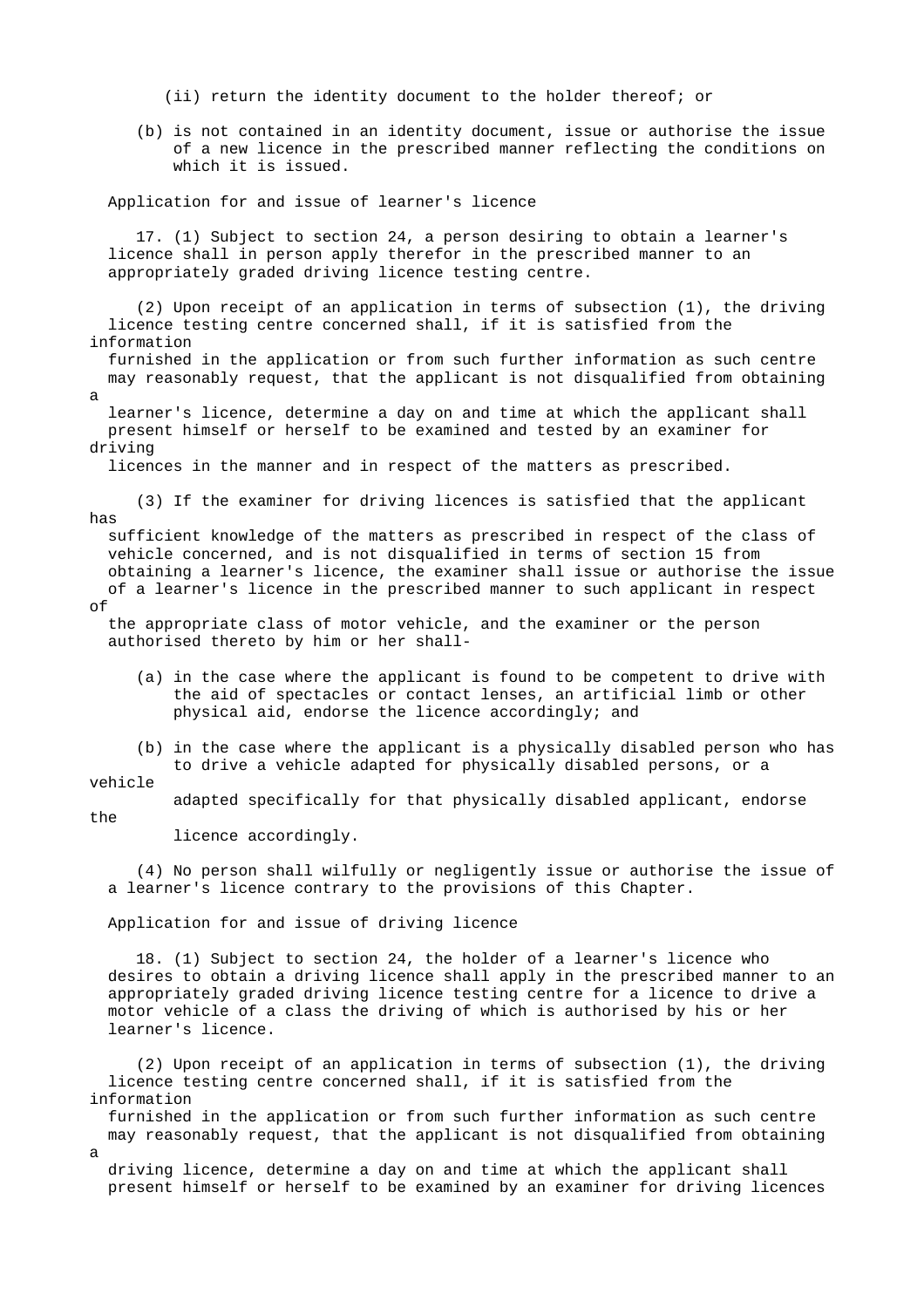in the manner and in respect of the matters as prescribed, and for such purpose

 the applicant shall supply a motor vehicle of the class to which his or her application relates.

 (3) An examiner for driving licences shall test an applicant for a driving licence in the manner and in respect of the matters as prescribed.

 (4) If an examiner for driving licences has satisfied himself or herself in terms of subsection (3) that an applicant for a driving licence is competent, as prescribed, to drive a motor vehicle of the class to which such applicant's application relates, the examiner shall issue or authorise the issue of a driving licence in the prescribed manner to such applicant in respect of that class of motor vehicle, and the examiner or the person authorised thereto by him or her shall-

 (a) in the case where the applicant has in terms of subsection (2) provided a motor vehicle equipped with an automatic transmission or the motor vehicle is electrically powered, endorse the driving licence to the effect that authorisation is granted only for the driving of a motor vehicle equipped with an automatic transmission or which is

### electrically

powered, as the case may be;

- (b) in the case where the applicant is found to be competent to drive with the aid of spectacles or contact lenses, an artificial limb or other physical aid, endorse the licence accordingly; and
- (c) in the case where the applicant is a physically disabled person who has to drive a vehicle adapted for physically disabled persons, or a

### vehicle

adapted specifically for that physically disabled applicant, endorse

the

licence accordingly.

- (5) No person shall wilfully or negligently-
- (a) issue a driving licence;
- (b) authorise the issue of a driving licence; or
- (c) endorse or fail to endorse a driving licence,

contrary to this section.

 (6) A driving licence which has officially been included in an identity document shall be deemed to be a driving licence issued under this Act.

Substitution of driving licence issued before certain date

 19. (1) The holder of a driving licence issued in accordance with section 18(4) before the commencement of this Act, may-

 (a) if such licence is contained in an identity document, apply to a driving

licence testing centre; or

 (b) if such licence is not contained in an identity document, apply to the driving licence testing centre where such holder was tested for that licence,

 for one or more driving licences to be issued to him or her in substitution of his or her existing licence.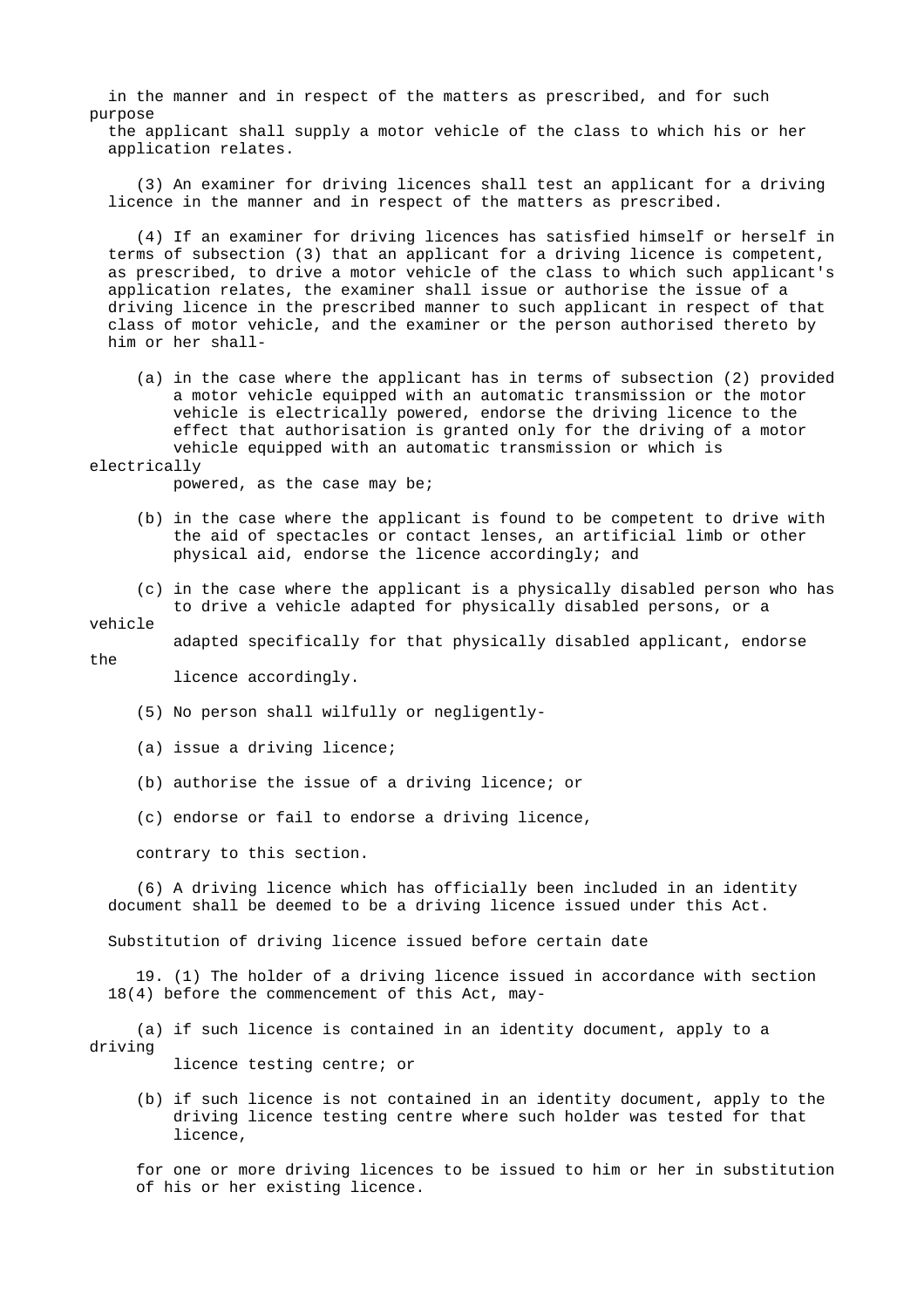(2) An application under subsection (1) shall be made in the prescribed manner and be accompanied by the prescribed documents.

 (3) Upon receipt of an application under subsection (1) the examiner for driving licences or person authorised thereto, if he or she is satisfied that the existing licence is a valid licence and that the applicant is the holder thereof, shall, subject to section 25, issue or authorise the issue of a driving licence on the prescribed form and in the prescribed manner in respect of the class of motor vehicle to which the existing licence relates.

 Special provisions in relation to driving licences which ceased to be valid in terms of road traffic ordinance

 20. (1) The holder of a licence issued in terms of section 57 of the road traffic ordinance, which licence ceased to be a valid driving licence in terms of-

(a) section 59(1) of the said Ordinance (Transvaal);

(b) section 59(1) of the said Ordinance (Natal);

- (c) section 59(2) of the said Ordinance (the Orange Free State); and
- (d) section 59A(1) of the said Ordinance (the Cape of Good Hope),

 may, subject to section 15 of this Act, apply to a prescribed authority that

 a driving licence be issued to him or her, to drive a motor vehicle of a class corresponding to the class mentioned in the licence issued to him or her, in terms of section 57 of the Ordinance concerned, subject to such conditions as may apply to the latter licence.

 (2) An application for a driving licence under subsection (1) shall be accompanied by-

- (a) the licence issued in terms of section 57 of the road traffic ordinance or a duplicate thereof; or
- (b) the prescribed form.

 (3) Upon receipt of an application under subsection (1), the prescribed authority shall satisfy itself in the prescribed manner as to the authenticity of the document referred to in subsection (2)(a) and, if satisfied, issue a driving licence in the manner prescribed in section 18(4) to the applicant and,

if applicable, endorse such driving licence in accordance with section 18(4).

 Power of MEC in respect of examination and testing of applicant for learner's or driving licence

 21. Notwithstanding anything to the contrary in this Act contained, the MEC may, whenever he or she deems it necessary, direct where and by which examiner for driving licences an applicant for a learner's or driving licence shall be examined and tested and at which driving licence testing centre such applicant may apply for a driving licence.

 Holder of licence to drive motor vehicle shall give notice of change of place of residence

 22. When the holder of a licence to drive a motor vehicle which was issued in terms of this Chapter, has changed his or her place of residence permanently, he or she shall, within 14 days after such change, notify in the prescribed manner the registering authority in whose area he or she is ordinarily resident of his or her new residential and postal address.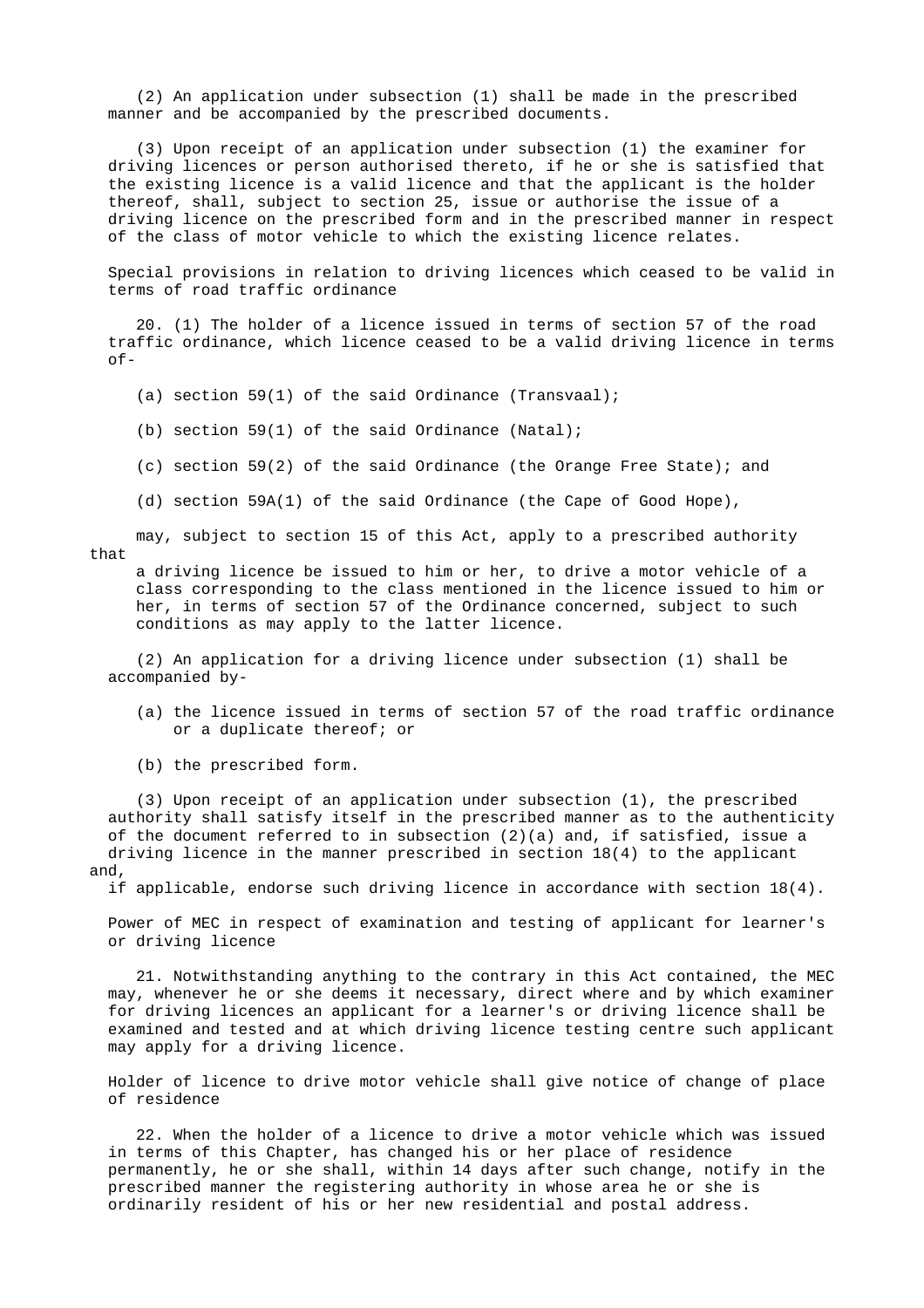When licence not issued in terms of this Act deemed to be driving licence

- 23. (1) Subject to subsection (2) and the prescribed conditions-
- (a) a licence authorising the driving of a motor vehicle and which was issued in any other country; and
- (b) an international driving permit which was issued while the holder thereof was not permanently or ordinarily resident in the Republic,

 shall, in respect of the class of motor vehicle to which that licence or permit relates and subject to the conditions thereof, be deemed to be a licence for the purposes of this Chapter: Provided that if that licence is a provisional licence or an international driving permit, it shall not authorise the driving of a motor vehicle carrying passengers and in respect of which a professional driving permit is required.

 (2) (a) The period in respect of which a licence or an international driving

 permit referred to in subsection (1) shall be deemed to be a licence for the purposes of this Chapter, shall be as prescribed.

 (b) The holder of a licence or an international driving permit referred to in subsection (1) may, subject to the prescribed conditions, apply for a driving licence to take the place of such licence or permit.

 (3) An application under subsection (2)(b) shall be made in the prescribed manner to an appropriately graded driving licence testing centre.

 (4) On receipt of an application under subsection (2)(b), the driving licence testing centre concerned shall, subject to the prescribed conditions, issue to the applicant a driving licence in the prescribed manner.

 Department of State may issue learner's or driving licence to person in its employment only

 24. (1) A department of State registered as a driving licence testing centre may issue a learner's or driving licence in the prescribed form to a person who is in the employment of such department of State only.

 (2) For the purposes of subsection (1), a person who renders service in the South African National Defence Force shall be deemed to be in the employment of

the Department of Defence.

 (3) A licence authorising the driving of a motor vehicle and which was issued by a department of State prior to 1 January 1993, shall, subject to the prescribed conditions, grant the holder thereof the right to be issued with a driving licence of the appropriate class in accordance with this Chapter.

 Suspension or cancellation by MEC of licence authorising driving of motor vehicle

25. (1) If the holder-

 (a) of a learner's or driving licence issued in terms of this Chapter, a repealed ordinance or any prior law, is disqualified in terms of

section

 15 from holding it, the MEC of the province concerned shall cancel such licence; or

 (b) of a licence referred to in paragraph (a) would constitute a source of danger to the public by driving a motor vehicle on a public road, the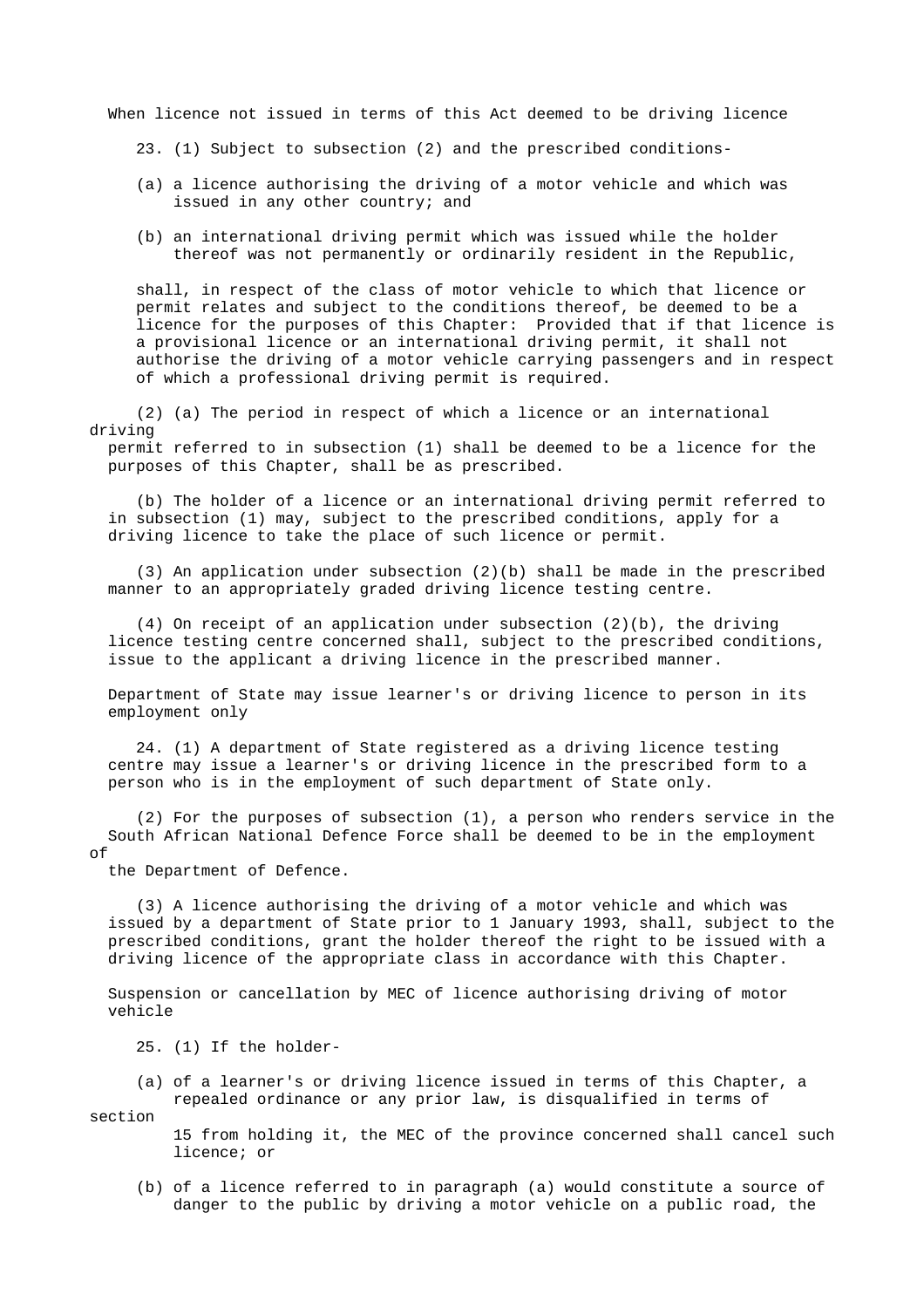MEC of the province concerned may cancel or suspend such licence.

 (2) For the purposes of subsection (1) the MEC may request the holder of the licence concerned to submit himself or herself within such period as the MEC

may determine-

 (a) to an examination and a test by one or more examiners for driving licences nominated by the MEC, to determine his or her competency to drive a motor vehicle of the class to which his or her licence relates, and for the purpose of such examination and test the holder of the licence concerned shall provide a motor vehicle of the class concerned: Provided that the holder of the licence concerned may request that he

or

 she be submitted to an examination and a test to determine his or her competency to drive a motor vehicle-

- (i) of any other class of which the driving is authorised by his or her licence; or
- (ii) of a specific prescribed class,

and for the purpose of such examination and test he or she shall

provide

a motor vehicle of the class concerned;

- (b) to an examination, at the cost of the Administration of the province concerned, by a medical practitioner nominated by the MEC, to determine his or her physical and mental fitness to drive a motor vehicle; or
- (c) to an examination and a test contemplated in paragraph (a) and an examination contemplated in paragraph (b).

 (3) If the holder of the licence concerned is, after the examination and test in terms of subsection (2)(a), found to be competent to drive a motor vehicle of the class provided by him or her and is not disqualified in terms of

section 15, the MEC may direct-

- (a) that every licence authorising the driving of a motor vehicle and of which he or she is the holder shall be cancelled; and
- (b) that a driving licence in respect of a motor vehicle of the class provided by him or her shall be issued to him or her by an examiner for driving licences of the authority authorised thereto by the MEC, and

for

 that purpose the provisions of section 18(4) shall apply with the necessary changes.

 (4) If any person, after having been examined and tested in terms of subsection  $(2)(a)$ , is found not to be competent to drive a motor vehicle of the

 class provided by him or her, the MEC concerned shall forthwith cancel the licence concerned.

 (5) If any person fails to comply with a request in terms of subsection  $(2)$ ,

 the MEC may forthwith suspend or cancel, as the case may be, the licence concerned unless such person is able to satisfy the MEC within a period determined by the MEC that such failure was due to a reason beyond his or her control and that such licence should not be so suspended or cancelled.

 (6) The suspension or cancellation of a licence in terms of this section shall apply to any other learner's or driving licence held by the holder of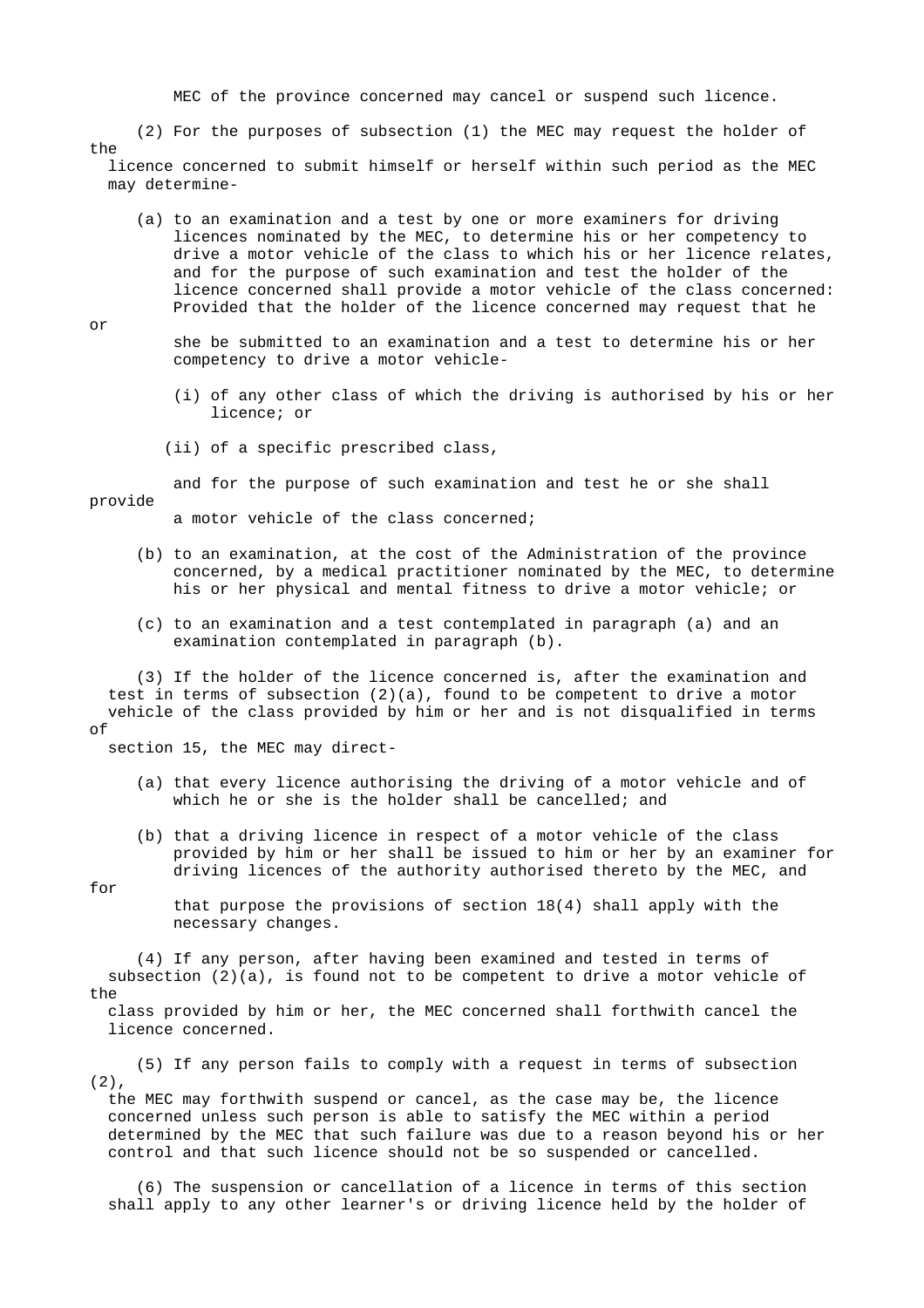such suspended or cancelled licence and recognised in terms of this Chapter as a valid licence, as the MEC may determine.

 (7) (a) When a licence is cancelled or suspended in terms of subsection (1) or is cancelled in terms of subsection  $(3)(a)$  or  $(4)$ , the holder thereof shall forthwith submit the licence or, in the case where it is contained in an identity document, that document to the MEC or an inspector of licences authorised by him or her.

- (b) If the licence is not contained in an identity document-
	- (i) but particulars thereof are contained in the register for driving licences, the MEC or the inspector of licences, as the case may be, shall record particulars of the cancellation or suspension in that register;
	- (ii) and particulars thereof are not contained in the register for driving licences, the MEC or the inspector of licences, as the case may be, shall notify the authority which issued the licence of the cancellation or suspension,

 and where the licence has been suspended the MEC or the inspector of licences, as the case may be, shall retain the licence until the period of suspension expires, whereafter it shall be returned to the holder thereof.

 (c) If the licence is contained in an identity document, the MEC or inspector of licences, as the case may be, shall effect an appropriate endorsement on the licence, record the particulars of the cancellation or suspension in the register for driving licences and return the identity document to the holder thereof.

 (8) The MEC may, where he or she deems it expedient and on such conditions as he or she may deem fit-

- (a) in the prescribed manner reinstate a licence suspended in terms of this section;
- (b) authorise a person whose licence has been cancelled in terms of this section to apply for a learner's and a driving licence.

 (9) A person whose learner's or driving licence has been cancelled in terms of this Act, a repealed ordinance or any prior law or by any competent court or

 authority, shall be deemed to be unlicensed, and any person whose learner's or driving licence has so been suspended shall, during the period of the suspension, be deemed to be unlicensed.

 (10) Where any circumstance arises in relation to the holder of a licence authorising the driving of a motor vehicle and which is issued in a prescribed territory or a foreign state, which would have disqualified such person as contemplated in section 15 from obtaining a driving licence, or if such holder would constitute a source of danger to the public by driving a motor vehicle on

 a public road, the MEC concerned may inform such person that such licence is of

 no force within the Republic, and as from the date on which such person is so informed the licence shall cease to be in force within the Republic.

Lapsing of endorsement on licence

 26. (1) An endorsement in terms of any order of a court effected on any licence authorising the driving of a motor vehicle in terms of this Chapter,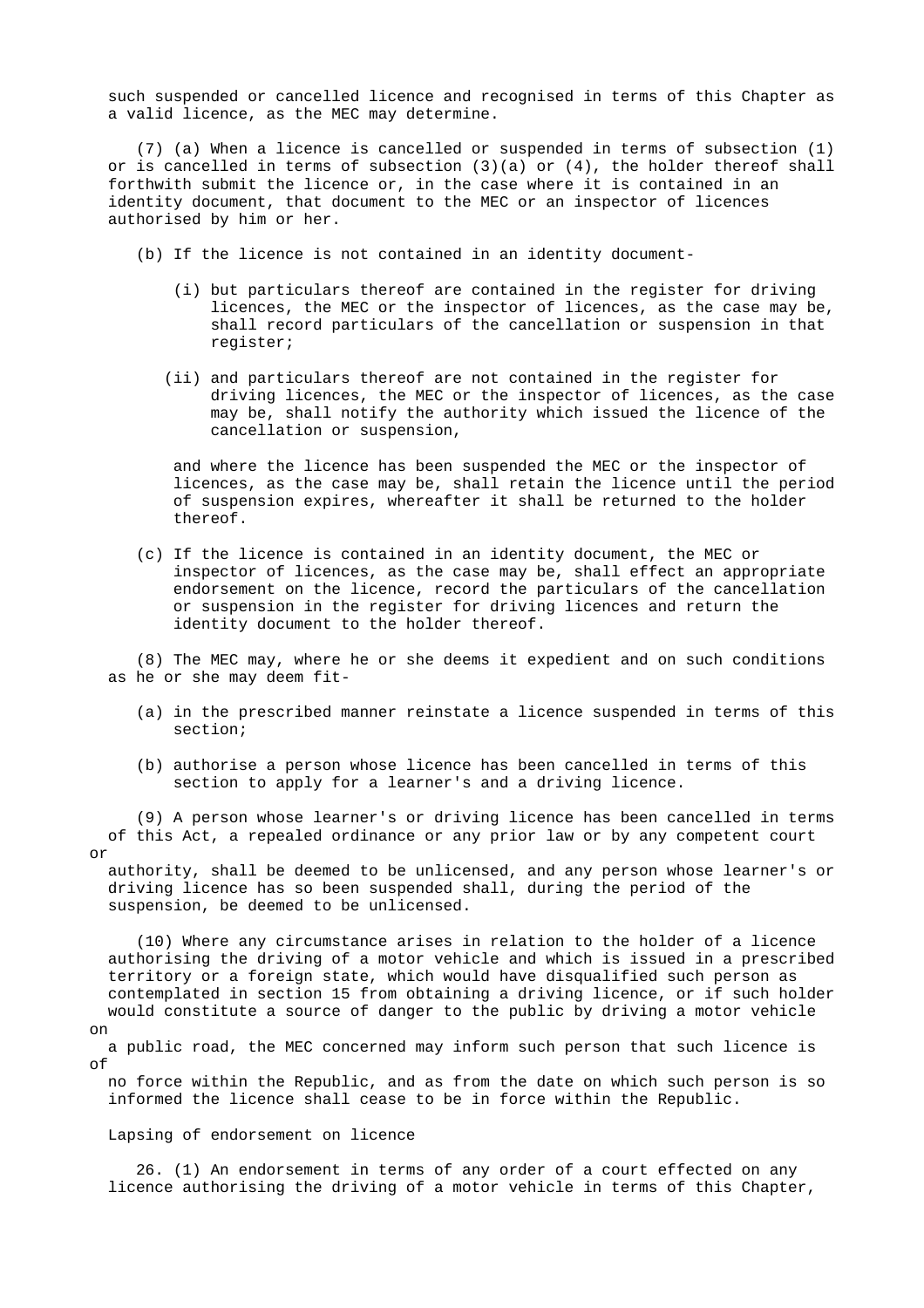shall lapse after the expiry of a period of five years from the date upon which

 such endorsement was ordered, if during such period no further endorsement has been ordered on that licence: Provided that no other period of suspension of such licence shall be included in the calculation of the period of five years.

 (2) Where, in relation to a driving licence, all endorsements have lapsed in

 accordance with subsection (1), the authority which issued such licence may, upon application by the holder thereof in the prescribed manner, issue to such holder a driving licence free from any endorsements.

Cancellation or amendment of endorsement on licence

- 27. (1) Where the holder of a licence-
- (a) authorising the driving of a motor vehicle in the Republic; and
- (b) on which an endorsement in terms of section 18(4) or a similar endorsement by a competent authority in a prescribed territory has been effected, is of the opinion that there are circumstances justifying the cancellation or amendment of such endorsement, he or she may apply to the MEC of the province in which he or she is permanently or ordinarily resident for the cancellation or amendment of such endorsement.
- (2) (a) An application under subsection (1) shall be accompanied by-
	- (i) the licence concerned or, in the case where it is contained in an identity document, that document;
	- (ii) a statement by the applicant setting forth the reasons for the application.

 (b) The MEC concerned shall issue the applicant with a receipt for such licence or document, which shall be deemed to be sufficient for the purposes  $\cap f$ 

section  $12(b)$ .

 (3) Upon receipt of an application under subsection (1) the MEC may, for the purpose of the consideration thereof-

- (a) require the applicant to submit such further statement or document; or
- (b) take such other steps, as the MEC may deem expedient.
- (4) If an application under subsection (1)-
- (a) is refused by the MEC, he or she shall notify the applicant accordingly and return the licence or identity document concerned to him or her; or
- (b) is granted by the MEC, he or she shall-
	- (i) cancel the licence and issue or authorise the issue of a new

licence

 in the prescribed manner without endorsement or reflecting the amended endorsement, as the case may be; and

 (ii) notify the authority which issued the licence or, in the case where it is contained in an identity document, the Director-General of Home Affairs accordingly.

Uniform standards for instructors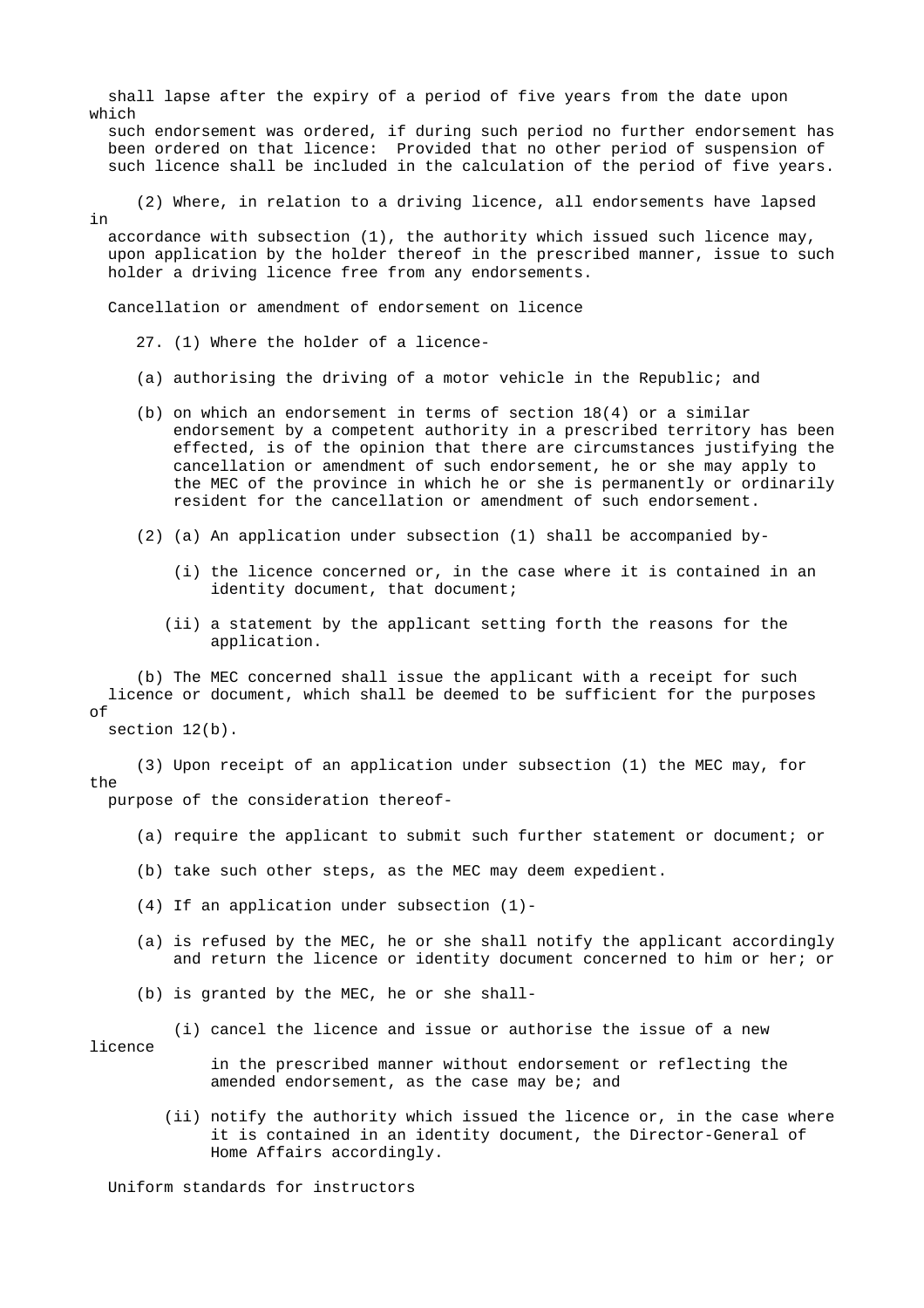28. (1) No person shall act as instructor in accordance with the laws of any province unless he or she is-

 (a) registered in terms of the laws of that province to act as an instructor

and has passed the prescribed examination;

(b) of good character;

(c) mentally and physically fit to act as an instructor, and was medically

 (2) A person referred to in subsection (1) shall only be registered as an instructor in respect of a class of motor vehicle which he or she is licensed to drive.

Voidness of learner's or driving licence issued contrary to Chapter

 29. A learner's or driving licence issued contrary to this Chapter, shall be void, and upon the request of the MEC concerned, the authority which issued such licence or a traffic officer, as the case may be, the holder of such licence shall forthwith submit it or, in the case where it is contained in an identity document, that document to that MEC, the authority which issued it or the traffic officer, as the case may be, who shall cancel the licence in the prescribed manner: Provided that the traffic officer may cancel the licence only with the prior approval of the MEC concerned.

Use of somebody's learner's or driving licence by another prohibited

 30. No person who is the holder of a learner's or driving licence shall allow such licence to be used by any other person.

Unlicensed driver not to be employed or permitted to drive motor vehicle

 31. No person who is the owner or operator, or is in charge, or control, of a motor vehicle shall employ or permit any other person to drive that vehicle on a public road unless that other person is licensed in accordance with this Chapter to drive the vehicle.

Professional driver to have permit

 32. (1) No person shall drive a motor vehicle in respect of which an operator is registered on a public road except in accordance with the conditions of a permit (to be known as a professional driving permit) issued to

 him or her in accordance with this Chapter and unless he or she keeps such permit with him or her in the vehicle: Provided that this subsection shall not

 apply to the holder of a learner's licence who drives such vehicle while he or she is accompanied by a person registered as a professional driver in respect of that class of vehicle.

(2) The-

- (a) categories of;
- (b) nature and extent of the authority granted by;
- (c) period of validity of;
- (d) form and content of;
- (e) application for and issue of;
- (f) suspension and cancellation of;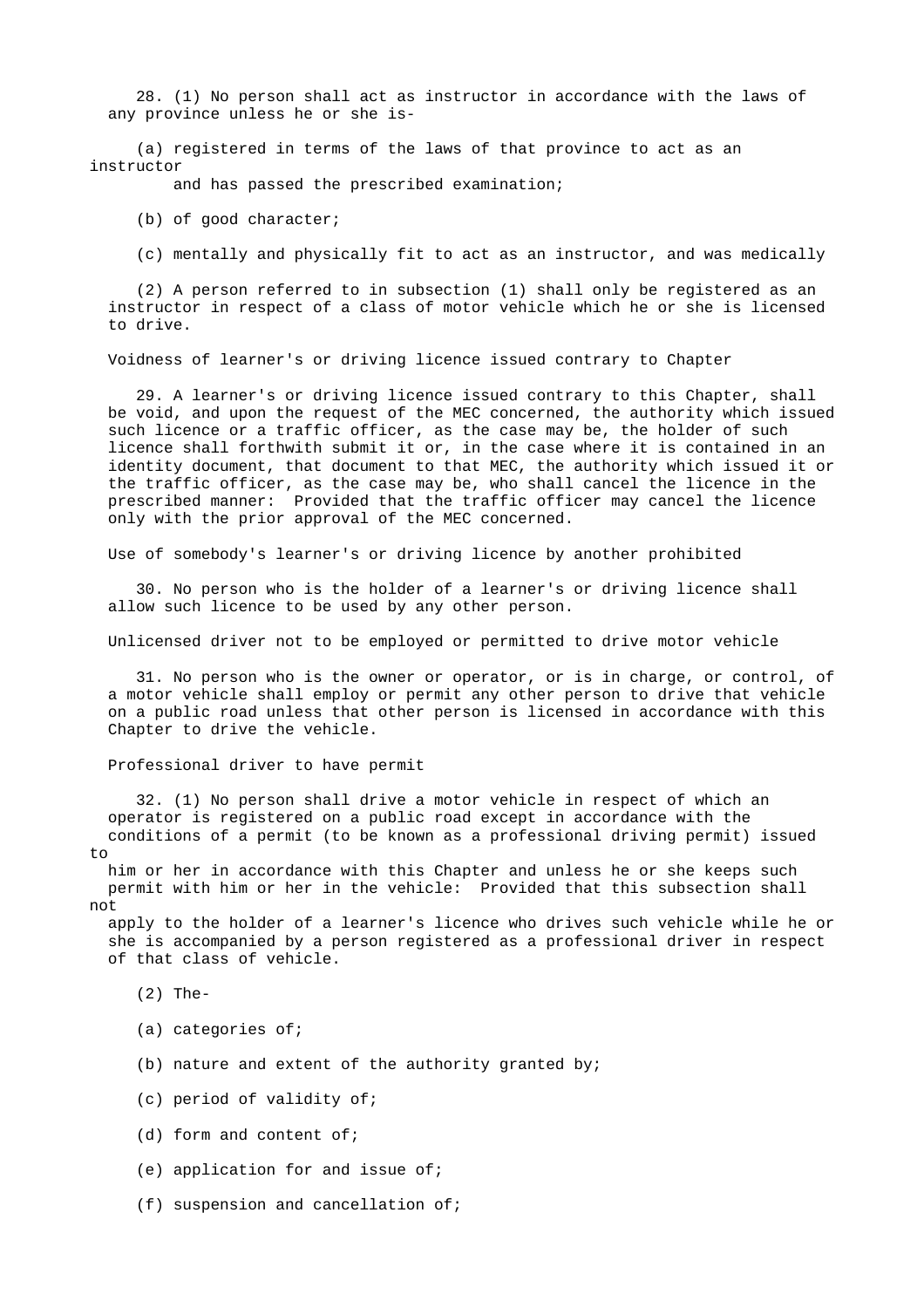- $(q)$  incorporation in any other document of; and
- (h) other necessary or expedient matters in relation to, professional driving permits, shall be as prescribed.

 (3) (a) Any document issued by a competent authority in any prescribed territory and serving in that territory a purpose similar to that of a professional driving permit shall, subject to the conditions thereof and to such conditions as may be prescribed, be deemed to be a professional driving permit for the purposes of subsection (1).

 (b) A public driving permit issued in terms of the Road Traffic Act, 1989 (Act No. 29 of 1989), or a road traffic law contemplated in section 229 of the Constitution of the Republic of South Africa, 1993 (Act No. 200 of 1993), shall, in accordance with the conditions thereof but subject to this Act, be deemed to be a professional driving permit for the purposes of this section for

the period of validity of that public driving permit.

Production of licence and permit to court

 33. (1) If any person is charged with any offence in terms of this Act relating to the driving of a motor vehicle or a failure to stop after or report

 an accident, he or she shall produce every licence and permit of which he or she is the holder, or a duplicate thereof issued in terms of this Act if he or she is not in possession of the original, to the court at the time of the hearing of the charge.

 (2) For the purposes of this section and sections 34 to 36, inclusive "licence" means a learner's or driving licence; and "permit" means a professional driving permit.

 (3) No person referred to in subsection (1) shall, without reasonable excuse, refuse or fail to produce in terms of that subsection the licence and permit or duplicate so referred to on request.

 Court may issue order for suspension or cancellation of licence or permit or disqualify person from obtaining licence or permit

 34. (1) Subject to section 35, a court convicting a person of an offence in terms of this Act, or of an offence at common law, relating to the driving of

 motor vehicle may, in addition to imposing a sentence, issue an order, if the person convicted is -

 (a) the holder of a licence, or of a licence and permit, that such licence or licence and permit be suspended for such period as the court may

deem

a

 fit or that such licence or licence and permit be cancelled, and any such licence shall be dealt with as provided in subsection (3);

- (b) the holder of a licence, or of a licence and permit, that such licence or licence and permit be cancelled, and that the person convicted be disqualified from obtaining a licence, or a licence and permit, for any class of motor vehicle for such period as the court may deem fit, and any such licence shall be dealt with as provided in subsection (3); or
- (c) not the holder of a licence, or of a licence and permit, declaring him or her to be disqualified from obtaining a licence, or a licence and permit, either indefinitely or for such period as the court may deem fit.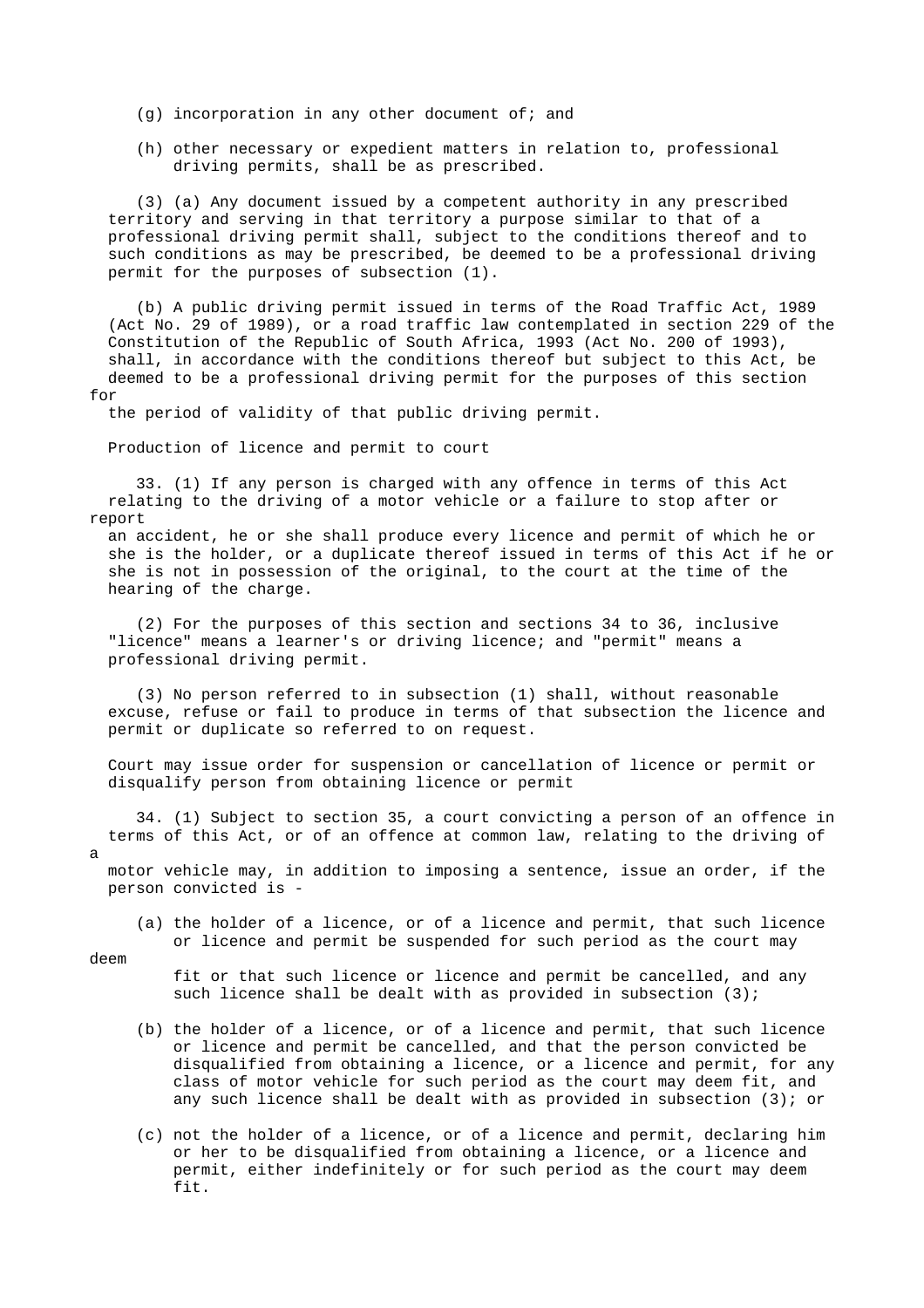(2) The making of an endorsement in terms of subsection (3) may be postponed

 by the court issuing the order until any appeal against the conviction or sentence or both has been disposed of.

 (3) Where a court has issued an order under subsection (1)(a) or (b) the registrar or clerk of the court shall, subject to subsection (2), in the case where the licence(a) is contained in an identity document, endorse such licence

accordingly and return the identity document to the holder thereof;  $or(b)$  is not contained in an identity document, retain such licence and deal with it in the prescribed manner.

 On conviction of certain offences licence and permit shall be suspended for minimum period and learner's or driving licence may not be obtained

 35. (1) Subject to subsection (3), every driving licence or every licence and permit of any person convicted of an offence referred to in-

- (a) section  $61(1)(a)$ , (b) or (c), in the case of the death of or serious injury to a person;
- (b) section 63(1), if the court finds that the offence was committed by driving recklessly;
- (c) section  $65(1)$ , (2) or (5), where such person is the holder of a driving licence or a licence and permit, shall be suspended in the case of-
	- (i) a first offence, for a period of at least six months;
	- (ii) a second offence, for a period of at least five years; or
	- (iii) a third or subsequent offence, for a period of at least ten years, calculated from the date of sentence.

 (2) Subject to subsection (3), any person who is not the holder of a driving

 licence or of a licence and permit, shall, on conviction of an offence referred

 to in subsection (1), be disqualified for the periods mentioned in paragraphs (i) to (iii), inclusive, of subsection (1) calculated from the date of sentence, from obtaining a learner's or driving licence or a licence and permit.

 (3) If a court convicting any person of an offence referred to in subsection

 (1), is satisfied that circumstances exist which do not justify the suspension or disqualification referred to in subsection (1) or (2), respectively, the court may, notwithstanding the provisions of those subsections, order that the suspension or disqualification shall not take effect, or shall be for such shorter period as the court may deem fit.

 (4) A court convicting any person of an offence referred to in subsection (1) shall, before imposing sentence, bring the provisions of subsection (1) or (2), as the case may be, and of subsection (3) to the notice of such person.

 (5) The provisions of section 36 shall with the necessary changes apply to the suspension of a driving licence or a licence and permit in terms of this section.

Procedure subsequent to suspension or cancellation of licence or permit

 36. (1) Where a court has issued an order that any licence or any permit be suspended or cancelled, the prescribed procedure shall be followed.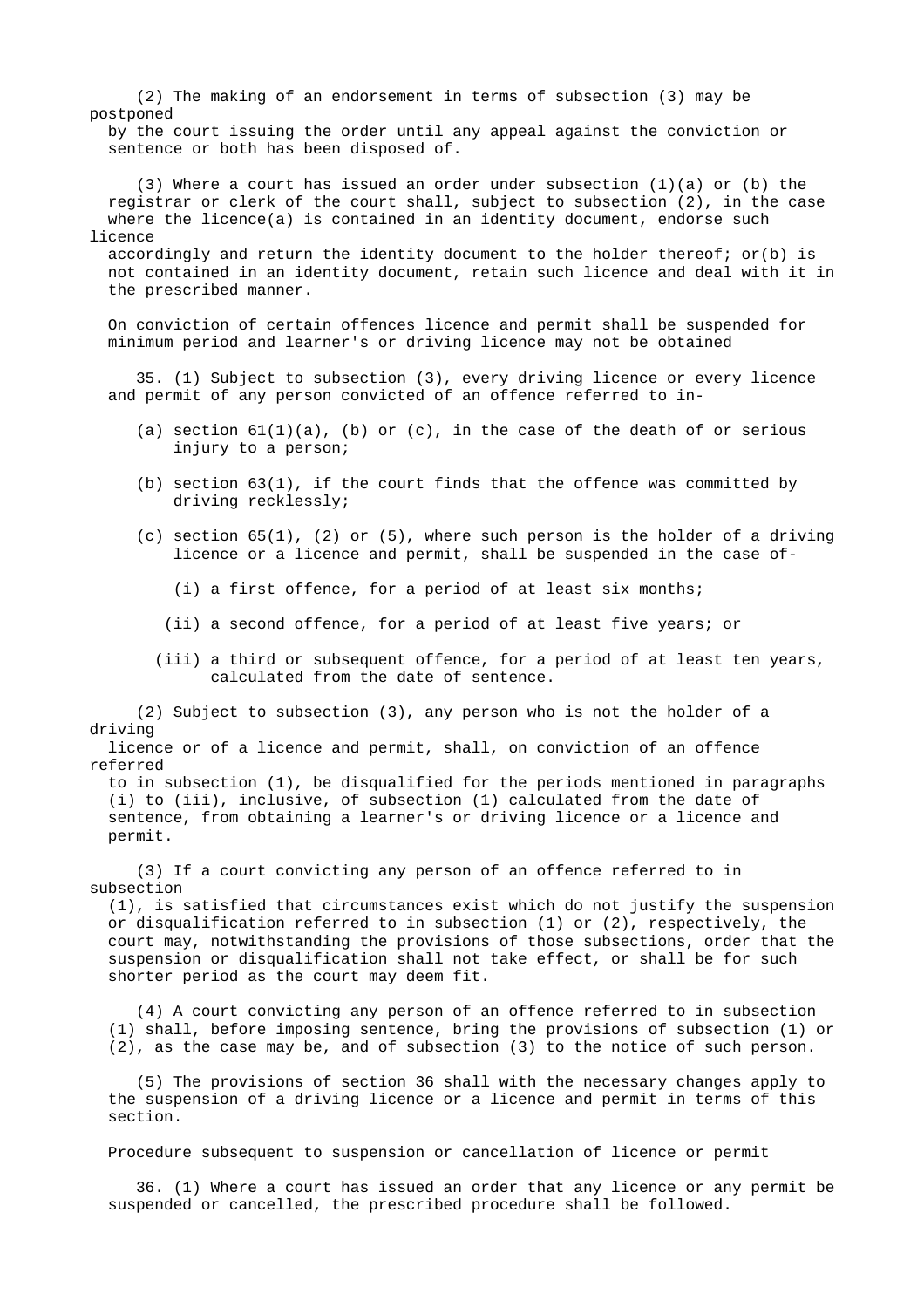(2) Whenever a licence is or a licence and permit are suspended or cancelled

 in terms of an order of court, the suspension or cancellation shall apply to every other licence or licence and permit, as the case may be, held by the person concerned.

#### CHAPTER V

### Fitness of vehicles

Testing station to be registered

 37. No person, department of State or registering authority shall operate a testing station unless such testing station is registered and graded.

Application for registration of testing station

 38. Any person, department of State or registering authority desiring to operate a testing station shall apply in the prescribed manner to the MEC concerned for the registration of such testing station.

Registration and grading of testing station

 39. If, upon receipt of an application referred to in section 38, the MEC is satisfied that the prescribed requirements for registration of the testing station concerned have been met, he or she shall register and grade such testing station on the conditions and in the manner prescribed, and shall give notice of such registration in the Provincial Gazette: Provided that the MEC may provisionally register and grade a testing station operated by a registering authority, on the conditions and in the manner prescribed.

Suspension or cancellation of registration of testing station

 40. The MEC may, if a registered testing station no longer complies with the requirements contemplated in section 39, suspend, for such period as he or she may deem fit, or cancel the registration of such testing station or regrade

the testing station in the prescribed manner.

Appointment of national inspectorate of testing stations

 41. (1) The Minister shall appoint a person, an authority or a body as a national inspectorate of testing stations.

 (2) The powers and duties of the inspectorate contemplated in subsection (1)

 in relation to the inspection and the control of standards, grading and operation of testing stations shall be as prescribed.

 (3) The Minister may, in order to defray the expenditure incurred by or on behalf of that inspectorate for the purposes of performing its functions, prescribe fees to be paid in respect of every examination conducted or test carried out regarding the roadworthiness of a motor vehicle.

Roadworthy certificate required in respect of motor vehicle

 42. (1) No person shall operate a motor vehicle which is not in a roadworthy condition on a public road.

 (2) No person shall operate a motor vehicle on a public road unless the requirements in respect of roadworthiness certification contemplated in subsection (3) in relation to such motor vehicle are complied with, and except in accordance with the conditions of a roadworthy certificate.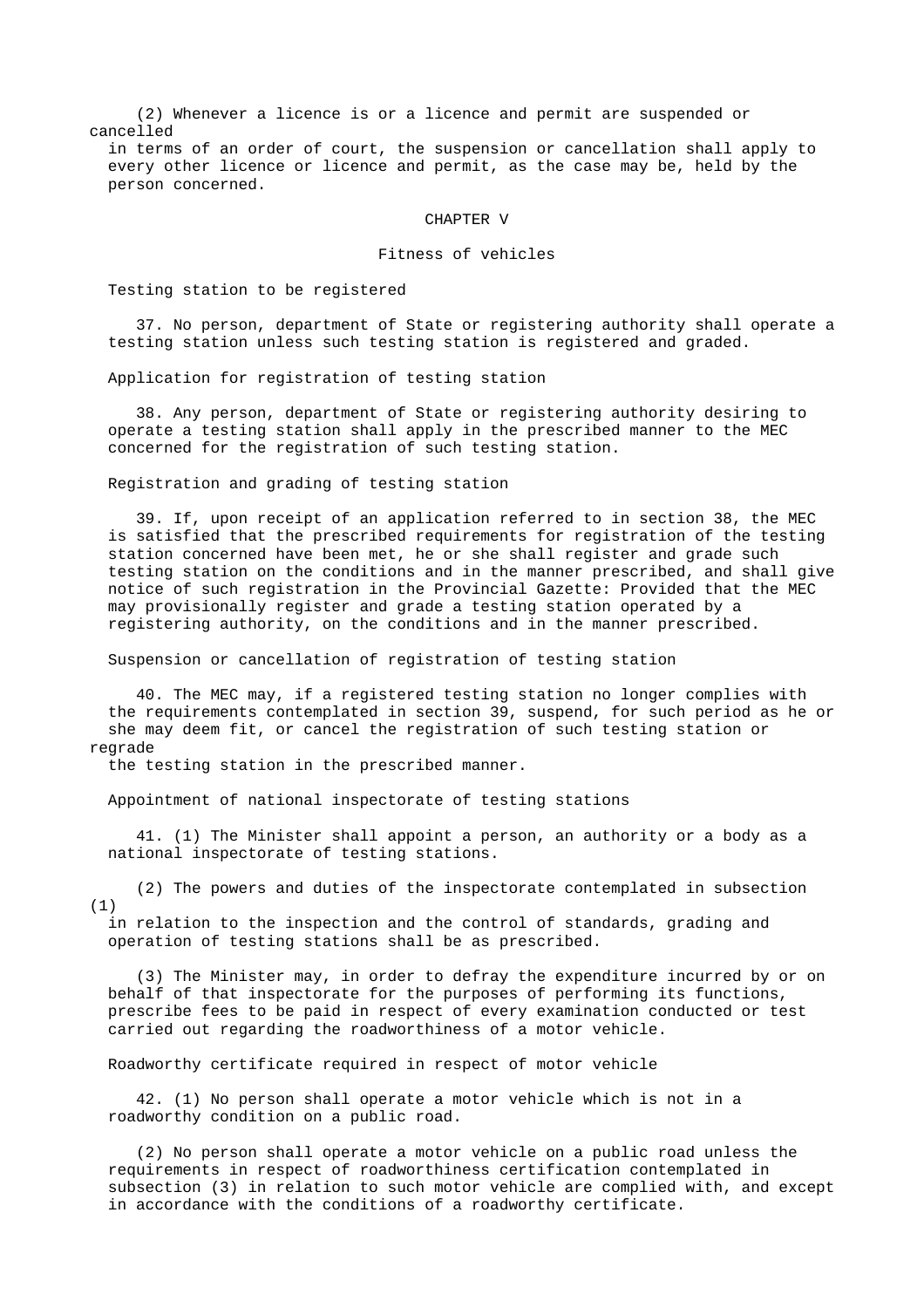- (3) Subject to this Chapter-
- (a) the categories of roadworthy certificates;
- (b) the classes in which motor vehicles are classified for the purposes of prescribing the requirements regarding roadworthiness and the requirements for roadworthiness certification applicable to each class of motor vehicle;
- (c) the period of validity of roadworthy certificates;
- (d) the examination of motor vehicles;
- (e) the issue of roadworthy certificates; and

 any other aspect regarding roadworthy certificates which the Minister may deem necessary or expedient, shall be as prescribed.

 (4) Any document issued by a competent authority in a prescribed territory and serving a similar purpose to that of a roadworthy certificate shall, in accordance with the conditions thereof but subject to this Act, be deemed to be

a roadworthy certificate for the purposes of subsection (2).

Application for roadworthy certificate

 43. Any person desiring to obtain a roadworthy certificate shall apply in the prescribed manner to an appropriately graded testing station.

Notice to discontinue operation of motor vehicle

 44. (1) If a motor vehicle is not roadworthy a traffic officer or an examiner of vehicles may, by notice in the prescribed form served on the driver, owner or operator of such vehicle, direct that such vehicle shall not be operated on a public road or that such vehicle shall only be operated on the

prescribed conditions.

 (2) The manner in which and circumstances under which the traffic officer or

 examiner of vehicles may issue a notice referred to in subsection (1), and the further steps which shall or may be taken in respect of the vehicle concerned, shall be as prescribed.

#### CHAPTER VI

### Operator fitness

Registration of operator

 45. (1) (a) Subject to paragraph (b), the owner of a motor vehicle of a prescribed class is the operator of such motor vehicle, and shall be registered

as such in terms of subsection (5).

 (b) Notwithstanding the provisions of paragraph (a), a person who is not a manager, employee or agent of the owner of a motor vehicle referred to in subsection (1) and who enters into a written agreement providing that such motor vehicle may be operated by such person for a period-

 (i) in excess of three months, is the operator of such motor vehicle, and shall be registered as such in terms of subsection (5);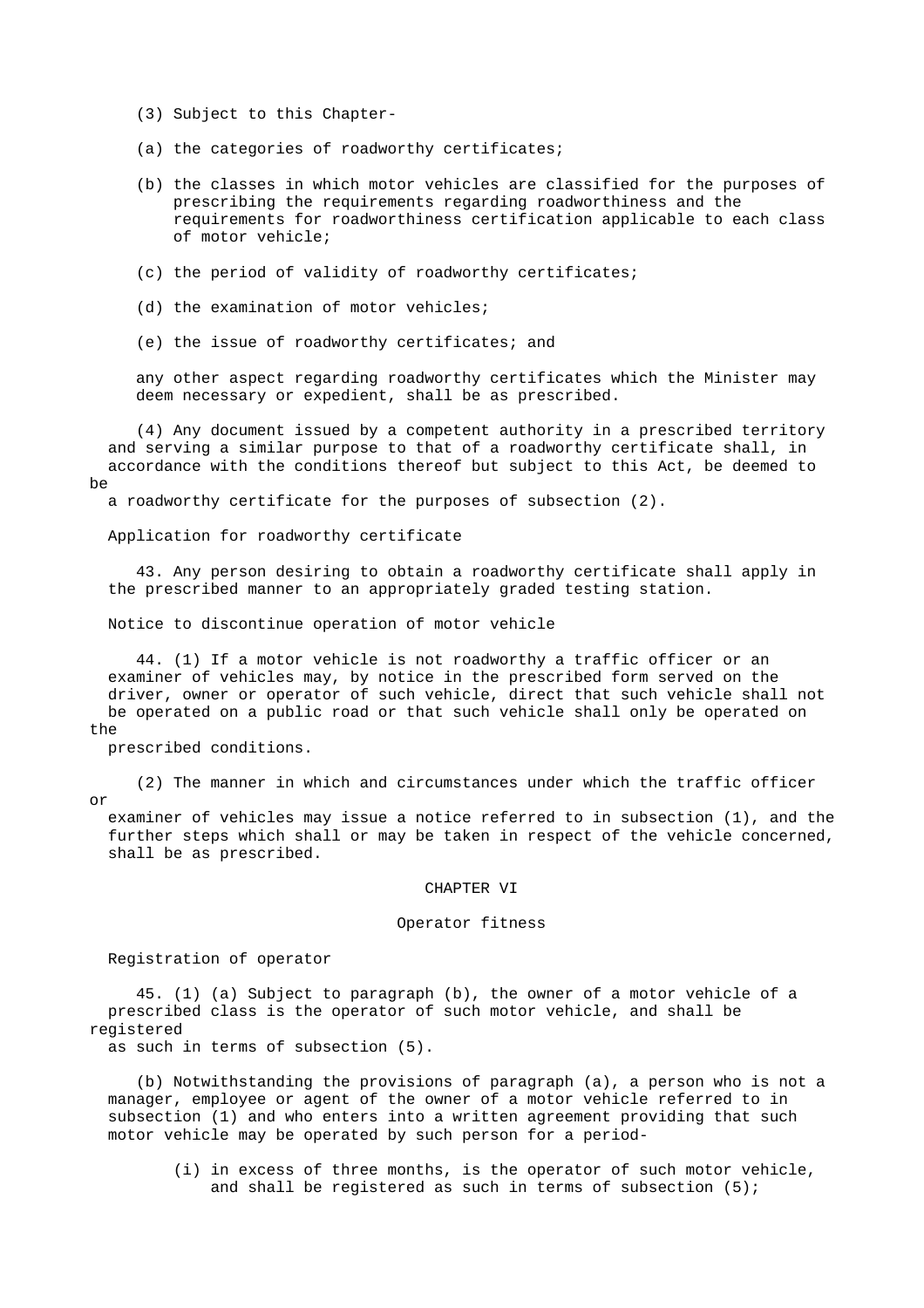(ii) of three months or less, shall be deemed to be the operator of such motor vehicle for that period for the purposes of section  $49(c)$ ,  $(d)$ ,  $(e)$ ,  $(f)$  and  $(g)$ .

 (2) The owner of a motor vehicle referred to in subsection (1) shall, in the prescribed manner-

(a) upon the licensing of such motor vehicle in terms of Chapter 11; or

(b) within 21 days-

- (i) after the conclusion or amendment of an agreement contemplated in subsection  $(1)(b)$ ; or
- (ii) after the vehicle became a vehicle of a class contemplated in subsection  $(1)(a)$ , notify the prescribed registering authority

which

 person (hereinafter in this section referred to as the designated person) is to be registered as the operator of such motor vehicle.

 (3) If the registering authority concerned is satisfied with the notification contemplated in subsection (2), as the case may be, it shall in such circumstances as the MEC may determine, submit the particulars of the designated person to the MEC concerned within seven days after receipt thereof.

 (4) Unless the owner of the motor vehicle concerned, at the time of the notification contemplated in subsection (2), is registered as the operator thereof, the registering authority may issue a temporary operator card to that owner in the manner and on the conditions prescribed.

 (5) (a) The MEC shall, if satisfied that the designated person should be registered as the operator, notify the registering authority concerned accordingly.

 (b) The registering authority referred to in paragraph (a) shall in the prescribed manner register the designated person as the operator.

 (6) The Minister may by regulation exempt any operator or category of operators from any provision of this Act.

Issue of operator card

 46. (1) The registering authority shall, in respect of every motor vehicle contemplated in section 45, issue an operator card in the prescribed manner: Provided that where any operator card of a specific operator is suspended, the registering authority shall not issue any new operator card to such operator until the period of suspension has expired.

 (2) The categories, period of validity, form and contents of an operator card shall be as prescribed.

 (3) Any document issued by a competent authority in any prescribed territory

 or a foreign state and serving in such territory or state a purpose similar to that of an operator card shall, subject to the conditions thereof and to the prescribed conditions, be deemed to be an operator card for the purposes of subsection (1).

 (4) Where any circumstance arises in relation to the holder of an operator card contemplated in subsection (3) which would have empowered the MEC to act under section 50 if such card was issued in the Republic, the MEC may inform such holder that such card is of no force within the Republic, and as from the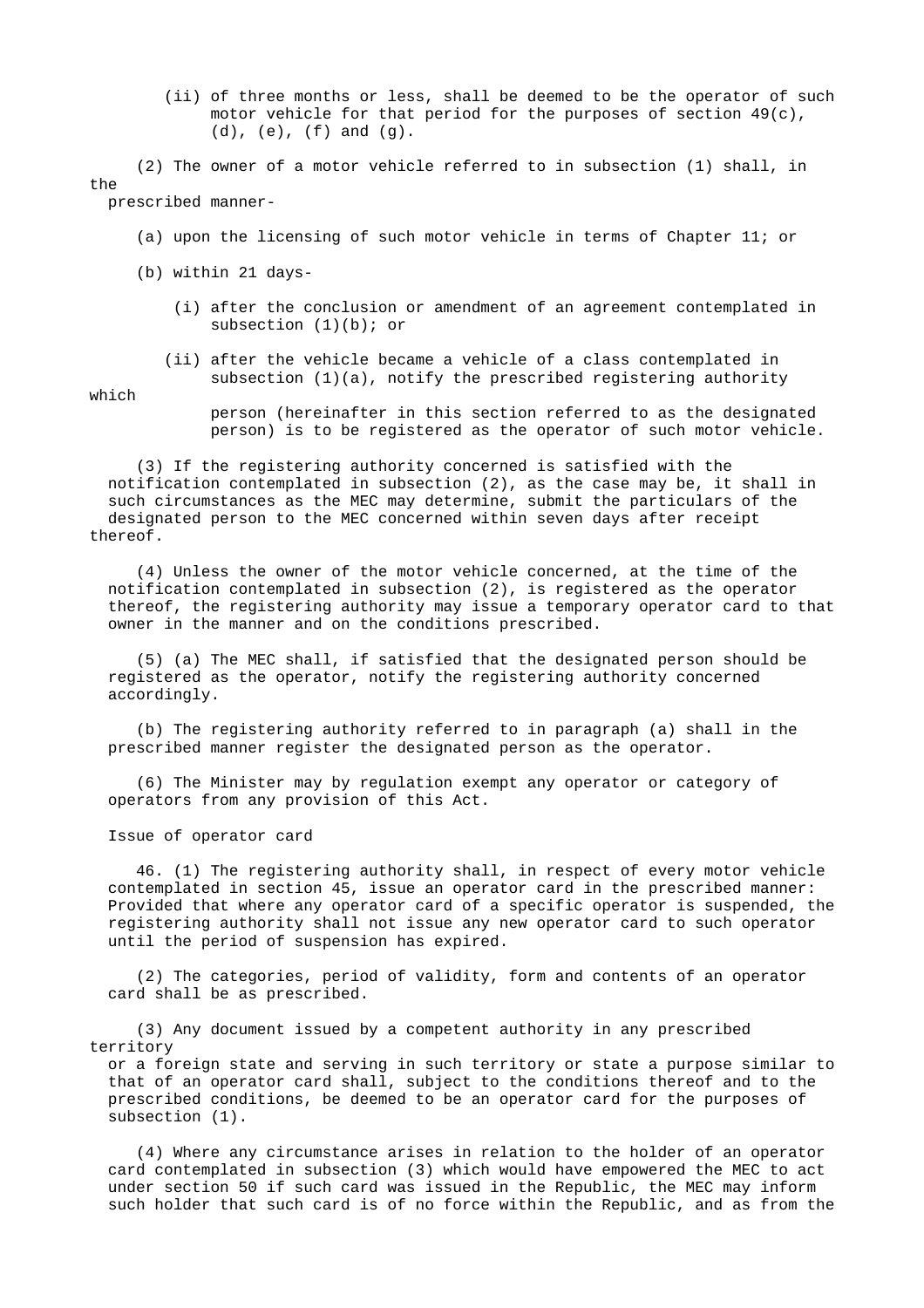date on which such person is so informed, such card shall cease to be in force within the Republic.

Operator card to be displayed on motor vehicle

 47. No person shall operate a motor vehicle of any class contemplated in section 45(1) on a public road unless a valid operator card is displayed on such motor vehicle in the prescribed manner.

Proof of certain facts

 48. (1) If in any prosecution the question arises as to who the operator of a motor vehicle is or was, an imprint or a copy of or an extract from an operator card certified by a peace officer, or a person authorised thereto by

a

 registering authority, to be true, shall, upon production thereof, be prima facie proof that the person whose name appears as operator on such card, is or was the operator of such vehicle at the time in question.

 (2) No person shall in terms of subsection (1) certify any imprint, copy or extract to be true, knowing that it is not a true imprint, copy or extract.

Duties of operator

49. The operator of a motor vehicle shall-

 (a) notify, within seven days of any change in the circumstances in relation

to his or her registration as the operator of such motor vehicle-

- (i) the owner of such motor vehicle, if applicable; and
- (ii) the registering authority concerned, and return the operator card in respect of that motor vehicle to the registering authority concerned;
- (b) keep safe and protect from theft an operator card issued to him or her and, if any such card is lost, stolen or destroyed, he or she shall notify the nearest police station within 24 hours and the registering authority within whose area the holder is ordinarily resident within seven days after having become aware of such loss, theft or destruction or after it could reasonably be expected that he or she should have

#### been

 aware of such loss, theft or destruction, whichever event occurred first;

- (c) exercise proper control over the driver of such motor vehicle to ensure the compliance by such driver with all the relevant provisions of this Act, in particular the provisions regarding-
	- (i) the requirements in respect of the professional driving permit referred to in section 32; and
	- (ii) the loading of such vehicle as prescribed by or under this Act;
- (d) ensure that such motor vehicle complies with the fitness requirements contemplated in Chapter V;

 (e) conduct his or her operations with due care to the safety of the public;

 (f) if dangerous goods or substances are conveyed, ensure that all requirements for the conveyance of such goods or substances, as prescribed in-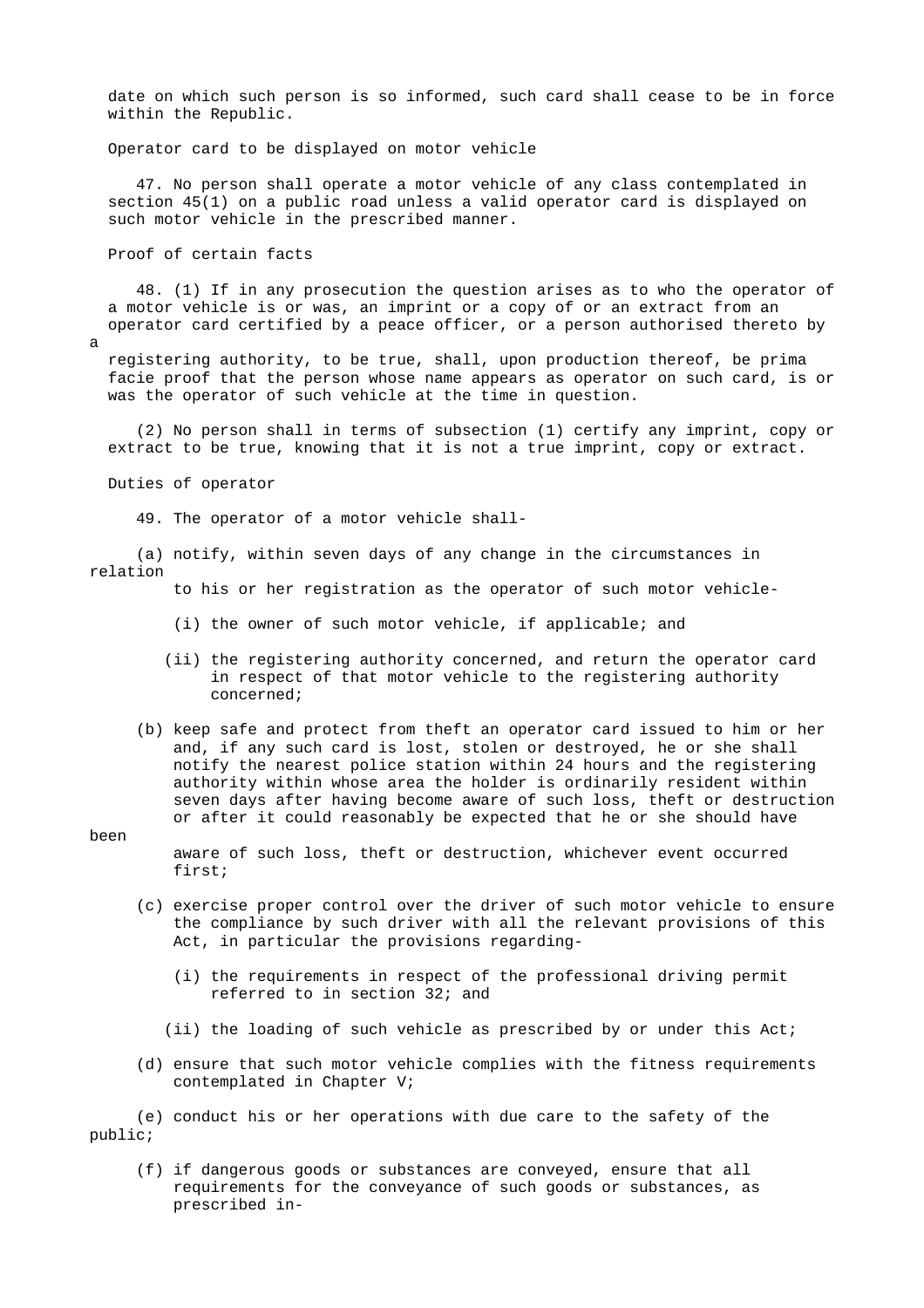- (i) any other law in relation to such goods or substances; and
- (ii) this Act, are complied with; and
- (g) take all reasonable measures to ensure that such motor vehicle is operated on a public road in compliance with the provisions for the loading and transportation of goods as prescribed by or under this Act.

Power of MEC in respect of motor vehicles, drivers and activities of operators

 50. (1) The MEC concerned may, on account of any evidence regarding the state of fitness of a motor vehicle in respect of which an operator is registered, produced to him or her in accordance with subsection (4), by written notice-

- (a) notify such operator that such motor vehicle is suspected of being unroadworthy and that the operator should forthwith take adequate steps to ensure its continued roadworthiness in accordance with Chapter V;
- (b) require from such operator to indicate in writing what precautions he

or

 she has taken to ensure the continued roadworthiness of such motor vehicle in accordance with Chapter V;

 (c) direct such operator to produce such motor vehicle for inspection, examination or testing at a time and place specified in such notice;

and

 (d) suspend the operator card issued in respect of such motor vehicle, if such motor vehicle has been examined or tested under paragraph (c) and found to be unroadworthy in terms of Chapter V, for such period as such motor vehicle is so unroadworthy.

 (2) The MEC concerned may, on account of the record of a driver of a motor vehicle in respect of which an operator is registered, by written notice-

- (a) inform such operator that it is suspected that he or she does not exercise proper control over the driver under his or her authority as required by section 49;
- (b) require such operator to indicate in writing what precautions he or she has taken in order to ensure proper control over drivers under his or her authority;
- (c) require such operator to produce for examination the records regarding drivers which an operator is required to keep in terms of this Act; and
- (d) direct that the driver concerned be retested in terms of section 25.

 (3) The MEC concerned may, if the record of an operator indicates that such operator does not comply with the provisions of this Act, by written notice-

 (a) direct such operator to carry out his or her duties in terms of section 49 properly;

 (b) appoint a person whom he or she deems fit, to investigate the activities

> or specific activities of such operator and direct the person so appointed to make a written recommendation to him or her regarding what measures should be taken in respect of such operator;

 (c) direct such operator to appear before him or her or before any other person appointed by him or her, in order to furnish reasons for his or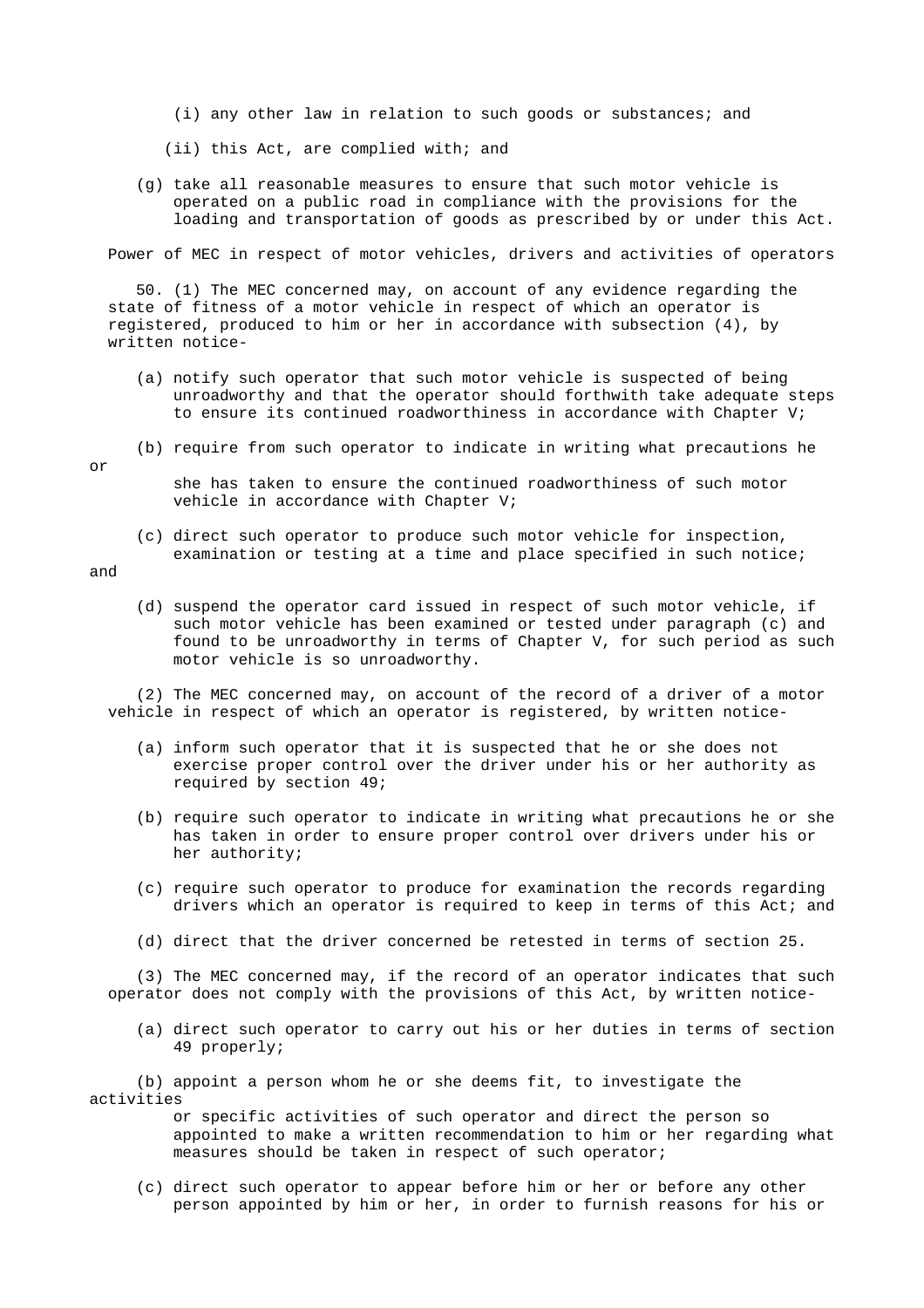her failure to carry out his or her duties in terms of section 49; and

- (d) notify such operator-
	- (i) that an operator card shall only be issued to him or her on such conditions as that MEC may deem fit;
	- (ii) that no further operator card shall be issued to him or her for such period as that MEC may specify in the notice; or
	- (iii) that the operator card or cards relating to such motor vehicle or vehicles as the MEC may determine in respect of which he or she is registered as the operator is or are suspended until that MEC is satisfied that the grounds for the suspension have lapsed:

### Provided

- that-
- (aa) the period of any suspension under subparagraph (iii) shall not exceed 12 months;
- (bb) any decision by the MEC under this paragraph shall only be taken on the basis of a recommendation by a person appointed under paragraph (b);
- (cc) the MEC shall, within 21 days after the date of the notice, in writing furnish such operator with the reasons for his or her decision.

 (4) The MEC concerned may, in the exercise of his or her powers under this section-

 (a) require any operator, subject to any legal objection, to make discovery of documents by way of affidavit or by answering interrogatories on

#### oath

and to produce such documents for inspection;

- (b) require any operator to allow inspection of any records and documents required to be kept by the operator in terms of this Act;
- (c) appoint a commission to take the evidence of any person in the Republic or in a prescribed territory or in a foreign state and to forward such evidence to him or her in the same manner as if the commission were a commissioner appointed by a court; and
- (d) at any time require that an inquiry be instituted into the operational activities of an operator by a person appointed by him or her for that purpose and, if such operator is a company, also into those of any

other

 company in a group of companies to which the operator belongs or of which the operator is the controlling company.

 (5) The MEC concerned may, if he or she on reasonable grounds suspects that any person registered as the operator of a motor vehicle is not the bona fide operator of such vehicle, require proof from the owner of the vehicle that the person so registered is in fact the operator of the vehicle concerned, and if it is not proved to the satisfaction of the MEC that the person so registered is in fact the operator of the vehicle concerned, the owner of the vehicle shall be deemed to be the operator thereof.

Act or omission of manager, agent or employee of operator

 51. (1) Whenever any manager, agent or employee of an operator commits or omits an act which would have constituted an offence in terms of this Act if the operator had committed or omitted such act, that operator shall, in the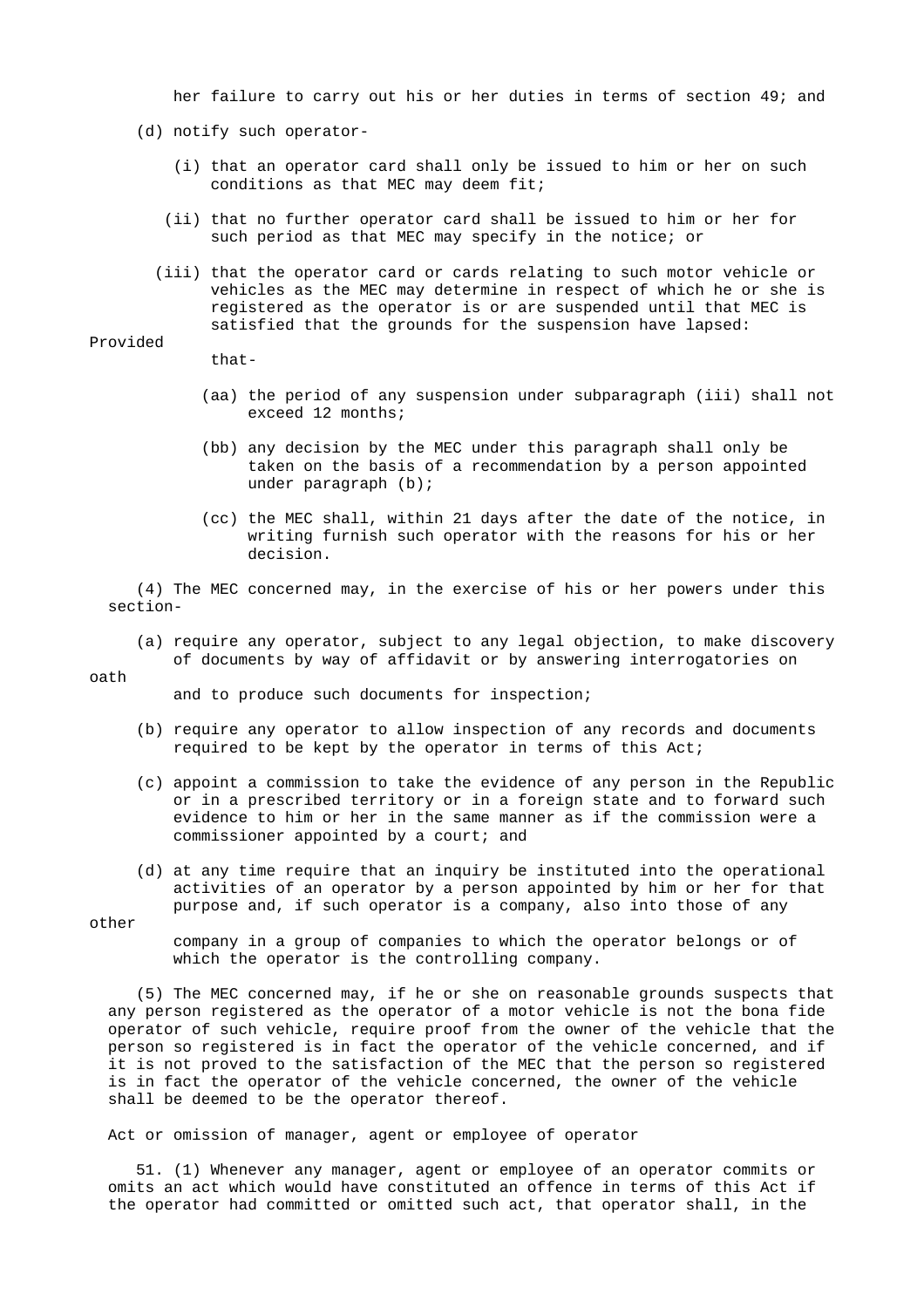absence of evidence-

- (a) that he or she did not connive at or permit such act or omission;
- (b) that he or she took all reasonable measures to prevent an act or omission of the nature concerned; and
- (c) that an act or omission of the nature of the act or omission charged

did

 not fall within the scope of the authority of or the course of the employment as such manager, agent or employee, be deemed himself or herself to have committed or omitted that act and be liable to be convicted and sentenced in respect thereof.

 (2) Whenever any manager, agent or employee of an operator commits or omits any act which would have constituted an offence in terms of this Act if such operator had committed or omitted it, such manager, agent or employee shall be liable to be convicted and sentenced in respect thereof as if he or she were such operator.

#### CHAPTER VII

Road safety

Powers and functions of Director-General

- 52. (1) The Director-General may-
- (a) prepare a comprehensive research programme to effect road safety in the Republic, carry it out systematically and assign research projects to persons who, in his or her opinion, are best equipped to carry them

out;

 (b) give guidance regarding road safety in the Republic by means of the organising of national congresses, symposiums, summer schools and study weeks, by means of mass-communication media and in any other manner deemed fit by the Director-General.

 (2) In order to perform his or her functions properly the Director-General may-

- (a) finance research in connection with road safety in the Republic;
- (b) publish a periodical to promote road safety in the Republic, and pay fees for matters inserted therein;
- (c) give guidance to associations or bodies working towards the promotion of road safety in the Republic;
- (d) organise national congresses, symposiums, summer schools and study weeks and, if necessary, pay the costs therefor, and remunerate persons
	- (e) with a view to promoting road safety in the national sphere, publish advertisements in the mass-communication media.

 (3) The Director-General shall exercise his or her powers and perform his or her functions subject to the control and directions of the Minister.

Delegation by Director-General

performing thereat;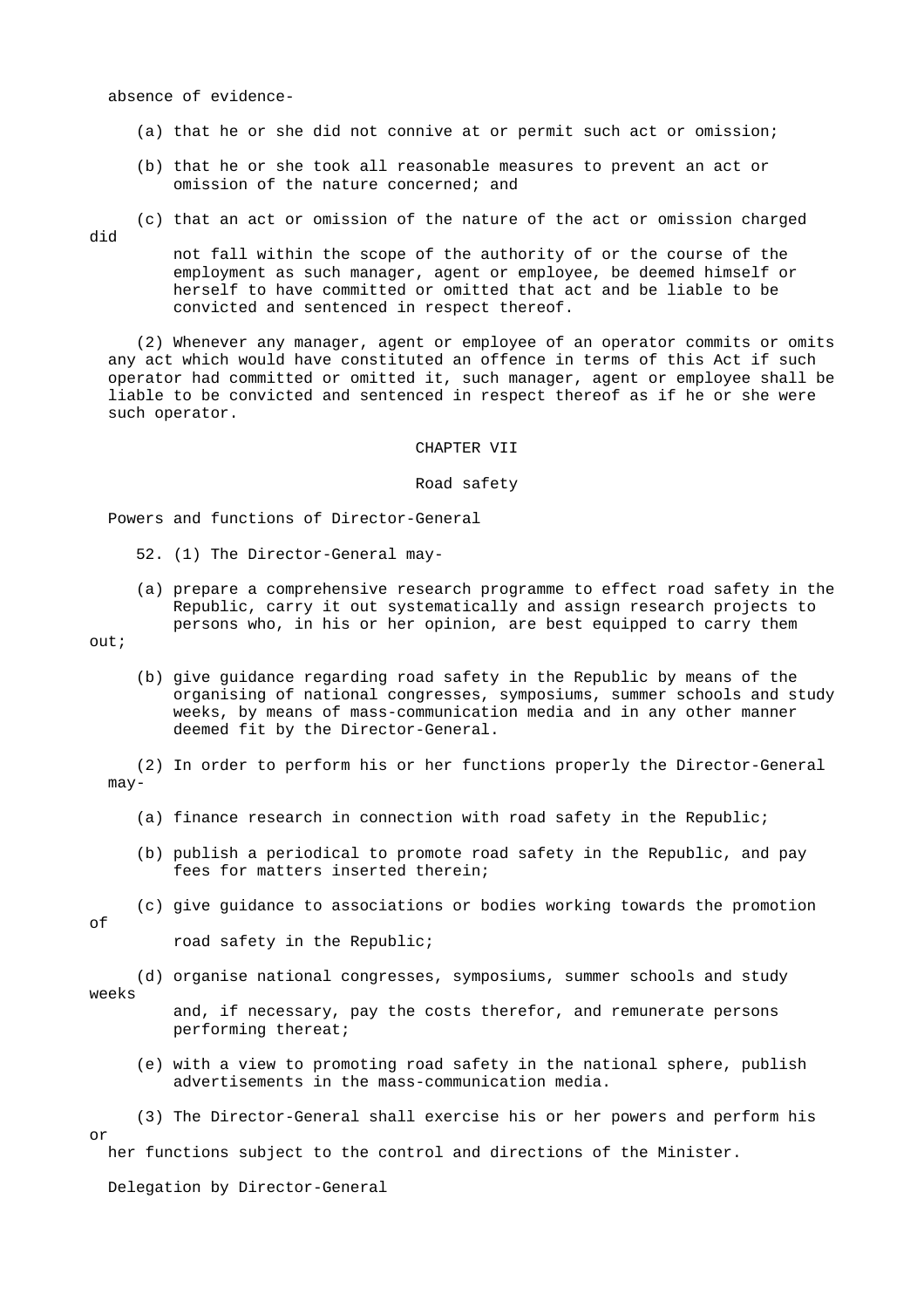53. (1) The Director-General may, subject to such conditions as he or she may deem necessary-

- (a) delegate to an officer employed by the Department any power conferred upon him or her by section 52; or
- (b) authorise an officer employed by the Department to carry out any duty assigned to him or her by section 52.

 (2) Any person to whom any power has been so delegated or who has been so authorised to carry out any duty shall exercise that power or carry out that duty subject to the directions of the Director-General, and the Director-General may at any time revoke such delegation or authorisation.

 (3) Any delegation or authorisation under subsection (1) shall not prevent the Director-General from exercising that power or carrying out that duty himself or herself.

#### CHAPTER VIII

### Dangerous goods

Transportation of certain dangerous goods prohibited

 54. No person shall, except as prescribed, offer for transportation in a vehicle, or transport in a vehicle, or accept after transportation in, on or by

a vehicle, any prescribed dangerous goods.

Appointment of dangerous goods inspector or inspectorate

 55. (1) (a) The Minister may appoint a person, an authority or a body as a dangerous goods inspector or inspectorate.

 (b) The training and qualifications of a person appointed under paragraph (a) shall be as prescribed, and an authority or body shall have the services of

 persons with the prescribed training and qualifications at its disposal before that authority or body is so appointed.

 (2) The powers and duties of the inspector or inspectorate contemplated in subsection (1)(a) in relation to the transportation of prescribed dangerous goods shall be as prescribed.

 (3) The Minister may, in order to defray the expenditure incurred by or on behalf of that inspector or inspectorate for the purposes of performing his, her or its functions, prescribe fees to be paid in respect of inspections carried out by him, her or it in terms of this Act.

### CHAPTER IX

Road traffic signs and general speed limit

Minister may prescribe road traffic signs

 56. (1) The Minister may, subject to this Act and for the purpose of prohibiting, limiting, regulating or controlling traffic in general or any particular class of traffic on a public road or a section thereof or for the purpose of designating any public road or a section thereof as a public road of

 a particular class, prescribe such signs, signals, markings or other devices (to be known as road traffic signs) as he or she may deem expedient, as well as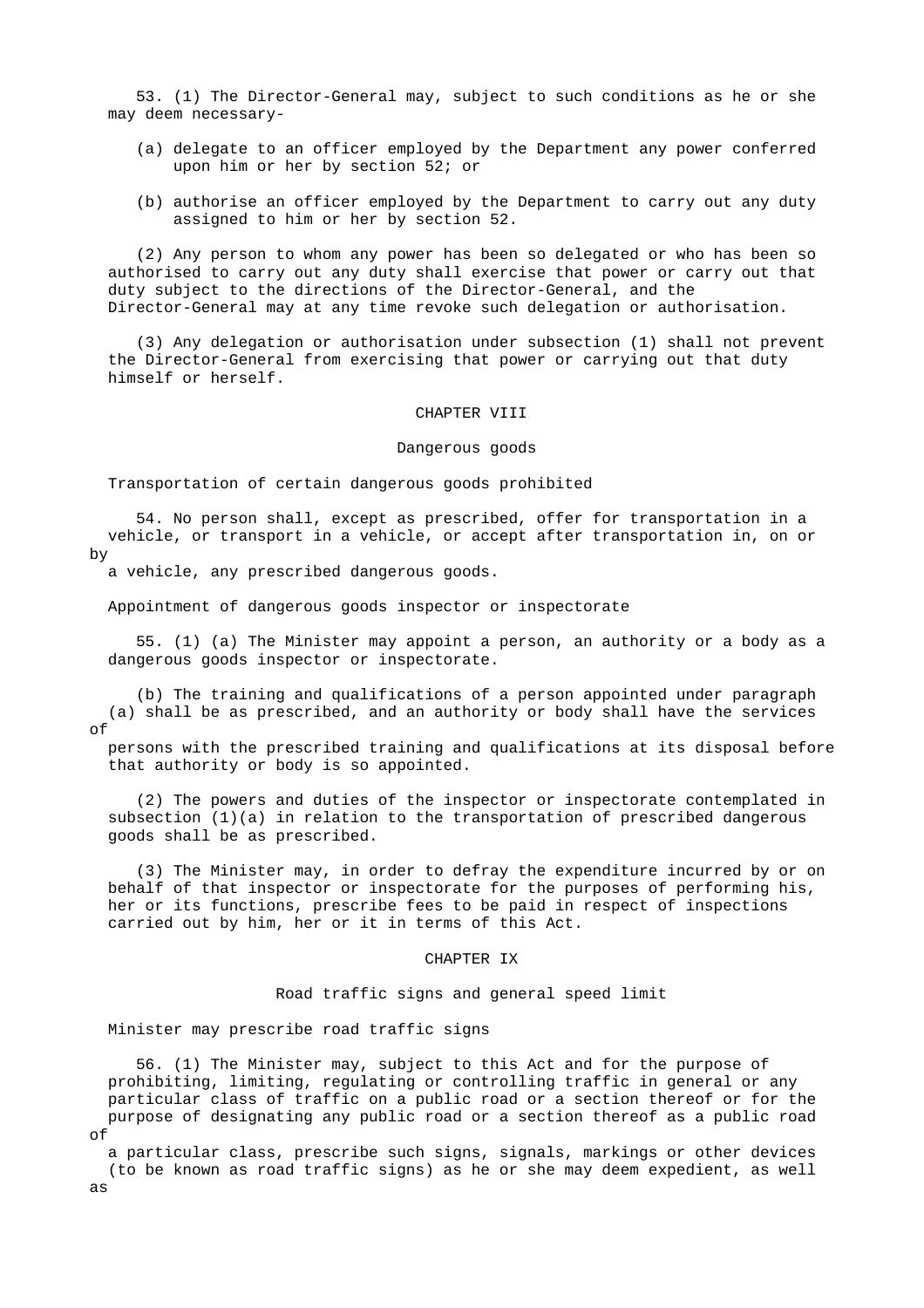their significance and the conditions on and circumstances under which any road

traffic sign may be displayed on a public road.

 (2) The Minister may, subject to such conditions as he or she may deem expedient, authorise any person or body to display on a public road any sign, signal, marking or other device for the purpose of ascertaining the suitability

of such sign, signal or device as a road traffic sign.

Authority to display road traffic signs

 57. (1) The Minister, or any person authorised thereto by him or her, may in respect of any public road cause or permit to be displayed in the prescribed

manner such road traffic signs as he or she may deem expedient.

 (2) The MEC concerned, or any person authorised thereto by him or her either

 generally or specifically, may in respect of any public road not situated within the area of jurisdiction of a local authority, cause or permit to be displayed in the prescribed manner any such road traffic signs as he or she may

deem expedient.

 (3) (a) A local authority, or any person in its employment authorised thereto by it either generally or specifically, may in respect of any public road within the area of jurisdiction of that local authority display or cause to be displayed in the prescribed manner any such road traffic signs as such authority or person may deem expedient.

 (b) A local authority may in writing authorise any other person or body to display or cause to be displayed within its area of jurisdiction and in the prescribed manner any road traffic sign approved by it prior to the display of such sign.

 (c) A local authority referred to in paragraph (b) may determine the conditions for such display and may order the removal of such sign.

 (4) Notwithstanding the provisions of subsections (2) and (3), the MEC concerned, or any person authorised thereto by him or her either generally or specifically, may in respect of any public road referred to in subsection (3) and which is a road constructed or maintained by the Administration of the province concerned, in addition to the road traffic signs referred to in subsection (3), cause or permit to be displayed in the prescribed manner such road traffic signs as he or she may deem expedient, and no local authority may without the consent of that MEC remove or permit to be removed any such road traffic sign.

 (5) In such circumstances and subject to such conditions as the MEC concerned may determine, scholars or students may be organised into patrols (to

 be known as scholars' patrols) for the purpose of displaying, in the prescribed

 manner, an appropriate road traffic sign so as to ensure the safety of scholars

or students crossing a public road.

 (6) The MEC concerned may authorise any association or club to display any such road traffic signs as he or she may deem expedient, subject to such conditions as the MEC may determine, on any public road referred to in subsection (2) or (3), and any such association or club may thereupon, in the prescribed manner, display a badge or other token of the association or club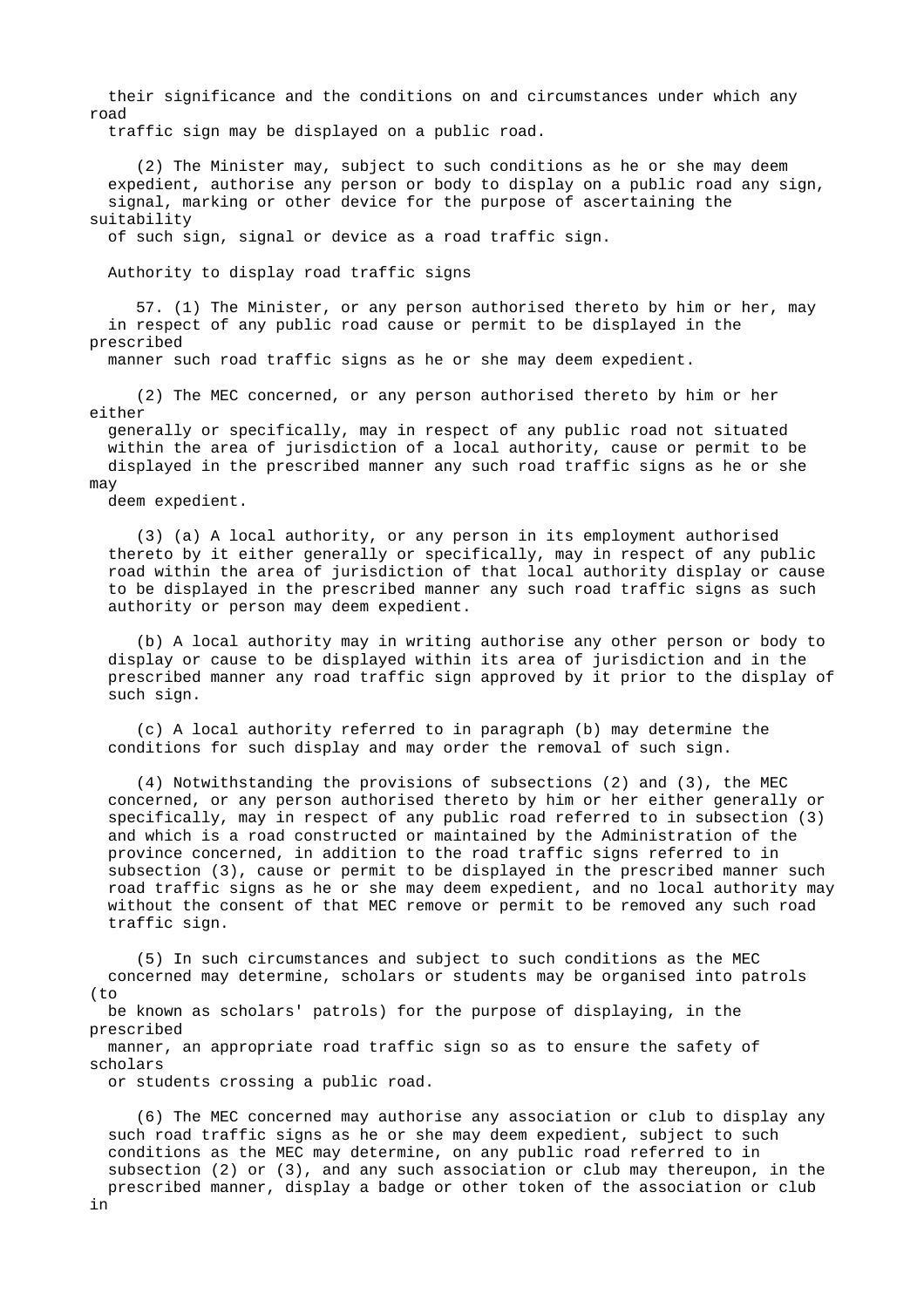conjunction with any such road traffic sign.

 (7) Transnet Limited, or a person in its employment who has either generally

 or specifically been authorised thereto, may in respect of any railway level crossing on any public road for which Transnet Limited is responsible, cause or

 permit to be displayed, in the prescribed manner, any such road traffic signs as Transnet Limited or such person may deem expedient.

 (8) Notwithstanding the provisions of subsections (3) and (7), the MEC concerned may direct that any road traffic sign be displayed or removed by a local authority on or along any public road in the area of jurisdiction of such

 local authority, or by Transnet Limited on or along any railway level crossing over a public road for which Transnet Limited is responsible, and if the local authority concerned or Transnet Limited fails to comply with the direction, that MEC or any person authorised thereto by him or her may cause such sign to be displayed or removed, as the case may be, and the MEC shall recover the cost

 of such display or removal from the local authority concerned or from Transnet Limited, as the case may be.

 (9) Any road traffic sign displayed in terms of a repealed ordinance or the Road Traffic Act, 1989 (Act No. 29 of 1989), shall be deemed to be displayed in terms of this Chapter.

 (10) No person shall display any road traffic sign on a public road unless having been authorised thereto by or under this Chapter.

 (11) The MEC concerned or, within the area of jurisdiction of a local authority, that local authority, may by notice in writing direct the owner or occupier of any land on which any road traffic sign or other object resembling a road traffic sign is displayed, or on which any object is displayed which obscures or interferes with the effectiveness of any road traffic sign, to remove such sign or object within the period specified in the notice and, if the owner or occupier concerned fails to comply with the notice, that MEC or local authority, as the case may be, may cause such sign or other object to be removed.

 (12) No person shall wilfully or negligently damage any road traffic sign, or any other sign, signal, marking or other device, displayed in terms of this Chapter, or without proper authority remove it or alter the position thereof or

the inscription, lettering colour or marking thereof or thereon.

Failure to obey road traffic sign prohibited

 58. (1) Subject to subsection (3), no person shall, unless otherwise directed by a traffic officer, fail to comply with any direction conveyed by a road traffic sign displayed in the prescribed manner.

 (2) In any prosecution for a contravention of or a failure to comply with a provision of subsection (1), it shall be presumed, in the absence of evidence to the contrary, that the road traffic sign concerned was displayed by the proper authority under the power conferred by this Act and in accordance with its provisions.

 (3) The driver of a fire-fighting vehicle, a rescue vehicle or an ambulance who drive such vehicle in the performance of his or her duties, a traffic officer who drives a vehicle in the carrying out of his or her duties or any person driving a vehicle while engaged in civil protection as contemplated in any ordinance made in terms of section 3 of the Civil Protection Act, 1977 (Act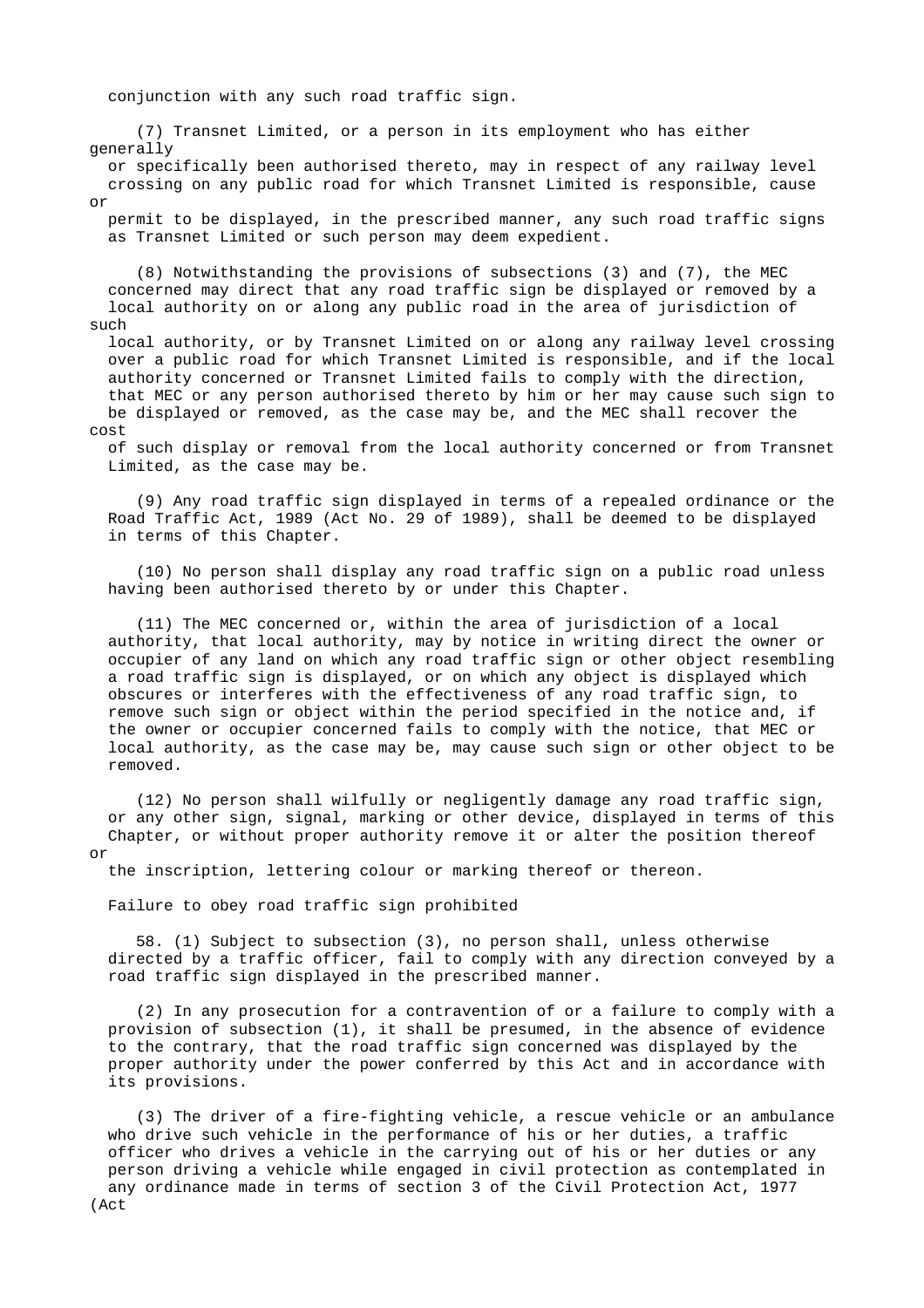No. 67 of 1977), may disregard the directions of a road traffic sign which is displayed in the prescribed manner: Provided that-

 (a) he or she shall drive the vehicle concerned with due regard to the safety of other traffic; and

 (b) in the case of any such fire-fighting vehicle, rescue vehicle, ambulance

> or vehicle driven by a person while he or she is so engaged in civil protection, such vehicle shall be fitted with a device capable of emitting a prescribed sound and with an identification lamp, as prescribed, and such device shall be so sounded and such lamp shall be in operation while the vehicle is driven in disregard of the road traffic sign.

Speed limit

- 59. (1) The general speed limit in respect of-
- (a) every public road or section thereof, other than a freeway, situated within an urban area;
- (b) every public road or section thereof, other than a freeway, situated outside an urban area; and
- (c) every freeway, shall be as prescribed,

 (2) An appropriate road traffic sign may be displayed on any public road in accordance with section 57, indicating a speed limit other than the general speed limit which applies in respect of that road in terms of subsection (1) : Provided that such other speed limit shall not be higher than the speed limit prescribed in terms of subsection (1)(c).

 (3) The Minister may, after consultation with the MECs, in respect of any particular class of vehicle prescribe a speed limit which is lower or higher than the general speed limit prescribed in terms of subsection (1)(b) or (c): Provided that the speed limit so prescribed shall not replace a lower speed limit indicated in terms of subsection (2) by an appropriate road traffic sign.

 (4) No person shall drive a vehicle on a public road at a speed in excess of-

- (a) the general speed limit which in terms of subsection (1) applies in respect of that road;
- (b) the speed limit indicated in terms of subsection (2) by an appropriate road traffic sign in respect of that road; or
- (c) the speed limit prescribed by the Minister under subsection (3) in respect of the class of vehicle concerned.

Certain drivers may exceed general speed limit

 60. Notwithstanding the provisions of section 59, the driver of a fire-fighting vehicle, a rescue vehicle or an ambulance who drives such vehicle

 in the carrying out of his or her duties, a traffic officer who drives a vehicle in the carrying out of his or her duties or any person driving a vehicle while engaged in civil protection as contemplated in an ordinance made in terms of section 3 of the Civil Protection Act, 1977 (Act No. 67 of 1977), may exceed the applicable general speed limit: Provided that-

(a) he or she shall drive the vehicle concerned with due regard to the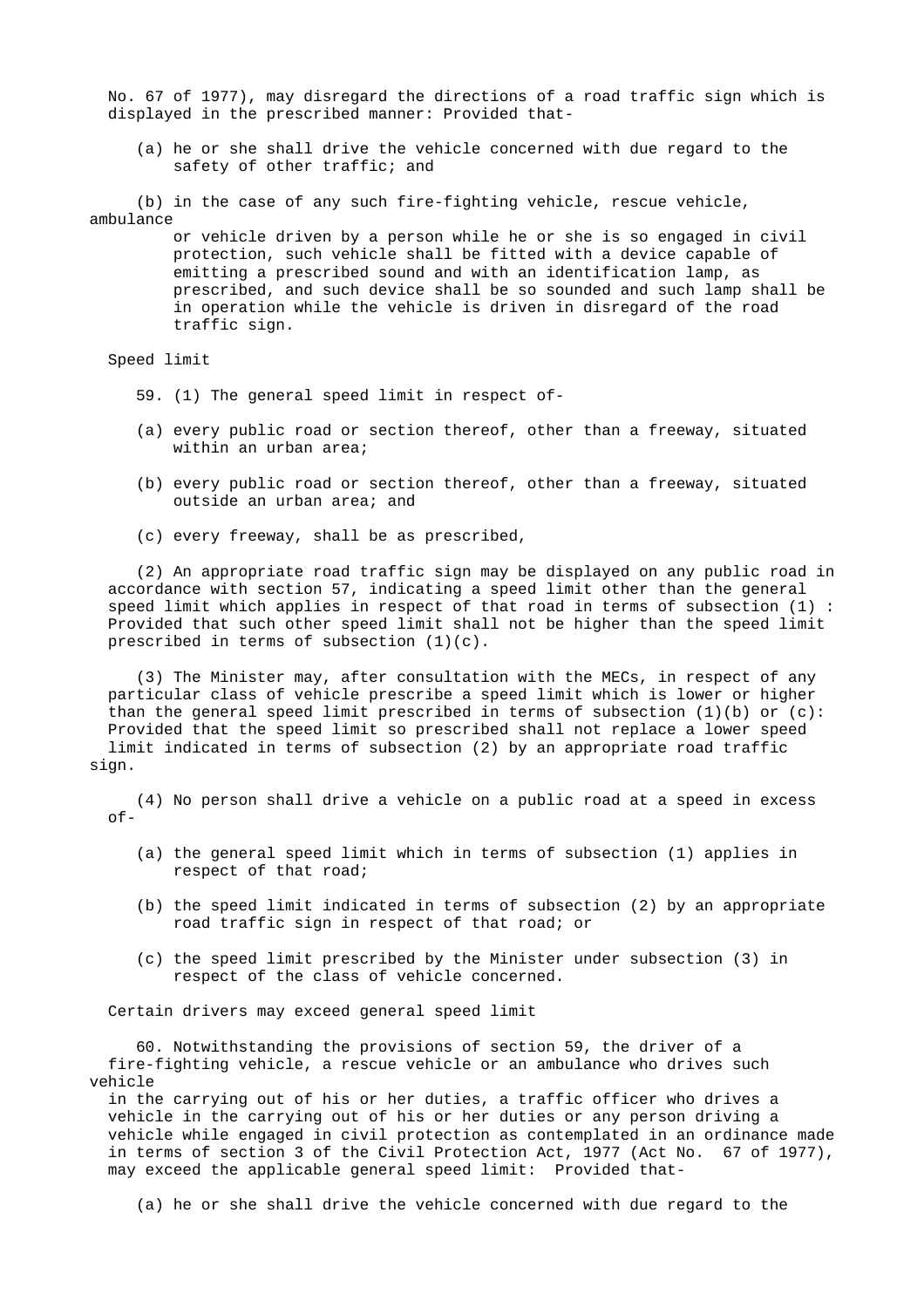safety of other traffic; and

 (b) in the case of any such fire-fighting vehicle, rescue vehicle, ambulance

> of vehicle driven by a person while he or she is so engaged in civil protection, such vehicle shall be fitted with a device capable of emitting a prescribed sound and with an identification lamp, as prescribed, and such device shall be so sounded and such lamp shall be in operation while the vehicle is driven in excess of the applicable general speed limit.

### CHAPTER X

### Accidents and accident reports

Duty of driver in event of accident

 61. (1) The driver of a vehicle on a public road at the time when such vehicle is involved in or contributes to any accident in which any other person

 is killed or injured or suffers damage in respect of any property or animal shall-

- (a) immediately stop the vehicle;
- (b) ascertain the nature and extent of any injury sustained by any person;
- (c) if a person is injured, render such assistance to the injured person as he or she may be capable of rendering;
- (d) ascertain the nature and extent of any damage sustained;
- (e) if required to do so by any person having reasonable grounds for so requiring, give his or her name and address, the name and address of

the

 owner of the vehicle driven by him or her and, in the case of a motor vehicle, the registration or similar mark thereof;

- (f) if he or she has not already furnished the information referred to in paragraph (e) to a traffic officer at the scene of the accident, and unless he or she is incapable of doing so by reason of injuries sustained by him or her in the accident, as soon as is reasonably practicable, and in any case within 24 hours after the occurrence of such accident, report the accident to any police officer at a police station or at any office set aside by a competent authority for use by
- traffic officer, and there produce his or her driving licence and furnish his or her identity number and such information as is referred to in that paragraph; and
- (g) not, except on the instructions of or when administered by a medical practitioner in the case of injury or shock, take any intoxicating liquor or drug having a narcotic effect unless he or she has complied with the provisions of paragraph  $(f)$ , where it is his or her duty to do so, and has been examined by a medical practitioner if such examination is required by a traffic officer.

 (2) No person shall remove any vehicle involved in an accident in which another person is killed or injured from the position in which it came to rest,

 until such removal has been authorised by a traffic officer, except when such accident causes complete obstruction of the roadway of a public road, in which event the vehicle involved may, without such authority and after its position has been clearly marked on the surface of the roadway by the person moving it,

a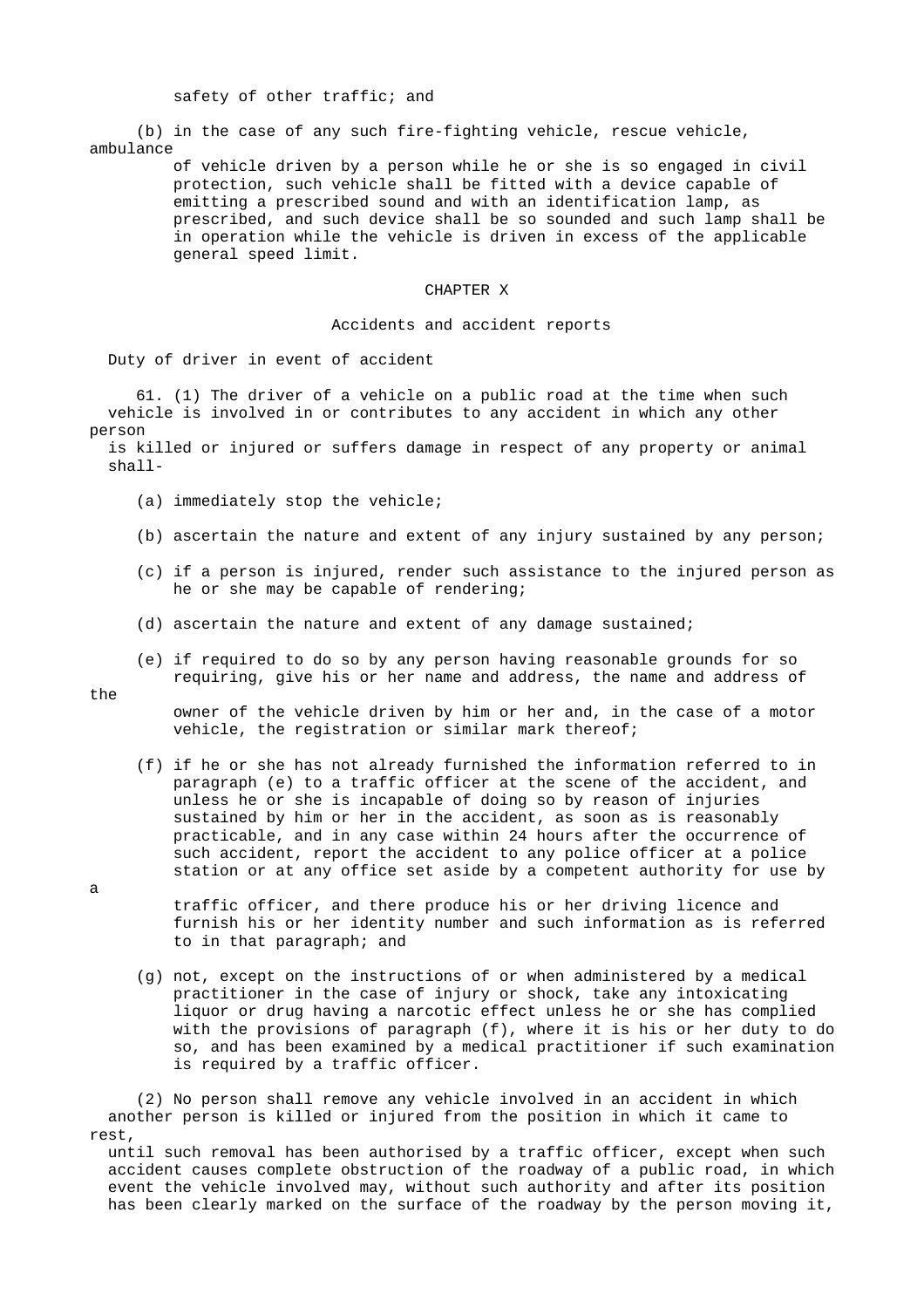be moved sufficiently to allow the passage of traffic.

 (3) Subject to subsection (2), no person shall remove a vehicle involved in an accident from the scene of such accident, except for the purpose of sufficiently allowing the passage of traffic, without the permission of the owner, driver or operator of such vehicle or a person who may lawfully take possession of such vehicle.

 (4) In any prosecution for a contravention of any provision of this section it shall be presumed, in the absence of evidence to the contrary, that the accused was aware of the fact that the accident had occurred, and that he or she did not report the accident or furnish the information as required by subsection  $(1)(f)$ .

 (5) In this section the word "animal" means any bovine animal, horse, ass, mule, sheep, goat, pig, ostrich or dog.

Garage to keep record of motor vehicle involved in accident

 62. (1) Any person in charge of a garage or other place where motor vehicles are repaired, and to which any motor vehicle showing signs or marks of

 having been involved in an accident is brought, for the purpose of the repair of such signs or marks, shall, as soon as possible before the repair is commenced with, keep a record specifying the nature of such signs or marks, the

 engine number, chassis number and the registration or similar mark and number, and if known, the name and address of the owner and driver, of such vehicle.

 (2) A person required to keep a record in terms of subsection (1) shall retain such record for a period of three years from the date on which it was made, and any such record shall, on request, be produced to a traffic officer.

#### CHAPTER XI

 Reckless or negligent driving, inconsiderate driving, driving while under the influence of intoxicating liquor or a drug having a narcotic effect, and miscellaneous offences

Reckless or negligent driving

 63. (1) No person shall drive a vehicle on a public road recklessly or negligently.

 (2) Without restricting the ordinary meaning of the word "recklessly" any person who drives a vehicle in willful or wanton disregard for the safety of persons or property shall be deemed to drive that vehicle recklessly.

 (3) In considering whether subsection (1) has been contravened, the court shall have regard to all the circumstances of the case, including, but without derogating from the generality of subsection (1) or (2), the nature, condition and use of the public road upon which the contravention is alleged to have been

 committed, the amount of traffic which at the relevant time was or which could reasonably have been expected to be upon that road, and the speed at and manner

in which the vehicle was driven.

#### Inconsiderate driving

 64. No person shall drive a vehicle on a public road without reasonable consideration for any other person using the road.

Driving while under the influence of intoxicating liquor or drug having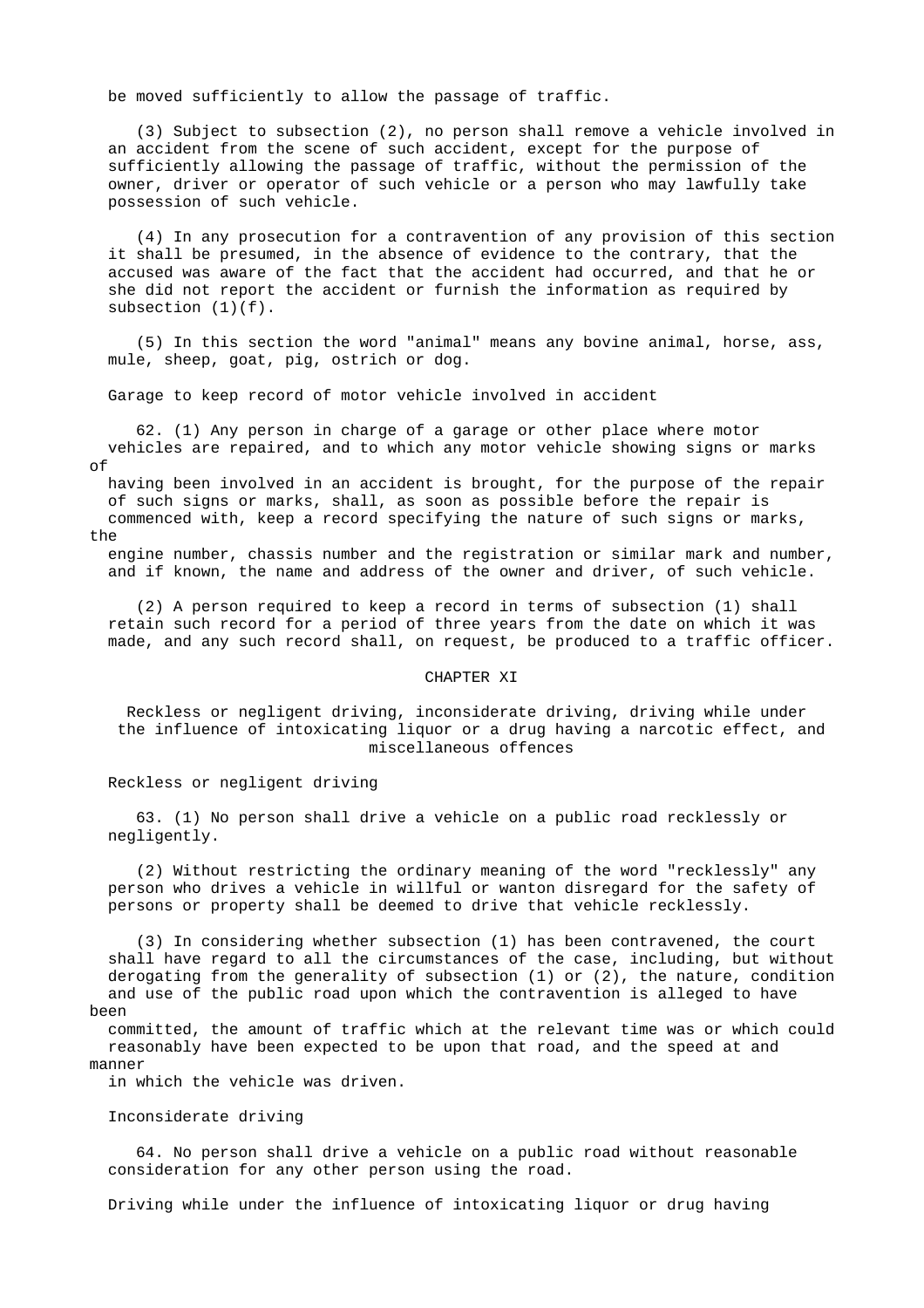narcotic effect, or with excessive amount of alcohol in blood or breath

- 65. (1) No person shall on a public road-
- (a) drive a vehicle; or
- (b) occupy the driver's seat of a motor vehicle the engine of which is running, while under the influence of intoxicating liquor or a drug having a narcotic effect.
- (2) No person shall on a public road-
- (a) drive a vehicle; or
- (b) occupy the driver's seat of a motor vehicle the engine of which is running, while the concentration of alcohol in any specimen of blood taken from any part of his or her body is not less than 0,05 gram per 100 millilitres, or in the case of a professional driver referred to in section 32, not less than 0,02 gram per 100 millilitres.

 (3) If, in any prosecution for an alleged contravention of a provision of subsection (2), it is proved that the concentration of alcohol in any specimen of blood taken from any part of the body of the person concerned was not less than 0,05 gram per 100 millilitres at any time within two hours after the alleged contravention, it shall be presumed, in the absence of evidence to the contrary, that such concentration was not less than 0,05 gram per 100 millilitres at the time of the alleged contravention, or in the case of a professional driver referred to in section 32, not less than 0,02 gram per 100 millilitres, it shall be presumed, in the absence of evidence to the contrary, that such concentration was not less than 0,02 gram per 100 millilitres at the time of the alleged contravention.

 (4) Where in any prosecution in terms of this Act proof is tendered of the analysis of a specimen of the blood of any person, it shall be presumed, in the

 absence of evidence to the contrary, that any syringe used for obtaining such specimen and the receptacle in which such specimen was placed for despatch to an analyst, were free from any substance or contamination which could have affected the result of such analysis.

- (5) No person shall on a public road-
- (a) drive a vehicle; or
- (b) occupy the driver's seat of a motor vehicle the engine of which is running, while the concentration of alcohol in any specimen of breath exhaled by such person is not less than 0,24 milligrams per 1 000 millilitres, or in the case of a professional driver referred to in section 32, not less than 0,10 milligrams per 1 000 millilitres.
- (6) If, in any prosecution for a contravention of a provision of subsection (5), it is proved that the concentration of alcohol in any specimen of breath of the person concerned was not less than 0,24 milligrams per 1 000 millilitres of breath taken at any time within two hours after
- the alleged contravention, it shall be presumed, in the absence of evidence to the contrary, that such concentration was not less than 0,24 milligrams per 1 000 millilitres at the time of the alleged contravention, or in the case of a professional driver referred to in section 32, not less than 0,10 milligrams per 1 000 millilitres, it shall be presumed, in the absence of evidence to the contrary, that

such

concentration was not less than 0,10 milligrams per 1 000 millilitres

at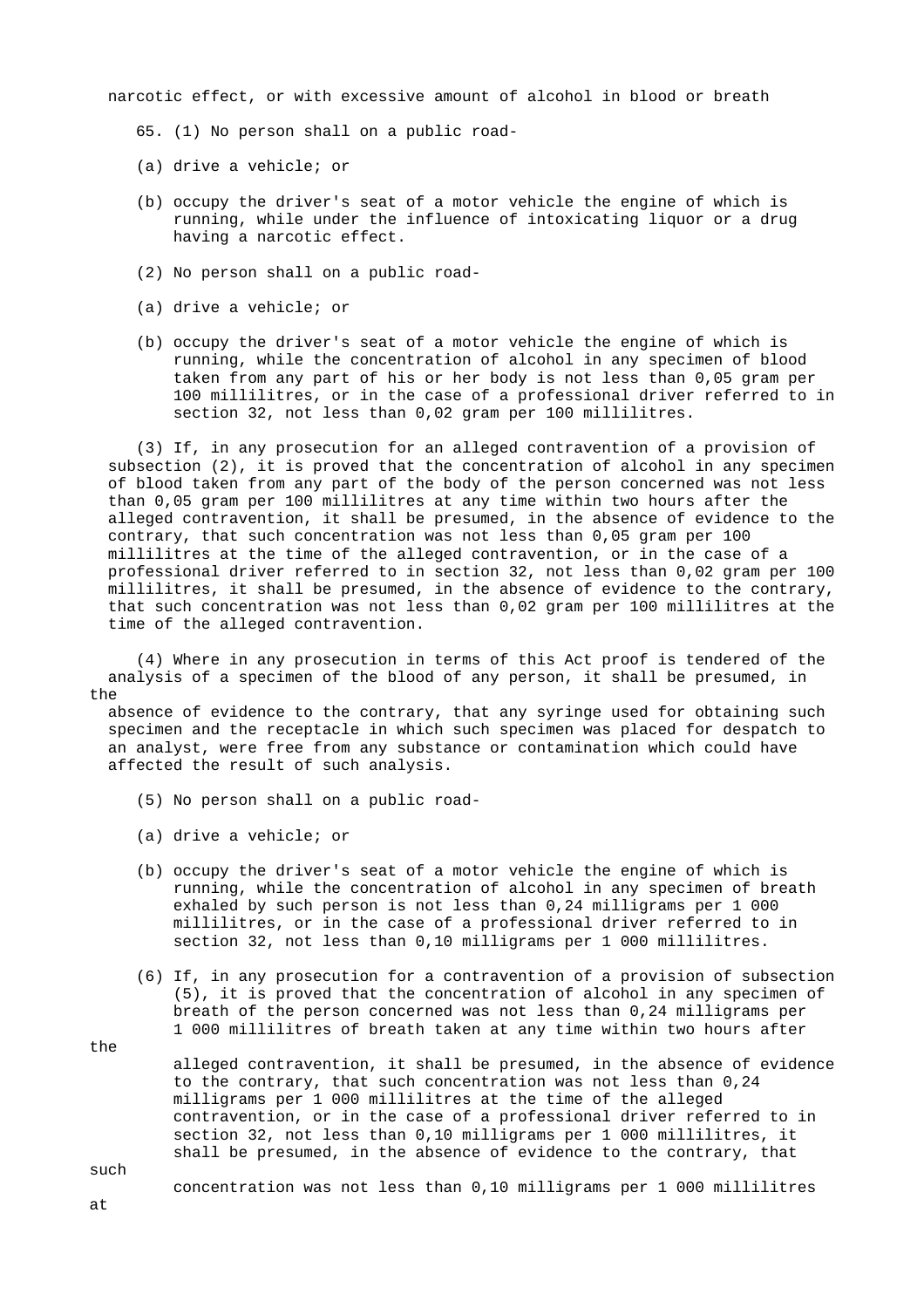the time of the alleged contravention.

 (7) For the purposes of subsection (5) the concentration of alcohol in any breath specimen shall be ascertained by using the prescribed equipment.

 (8) Any person detained for an alleged contravention of any provision of this section shall not-

- (a) during his or her detention consume any substance that contains alcohol of any nature, except on the instruction of or when administered by a medical practitioner;
- (b) during his or her detention smoke until the specimen referred to in subsection (3) or (6) has been taken, as the case may be.

 (9) No person shall refuse that a specimen of blood, or a specimen of breath, be taken of him or her.

Unauthorised acts in relation to vehicle

 66. (1) No person shall, without reasonable cause or without the consent of the owner, operator or person in lawful charge of a vehicle-

- (a) set the machinery thereof in motion;
- (b) place such vehicle in gear;
- (c) in any way tamper with the machinery, accessories or parts of such vehicle; or
- (d) enter or climb upon such vehicle.

 (2) No person shall ride in or drive a vehicle without the consent of the owner, operator or person in lawful charge thereof.

 (3) No person shall without lawful excuse tamper with a vehicle or with any part of the equipment or the accessories of any vehicle or wilfully damage it, or throw any object at any such vehicle.

 (4) No person shall without the written consent of a registering authority remove, alter, obliterate or mutilate the engine number or chassis number, or any part of such engine number or chassis number, of a motor vehicle or allow it to be removed, altered, obliterated or mutilated.

Furnishing false information prohibited

 67. Without derogating from any other provision of this Act, no person shall-

- (a) in connection with any application under this Act; or
- (b) in connection with the furnishing of any information which, to his or her knowledge, is to be or may be used for any purpose in terms of this Act, make a declaration or furnish information which to his or her knowledge is false or in any material respect misleading.

 Unlawful acts in relation to registration plates, registration number, registration mark or certain documents

 68. (1) No person shall use or manufacture any registration plate which does not comply with the prescribed specifications.

(2) No person shall-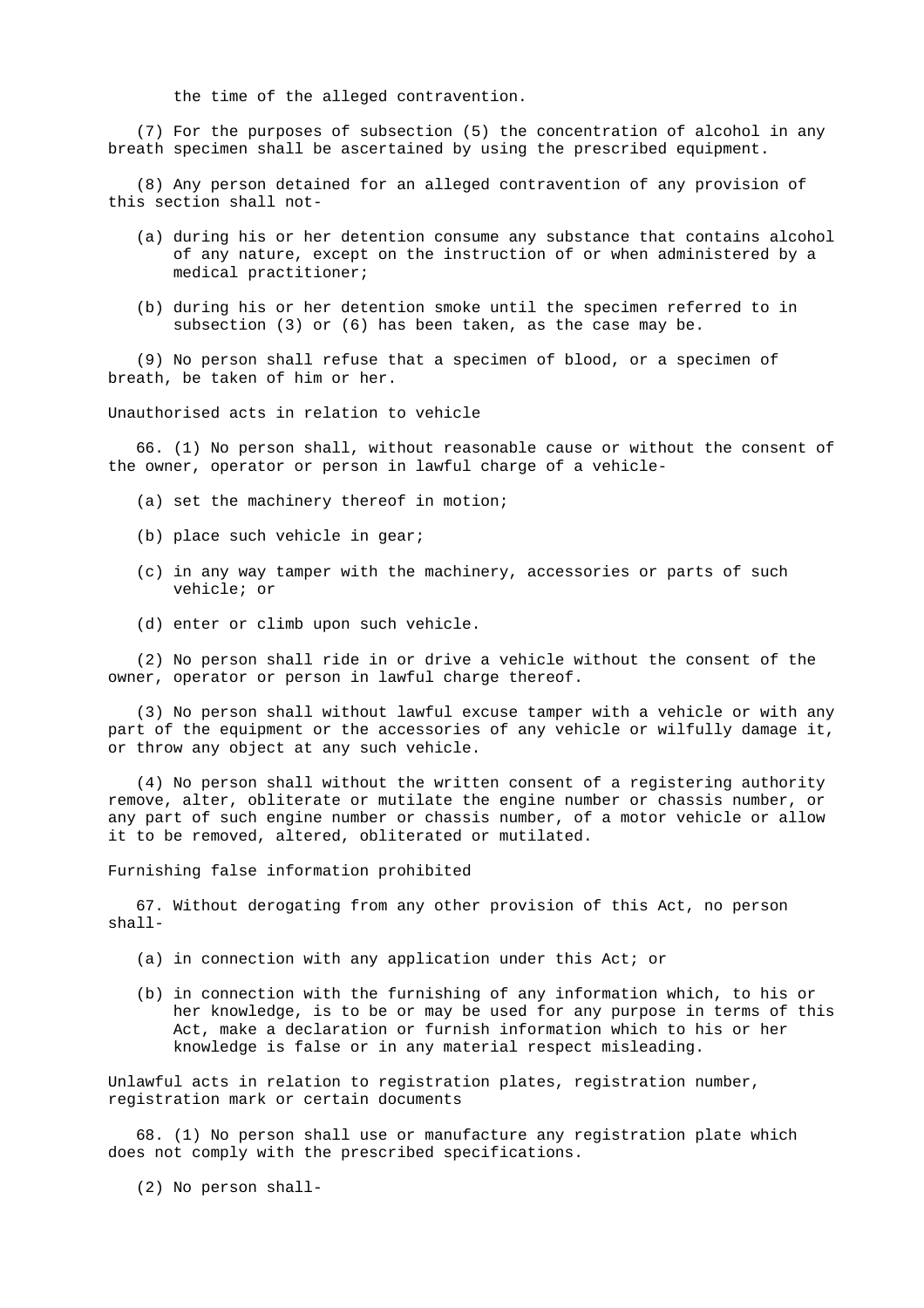- (a) falsify or counterfeit or, with intent to deceive, replace, alter, deface or mutilate or add anything to a registration number or a registration mark or a similar number or mark issued by a competent authority outside the Republic; or
- (b) be in possession of such number or mark which has been falsified or counterfeited or so replaced, altered, defaced or mutilated or to which anything has been so added.
- (3) No person shall-
- (a) falsify or counterfeit or, with intent to deceive, replace, alter, deface or mutilate or add anything to a certificate, licence or other document issued or recognised in terms of this Act; or
- (b) be in possession of such certificate, licence or other document which has been falsified or counterfeited or so replaced, altered, defaced or mutilated or to which anything has been so added.
- (4) No person shall-
- (a) use a certificate, licence or other document issued or recognised in terms of this Act and of which he or she is not the holder; or
- (b) permit such certificate, licence or other document of which he or she

```
is
```
the holder to be used by any other person.

 (5) Where in a prosecution for a contravention of subsection (2)(b) or (3)(b) it is proved that a person was found in possession of a registration number or a registration mark or a similar number or mark or a document which has been falsified or counterfeited or replaced, altered, defaced or mutilated or to which anything has been added, it shall, in the absence of evidence to the contrary, be presumed that such person knew that-

- (a) such number, mark or document was-
	- (i) falsified or counterfeited; or
	- (ii) replaced, altered, defaced or mutilated with intent to deceive; or
- (b) whatever was added to such number, mark or document was added thereto with intent to deceive.
- (6) No person shall-
- (a) with intent to deceive, falsify, replace, alter, deface, mutilate, add anything to or remove anything from or in any other way tamper with the engine or chassis number of a motor vehicle; or

 (b) without lawful cause be in possession of a motor vehicle of which the engine or chassis number has been falsified, replaced, altered,

## defaced,

mutilated, or

 to which anything has been added, or from which anything has been removed, or has been tampered with in any other way.

 (7) Where in a prosecution for a contravention of any provision of subsection (6) it is proved that a person was found in possession of a motor vehicle, the engine or chassis number of which has been falsified, replaced, altered, defaced, mutilated, or to which anything has been added or removed or has in any way been tampered with, it shall, in the absence of evidence to the contrary, be presumed that such person knew that any such act has been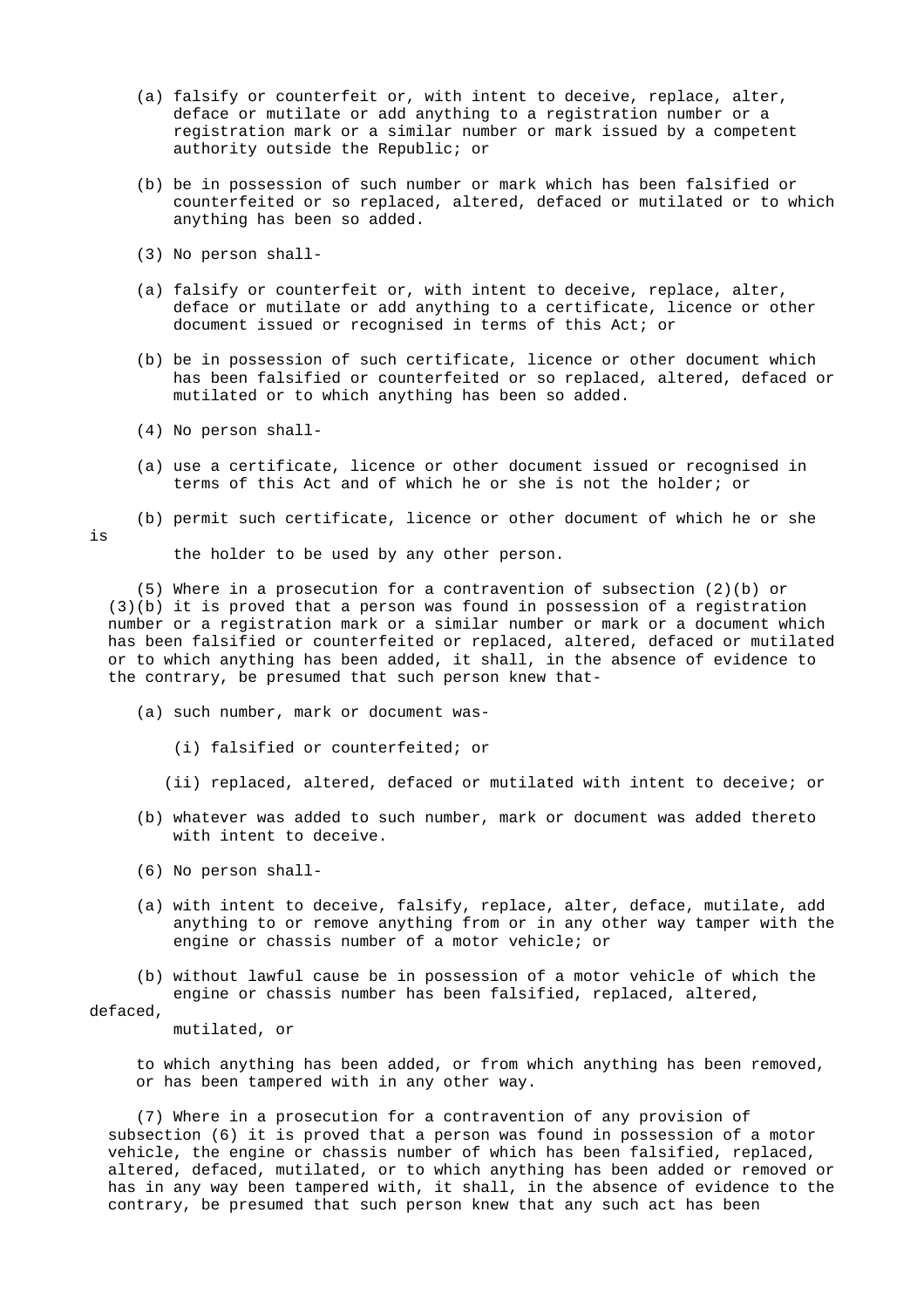committed in respect of such a number with intent to deceive.

#### CHAPTER XII

#### Presumptions and legal procedure

Presumptions regarding public road, freeway and public road in urban area

 69. (1) Where in any prosecution in terms of this Act it is alleged that an offence was committed on a public road, the road concerned shall, in the absence of evidence to the contrary, be presumed to be a public road.

 (2) Where in any prosecution in terms of this Act it is alleged that an offence was committed on a freeway, the road concerned shall, in the absence of

evidence to the contrary, be deemed to be a freeway.

 (3) Where in any prosecution in terms of this Act it is alleged that an offence was committed on a public road in an urban area, the road concerned shall, in the absence of evidence to the contrary, be presumed to be a public road in an urban area.

 Presumption regarding mass ascertained by means of mass-measuring bridge or other mass-measuring instrument

 70. Where in any prosecution for an alleged contravention of any provision of this Act, evidence to prove such contravention is tendered of any mass as ascertained by means of a mass-measuring bridge or other mass-measuring instrument, such mass shall be deemed to be correct in the absence of evidence to the contrary.

Presumption regarding gross vehicle mass of motor vehicle

 71. Where in any prosecution in terms of this Act it is alleged that an offence was committed in relation to the gross vehicle mass of a motor vehicle,

 the mass so alleged shall, in the absence of evidence as contemplated in section 70, be presumed, in the absence of evidence to the contrary, to be the gross vehicle mass of such vehicle.

Proof of gross vehicle mass of motor vehicle

 72. Any document purporting to have been issued by a manufacturer and stating the gross vehicle mass of any particular model of motor vehicle manufactured by such manufacturer, shall be prima facie proof as to the gross vehicle mass of such model.

Presumption that owner drove or parked vehicle

 73. (1) Where in any prosecution in terms of the common law relating to the driving of a vehicle on a public road, or in terms of this Act, it is necessary

 to prove who was the driver of such vehicle, it shall be presumed, in the absence of evidence to the contrary, that such vehicle was driven by the owner thereof.

 (2) Whenever a vehicle is parked in contravention of any provision of this Act, it shall be presumed, in the absence of evidence to the contrary, that such vehicle was parked by the owner thereof.

 (3) For the purposes of subsections (1) and (2) and section 88 it shall be presumed, in the absence of evidence to the contrary, that, where the owner of the vehicle concerned is a corporate body, such vehicle was driven or parked, as contemplated in those subsections, or used as contemplated in that section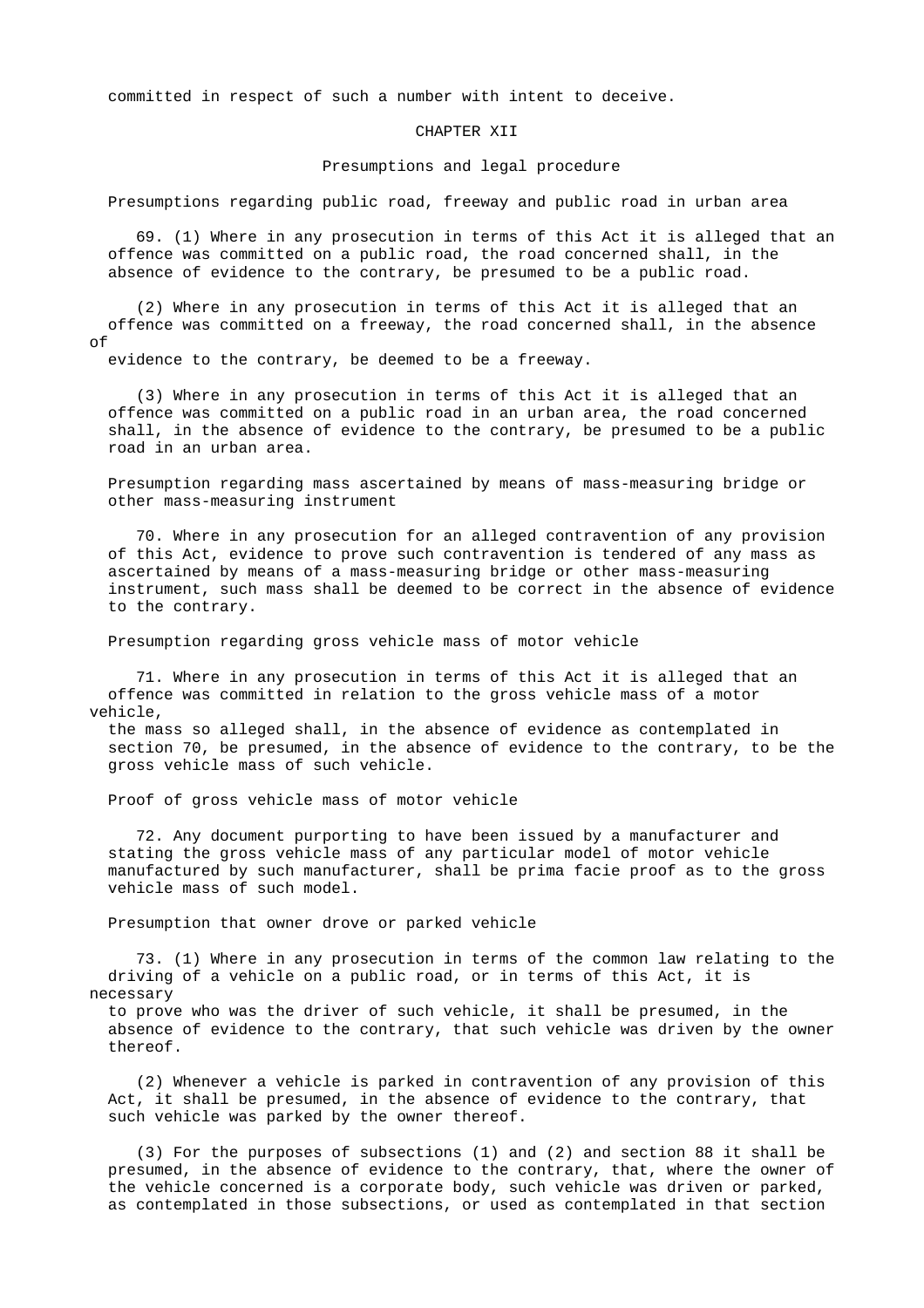by a director or servant of the corporate body in the exercise of his or her powers or in the carrying out of his or her duties as such director or servant or in furthering or endeavouring to further the interests of the corporate body.

Presumption regarding officers

 74. In any prosecution in terms of this Act, the fact that any person purports to act or has purported to act as a traffic officer, an inspector of licences, an examiner of vehicles or an examiner for driving licences, shall be

 prima facie proof of his or her appointment and authority so to act: Provided that this section shall not apply to a prosecution on a charge for impersonation.

#### CHAPTER XIII

#### Regulations

Power of Minister to make regulations

 75. (1) The Minister may after consultation with the MECs make regulations not inconsistent with this Act, in respect of any matter contemplated, required

 or permitted to be prescribed in terms of this Act and generally regarding the operation of any vehicle on a public road, the construction and equipment of such vehicle and the conditions on which it may be operated, and in any other respect for the better carrying out of the provisions or the achievement of

the

 objects of this Act, and in particular, but without derogating from the generality of this subsection, regarding-

(a) the safety of traffic on a public road, including the restriction of

the

 use of any such road or part thereof by such traffic and the duties of the users of any such road;

- (b) the identification of vehicles or parts of vehicles and, in relation to a motor vehicle, the size and shape of the registration mark or number to be displayed in terms of this Act and the means to be applied to validate such mark or number and to render any such mark or number easily distinguishable, whether by night or by day, when any such vehicle is operated on a public road;
- (c) the width, height and length of any vehicle, and the diameter of the wheels and the width, nature and condition of the tyres when operated

on

a public road;

(d) the maximum mass, laden or unladen, of any vehicle, the height and

width any

of any load which may be carried by any vehicle, the manner in which

 vehicle may be loaded, the extent to which any load may project in any direction and the maximum mass of any vehicle or any part thereof supported by the road or any specified area thereof, when any such vehicle is operated on a public road;

- (e) the emission of exhaust gas, smoke, fuel, oil, visible vapours, sparks, ash or grit from any vehicle operated on a public road;
- (f) excessive noise owing to the design or condition of any vehicle or the loading thereof, or to the design, condition or misuse of a silencer,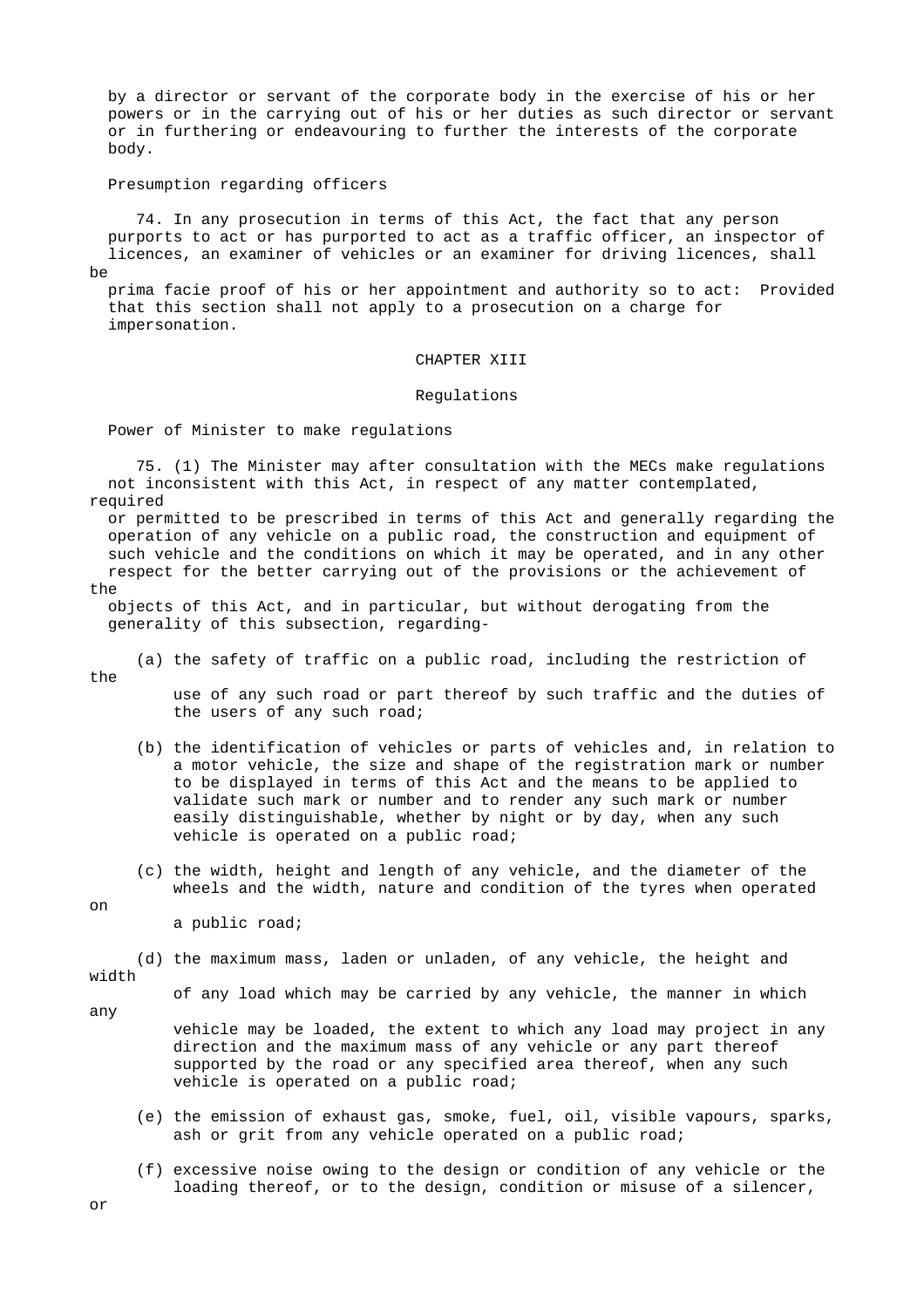of a hooter, bell or other warning device, when any such vehicle is operated on a public road;

- (g) the particulars to be marked on any vehicle;
- (h) dangerous goods-
	- (i) the classification of dangerous goods;
	- (ii) the powers and duties of traffic officers in respect of the transportation of dangerous goods;
	- (iii) the manner in and conditions on which specified dangerous goods may be transported; and
	- (iv) the dangerous goods which may not be transported;
- (i) the towing, pushing or drawing of any vehicle by another vehicle on a public road;
- (j) the conditions on which any motor vehicle fitted with steering apparatus

 on the left side may be imported into the Republic or operated on a public road, including the power to prohibit the operation of such vehicle on a public road;

- (k) the number, nature and kind of lamps, including retro-reflectors, to be carried by any vehicle operated on a public road, the position in which they shall be, the manner, conditions and times of their use and the
- use for

of any lamp or lighting device which may endanger public safety and,

 the purposes of this paragraph, "retro-reflector" means a reflector which bears a certification mark as defined in section 1 of the Standards Act, 1993 (Act No. 29 of 1993), or which bears any other prescribed identification mark;

- (l) the number and nature of brakes and for ensuring that brakes, silencers and steering apparatus shall be efficient and in proper working order, in respect of any vehicle operated on a public road;
- (m) the regulation of the operation and control of any vehicle on a public road, its construction, equipment, width of tracks, dimensions, mass

and

 use in respect of either chassis and body or chassis, body and load and the conditions on which it may be used;

- (n) in relation to a vehicle operated on a public road, the devices to be fitted for-
	- (i) signalling the approach thereof;
	- (ii) enabling the driver thereof to become aware of the approach of another vehicle from the rear; and
	- (iii) indicating any intended movement thereof, and the use of any such devices and for ensuring that they shall be efficient and kept in proper working order;
- (o) the protection of any public road, the mass, tyres and load of any vehicle in relation to any specified bridge or ferry, the time when and speed at which any vehicle of a specified mass may be allowed to cross any bridge or ferry, and the furnishing of security by any person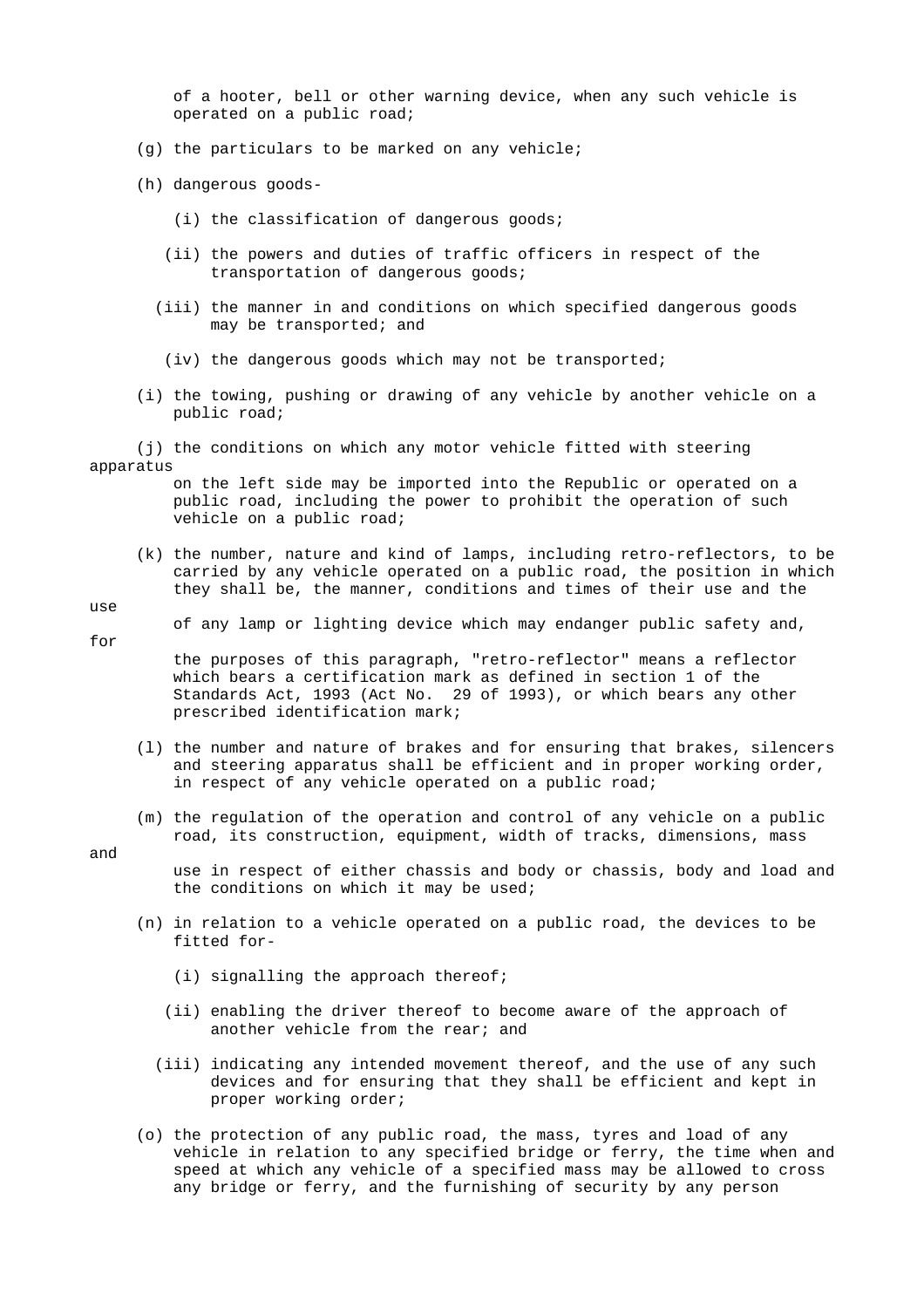against damage to any public road by reason of heavy traffic, and making good the cost of repairing such damage;

- (p) the stopping with and parking of vehicles on public roads;
- (q) the rules of the road that shall apply to all public roads;
- (r) the furnishing of accident reports and statistics of any nature;
- (s) the determination of the number of passengers for the transport of

which

 a certain class of motor vehicle is adapted and the number which may be transported, the general safety, comfort and convenience of passengers carried on or by such a motor vehicle and the conduct of the driver, conductor and passengers on such a vehicle;

- (t) the specifications for the examination of any vehicle;
- (u) any light which may interfere with the proper view of any road traffic sign or may be confused with any such sign;
- (v) the method of determining any fact which is required for the purposes

of

this Act;

- (w) any form, process or token which the Minister may deem expedient for
- the

 purposes of this Act and the nature and extent of any information to be furnished for the purpose of any such form;

- (x) the issue of any duplicate certificate, licence or other documentation or token issued in terms of this Act if the original has been lost, destroyed or defaced or any particulars thereon have become illegible;
- (y) the carriage of persons as passengers on any vehicle which has been constructed or designed solely or mainly for the carriage of goods and not for the carriage of passengers and their effects; and
- (z) the additional duties for operators of specified classes of motor vehicles or operators engaged in activities which require additional safety measures for the protection of the public.
- (2) Regulations made by the Minister under subsection (1) regarding-
- (a) specific categories-
	- (i) of road transport undertakings;
	- (ii) of industries or trades or occupations concerned with road transport;
	- (iii) of persons by whom any undertaking or occupation referred to in subparagraphs (i) and (ii) is carried on or exercised; or
	- (iv) of operators of vehicles concerned with, or new entrants to, any undertaking or occupation referred to in subparagraph (iii);
- (b) specific circumstances in which any undertaking or occupation referred to in paragraph (a)(iii) is carried on or exercised; or
- (c) specific areas in which any undertaking or occupation referred to in paragraph (a)(iii) is carried on or exercised, shall be so made by the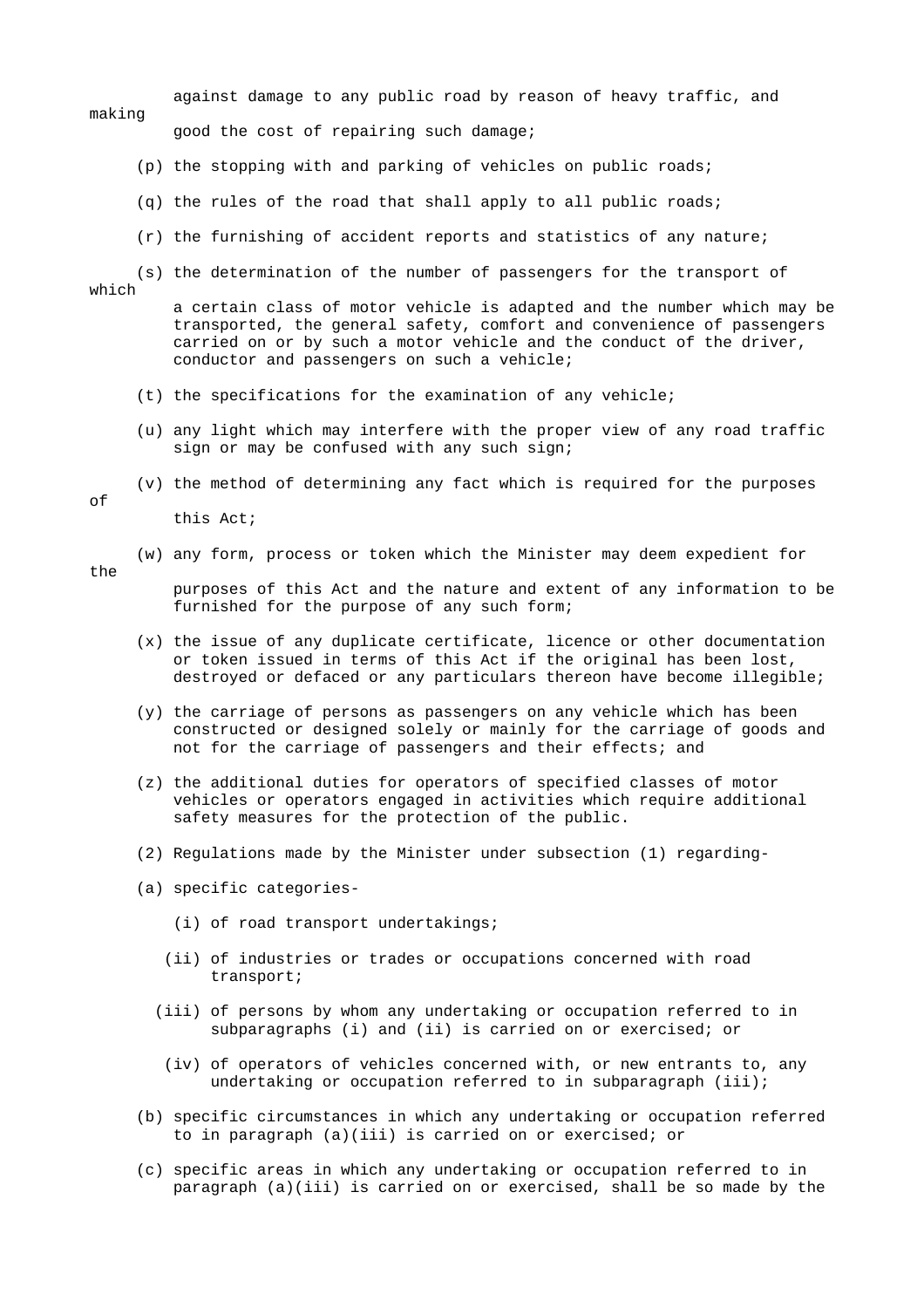Minister with due regard to the particular requirements of the category,

circumstance or area concerned.

 (3) (a) The power to make regulations for any purpose referred to in subsection (1), shall include the power to restrict or prohibit any matter or thing in relation to that purpose either absolutely or conditionally.

 (b) Any regulation regarding driving licences contained in identity documents shall be made in consultation with the Minister of Home Affairs.

 (4) Any regulation may be made to apply generally throughout the Republic or

 within any specified area thereof or to any specified class or category of vehicle or person.

 (5) A regulation may provide for penalties for a contravention thereof and for different penalties in the case of successive or continuous contraventions,

but no penalty shall-

 (a) in the case of a contravention of a regulation made under subsection  $(1)(d)$ ,  $(1)$  or  $(n)$ , exceed a fine or imprisonment for a period of six years; or

(b) in the case of a contravention of any other regulation, exceed a fine

or

imprisonment for a period of one year.

 (6) Before the Minister makes any regulation, the Minister may, if he or she

 deems it expedient, cause a draft of the proposed regulation to be published in

 the Gazette together with a notice calling upon all interested persons to lodge

 in writing, and within a period specified in the notice, but not less than four

 weeks as from the date of publication of the notice, any objections or representations which they would like to raise or make, with the Director-General for submission to the Minister: Provided that, if the Minister thereafter decides to alter the draft regulation as a result of any objections or representations submitted thereanent, it shall not be necessary so to publish such alterations before making the regulation.

Incorporation of standards by reference

 76. (1) The Minister may by notice in the Gazette incorporate in the regulations any standard without stating the text thereof, by mere reference to

 the number, title and year of issue of that standard or to any particulars by which that standard is sufficiently identified.

 (2) Any standard incorporated in the regulations under subsection (1) shall for the purposes of this Act, in so far as it is not inconsistent with it, be deemed to be a regulation.

 (3) A notice under subsection (1) shall come into operation on a date specified in the notice, but not before the expiry of 30 days after the date  $\cap f$ 

publication of the notice.

 (4) If any standard is at any time after the incorporation thereof in the regulations amended or replaced, the notice incorporating that standard in the regulations shall, unless otherwise stated therein, be deemed to refer to that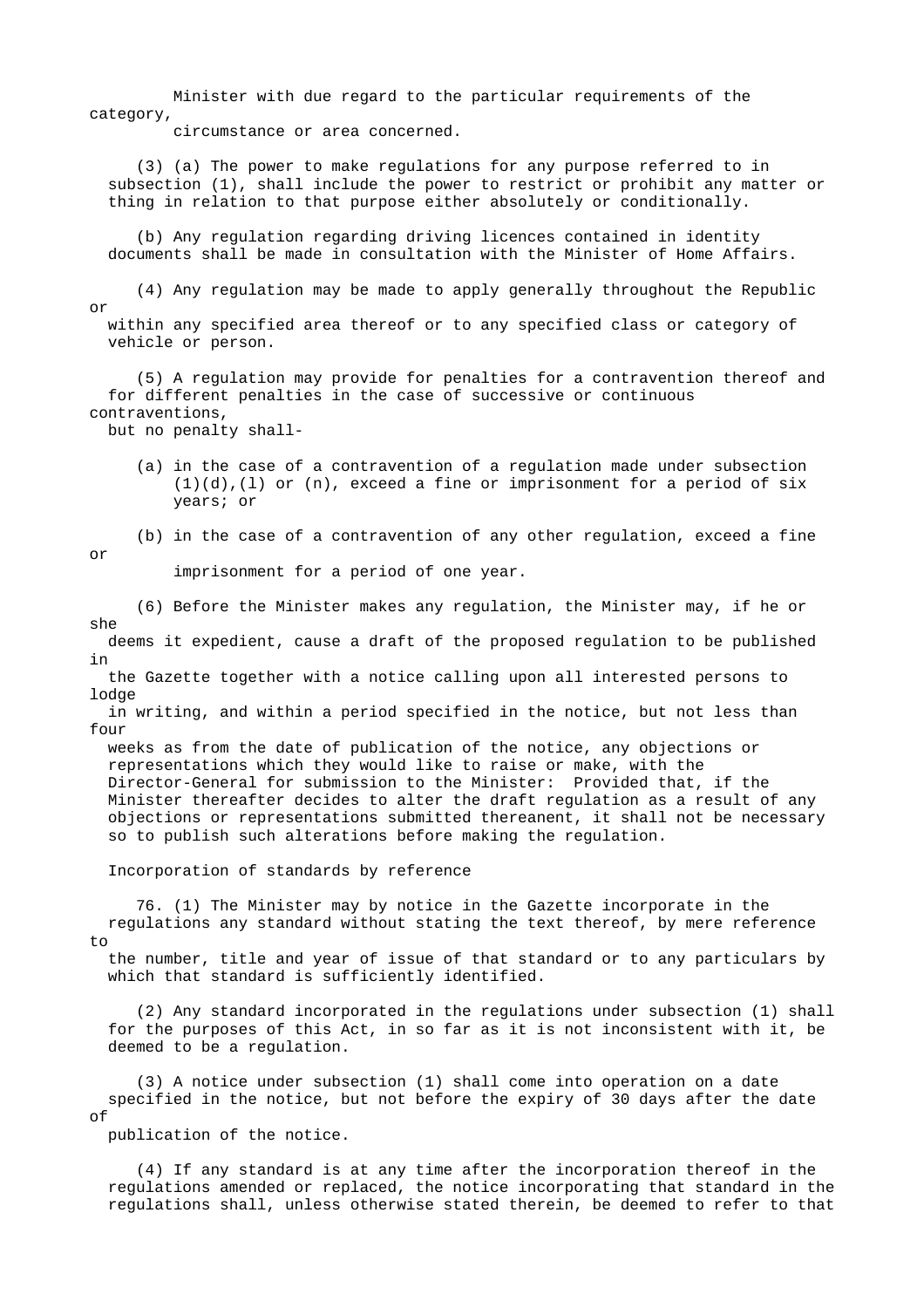standard as so amended or replaced, as the case may be.

 (5) In this section "standard" means any code of practice, compulsory specification, specification, standard or standard method adopted by the SABS, as defined in section 1 of the Standards Act, 1993 (Act No. 29 of 1993).

#### CHAPTER XIV

#### Registers and records

Registers or records to be kept

- 77. (1) The prescribed registers or records shall be kept by-
- (a) a driving licence testing centre;
- (b) a testing station;
- (c) manufacturers, builders and importers;
- (d) a registering authority;
- (e) any clerk or registrar of a court convicting a person of an offence in terms of this Act;
- (f) any provincial administration or local authority;
- (g) the Director-General;
- (h) a department of State; and
- (i) any person determined by the Minister by notice in the Gazette.

 (2) The prescribed particulars shall be recorded in the prescribed manner in

the registers and records contemplated in subsection (1).

 (3) Any institution or person referred to in subsection (1) shall in the prescribed manner and at the prescribed intervals furnish the Minister or any person or body designated by the Minister with the prescribed information recorded in a register or record of such institution or person, and the Minister shall from the information so furnished compile or cause to be compiled such register as he or she may deem fit.

 (4) The Minister may prescribe that any institution or person referred to in subsection (1) shall keep such additional registers or records as he or she may

deem expedient.

Copy of entry in register or record to be prima facie proof

 78. (1) A document purporting to be an extract from, or a copy of, any register or record kept in terms of this Act and purporting to be certified as such, shall in any court and upon all occasions be admissible as evidence and shall be prima facie proof of the truth of the matters stated in such document without the production of the original register or record or any certificate, licence, other document, microfiche, microfilm or computerised record from or of which such extract or copy was made.

 (2) The information contained in a register or record kept for the purposes of this Act shall be furnished to-

(a) a traffic officer or inspector of licences who requires it for the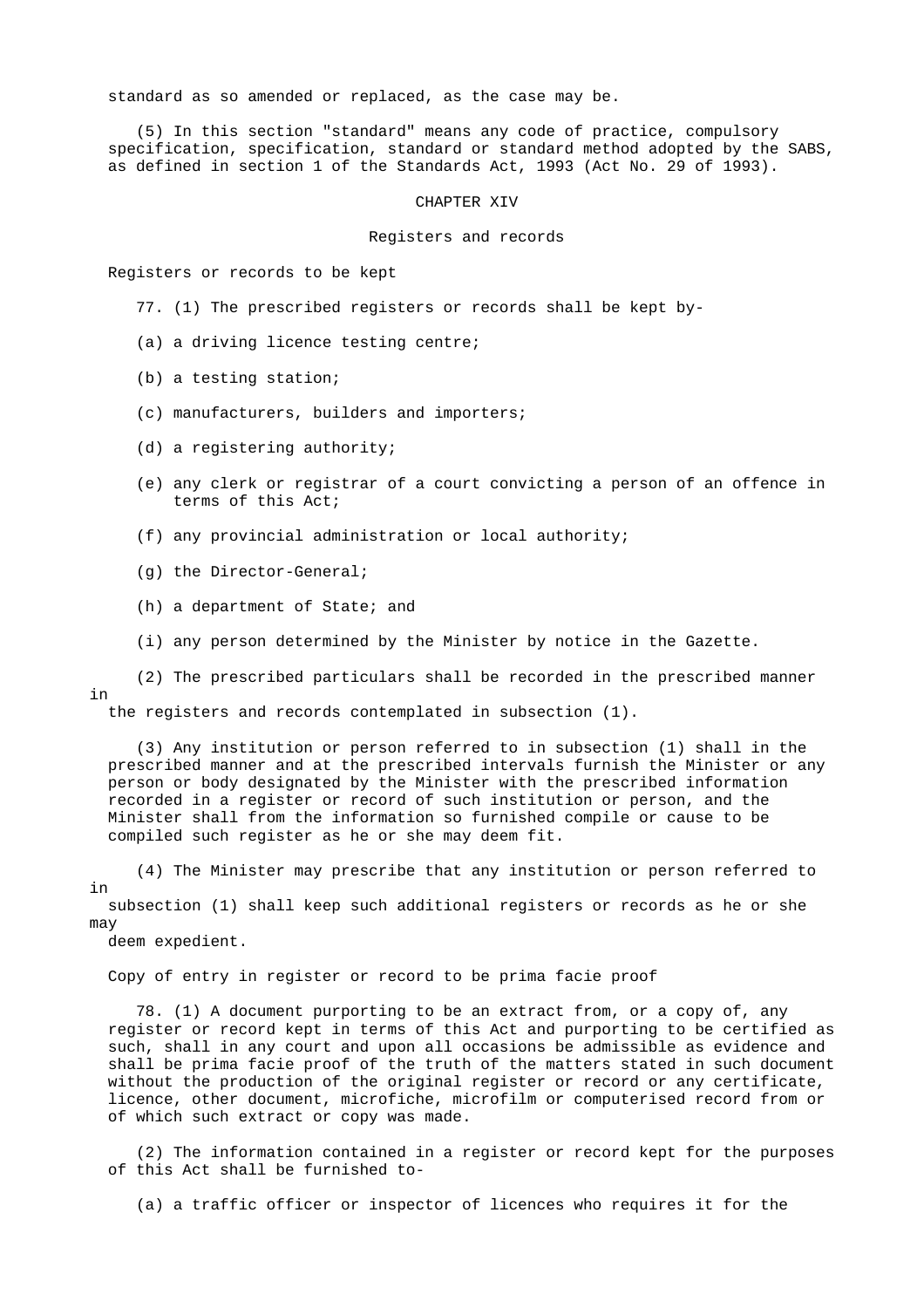carrying out of his or her duties;

- (b) any person authorised thereto by the Minister or the MEC concerned to demand such furnishing;
- (c) any department of State;
- (d) a competent authority in a prescribed territory; and
- (e) a local authority: Provided that the consent of the Minister or any person authorised thereto by him or her shall be obtained before such information is furnished to an authority referred to in paragraph (d).

 (3) Any institution or person keeping a register or record in terms of section 77 shall at the request of any person confirm whether or not certain information corresponds to the information contained in such register or record, if that person on reasonable grounds requires confirmation of such information.

 (4) Any provincial administration keeping a register or record in terms of section 77 shall at the request of any person furnish the information referred to in subsection (3) to that person, if that person on reasonable grounds requires that such information be furnished to him or her.

Cognisance may be taken of information contained in register or record

 79. The Minister or the MEC concerned may, in exercising a discretion or taking a decision in terms of this Act, take cognisance of the information contained in a register or record contemplated in section 77.

CHAPTER XV

### General provisions

Parking for disabled persons

 80. Any disabled person who has been exempted from the laws relating to parking in accordance with the laws of any province, and to whom proof of such exemption has been issued, shall be deemed to be so exempted from the laws applicable in the areas of jurisdiction of all local authorities in the Republic, but only to the extent to which that disabled person is exempted from

 the laws applicable in the area of jurisdiction of the local authority concerned.

Vehicle and load may be exempted from provisions of Act

 81. An MEC may, subject to such conditions and upon payment of such fees or

 charges as he or she may determine, authorise in writing, either generally or specifically, the operation on a public road of a vehicle which does not comply

 with the provisions of this Act or the conveyance on a public road of passengers or any load otherwise than in accordance with the provisions of this

Act.

Inspections for ensuring that provisions of Act are given effect to

 82. (1) The Minister may authorise any person to carry out any inspection which the Minister deems necessary in order to ensure that the provisions of this Act are being complied with.

(2) If the Minister delegates the power conferred upon him or her by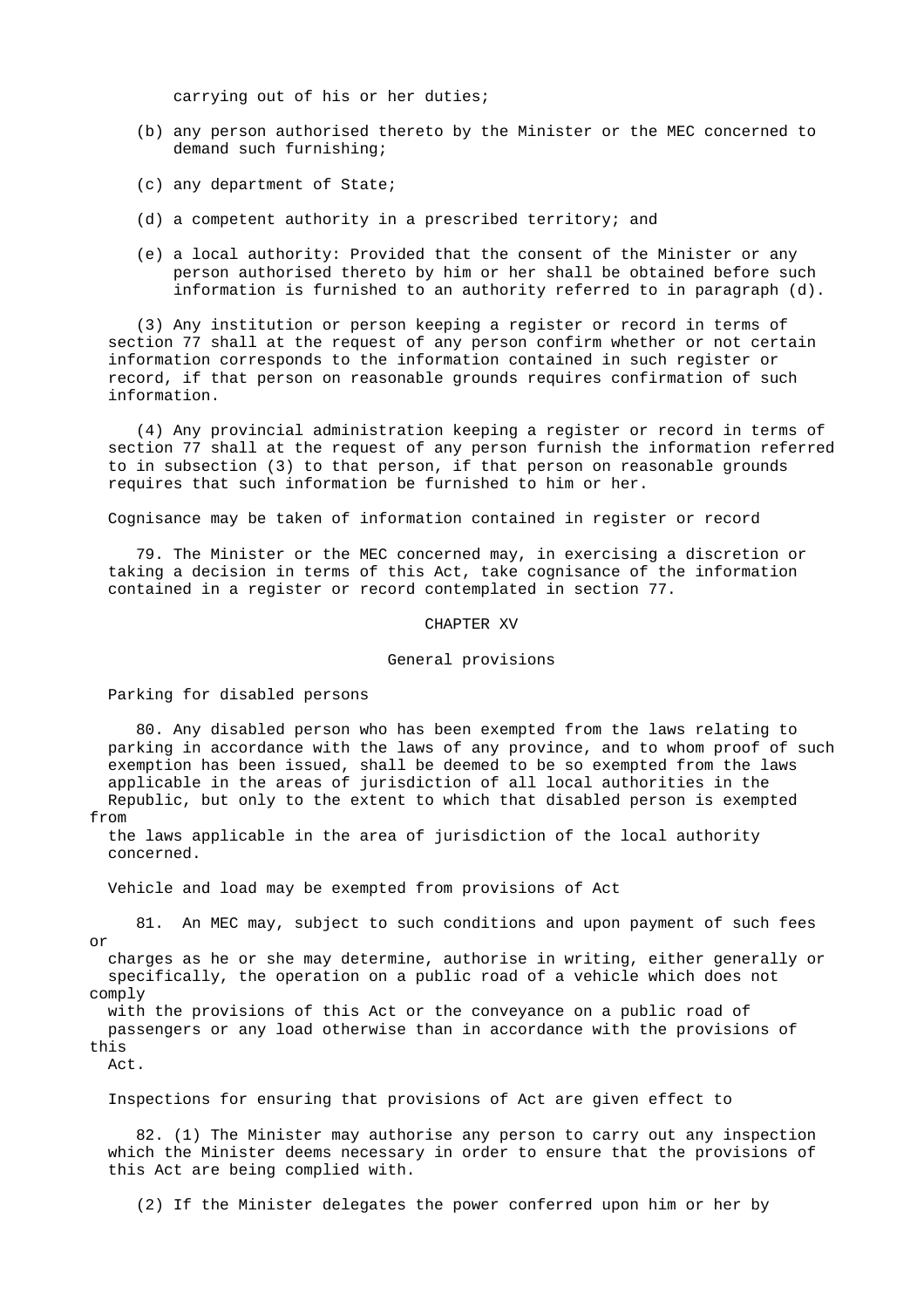subsection (1) to the MEC concerned, that MEC may authorise any person to carry

out the inspection concerned.

 (3) No person shall obstruct or hinder any person in the carrying out of any

inspection contemplated in subsection (1).

Doubt regarding use or classification of vehicle

 83. If, for the purposes of this Act, doubt arises as to the use to which any vehicle is put or the classification of any vehicle, such matter shall be submitted to the Minister for decision.

Variation of prescribed form

 84. The Minister may, in any such circumstances as he or she may deem expedient, authorise a registering or other authority to use, in place of a form prescribed for a particular purpose, a form which varies from such prescribed form, and in respect of such authority such varied form shall be deemed to be the prescribed form for that purpose.

Issue of document as proof of driving licence in special circumstances

 85. (1) Notwithstanding anything to the contrary in this Act contained, the Director-General of Home Affairs or any person authorised thereto by him or her

 may, upon receipt of an application in the prescribed form and upon payment of such fee as that Director-General may determine, issue to any person who is the

 holder of a driving licence which is or was contained in an identity document, a document certifying that such person is the holder of a driving licence and that there is no objection against the issuing of a driving licence to such person in a prescribed territory, provided(a) the said identity document ceased

 to be of force and effect in respect of the applicant for the reason that he or

she has ceased to be a South African citizen;

 or(b) that Director-General or any person authorised to act on his or her behalf, satisfies himself or herself that the said identity document has been lost or, in so far as it relates to the driving licence, that it has been destroyed or defaced or the figures or particulars thereon have become illegible.

 (2) An application referred to in subsection (1), shall be made as prescribed, and the Director-General of Home Affairs or any person authorised to act on his or her behalf shall issue such document in the prescribed manner.

### Signature upon documents

 86. Any person who is unable to sign his or her name shall, whenever his or her signature is required upon any document in terms of this Act, impress in place thereof his or her left thumb print upon the space within which he or she

 would otherwise have been required to sign his or her name, and if his or her left thumb print is not available, he or she shall in place thereof press another of his or her fingerprints, and in such latter event the document so marked shall be endorsed by the officer in whose presence the print was made, identifying the finger used.

Service of notices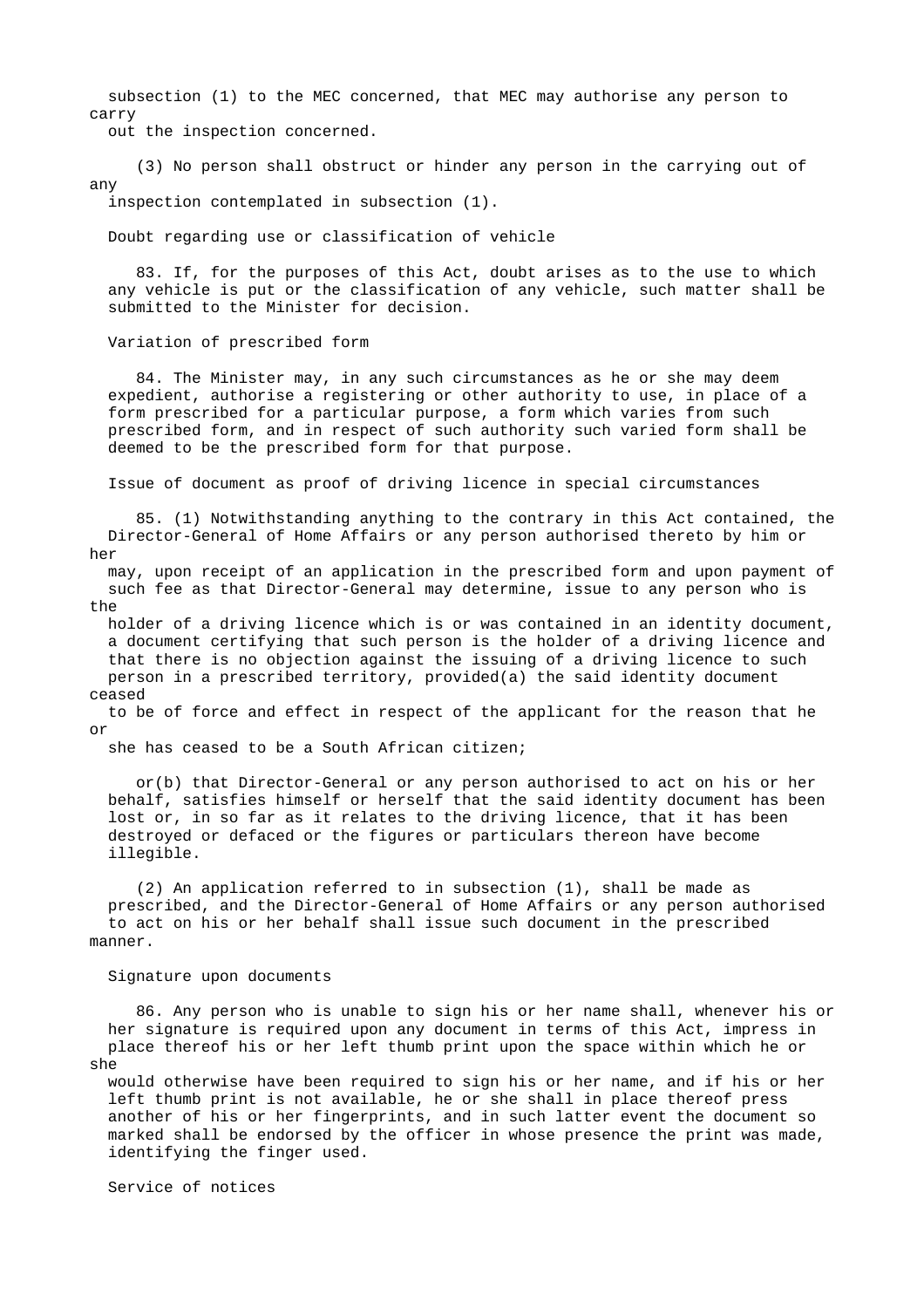87. (1) Whenever in terms of this Act any notice is authorised or required to be served upon or issued to any person, such notice shall either be served personally upon the person to whom it is addressed or be sent to him or her by registered post to his or her last known address: Provided that the address furnished by the holder of a driving licence at the time of his or her application for such licence or recorded against his or her name in a register of driving licences, or the address recorded against the registration of a vehicle in a register of motor vehicles as the address of the owner of such vehicle, shall serve as his or her domicile of summons and execution for all purposes arising from or for the purposes of this Act, for the service of notices, post or process on that person.

 (2) Service by registered post in terms of subsection (1) shall be deemed  $t \circ$  have been effected on the tenth day after the date stamped upon the receipt for

registration issued by the post office which accepted the notice.

 (3) A certificate by the officer who issued the notice referred to in subsection (1), or by a person subordinate to such officer, stating the time, place and manner of issuing such notice, shall be prima facie proof that such notice was duly issued.

## State bound

 88. This Act shall bind the State and any person in the service of the State: Provided that the Minister may, by notice in the Gazette, exempt the State or any department thereof or any such person from any provision of this Act, subject to such conditions as the Minister may determine.

### Offences and penalties

 89. (1) Any person who contravenes or fails to comply with any provision of this Act or with any direction, condition, demand, determination, requirement, term or request thereunder, shall be guilty of an offence.

 (2) Any person convicted of an offence in terms of subsection (1) read with section  $42(1)$  or  $(2)$ ,  $44(1)$ ,  $45(2)$ ,  $46(1)$  or  $65(1)$ ,  $(2)$ ,  $(5)$  or  $(9)$  shall be liable to a fine or to imprisonment for a period not exceeding six years.

 (3) Any person convicted of an offence in terms of subsection (1) read with section  $17(4)$ ,  $18(5)$ ,  $59(4)$ ,  $61(2)$ ,  $66(3)$  or  $68(1)$ ,  $(2)$ ,  $(3)$ ,  $(4)$  or  $(6)$  shall be liable to a fine or to imprisonment for a period not exceeding three years.

 (4) Any person convicted of an offence in terms of subsection (1) read with section 61(1) shall be liable-

- (a) in the case of the death of or serious injury to a person where it is proved that the person convicted has failed to comply with paragraph (a), (b), (c) or (f) of section 61(1), to a fine or to imprisonment for a period not exceeding nine years;
- (b) in the case of damage in respect of any property or animal of another person where it is proved that the person convicted has failed to

comply

with paragraph (a), (d) or (f) of section  $61(1)$ , to a fine or to imprisonment for a period not exceeding three years; or

 (c) where it is proved that he or she has failed to comply with paragraph (e) or (g) of section  $61(1)$ , to a fine or to imprisonment for a period not exceeding one year.

 (5) Any person convicted of an offence in terms of subsection (1) read with section 63(1) shall be liable-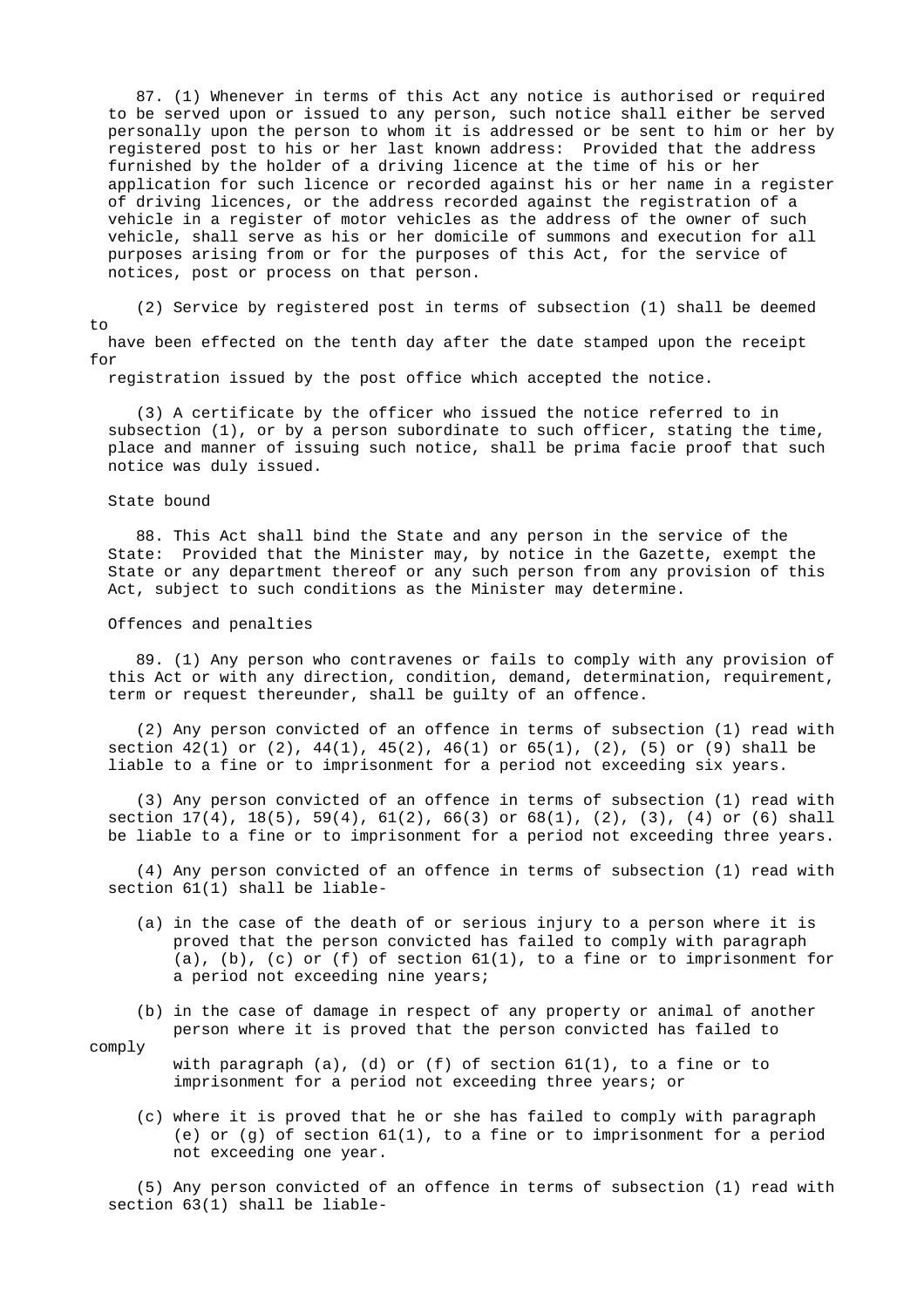- (a) in the case where the court finds that the offence was committed by driving recklessly, to a fine or to imprisonment for a period not exceeding six years; or
- (b) in the case where the court finds that the offence was committed by driving negligently, to a fine or to imprisonment for a period not exceeding three years.

 (6) Any person convicted of an offence in terms of subsection (1) read with any other provision of this Act shall be liable to a fine or to imprisonment for a period not exceeding one year.

 (7) Notwithstanding anything to the contrary in any law contained, a magistrate's court shall be competent to impose any penalty provided for in this Act.

Apportionment of fines

 90. Subject to sections 6 and 8 of the Finance and Financial Adjustments Acts Consolidation Act, 1977 (Act No. 11 of 1977), and section 341(2)(b) of the Criminal Procedure Act, 1977 (Act No. 51 of 1977), all fines imposed or moneys estreated as bail in respect of any offence in terms of this Act shall be paid into the appropriate accounts as determined by the laws of each province.

Delegation by Minister and MEC

91. (1) The Minister may-

 (a) delegate to any other person any power conferred upon him or her by this

Act other than the power conferred by section 75; and

- (b) authorise any other person to perform any duty assigned to the Minister by this Act, and may effect such delegation or grant such authorisation subject to such conditions as he or she may deem fit.
- (2) The MEC concerned may-
- (a) delegate to any other person any power conferred upon him or her by or\$ under this Act; and
- (b) authorise any other person to perform any duty assigned to the MEC by
- or

 under this Act, and may effect such delegation or grant such authorisation subject to such conditions as he or she may deem fit.

 (3) Any delegation effected or authorisation granted under subsection (1) or

 (2) may at any time be withdrawn by the Minister or by the MEC concerned, as the case may be.

Provincial laws

 92. Notwithstanding anything to the contrary in any other law contained, but subject to this Act-

 (a) the right of appeal by any person who is aggrieved by any decision taken in terms of this Act shall be as provided by the laws of the province concerned; and

(b) the fees payable in respect of any application or request made, or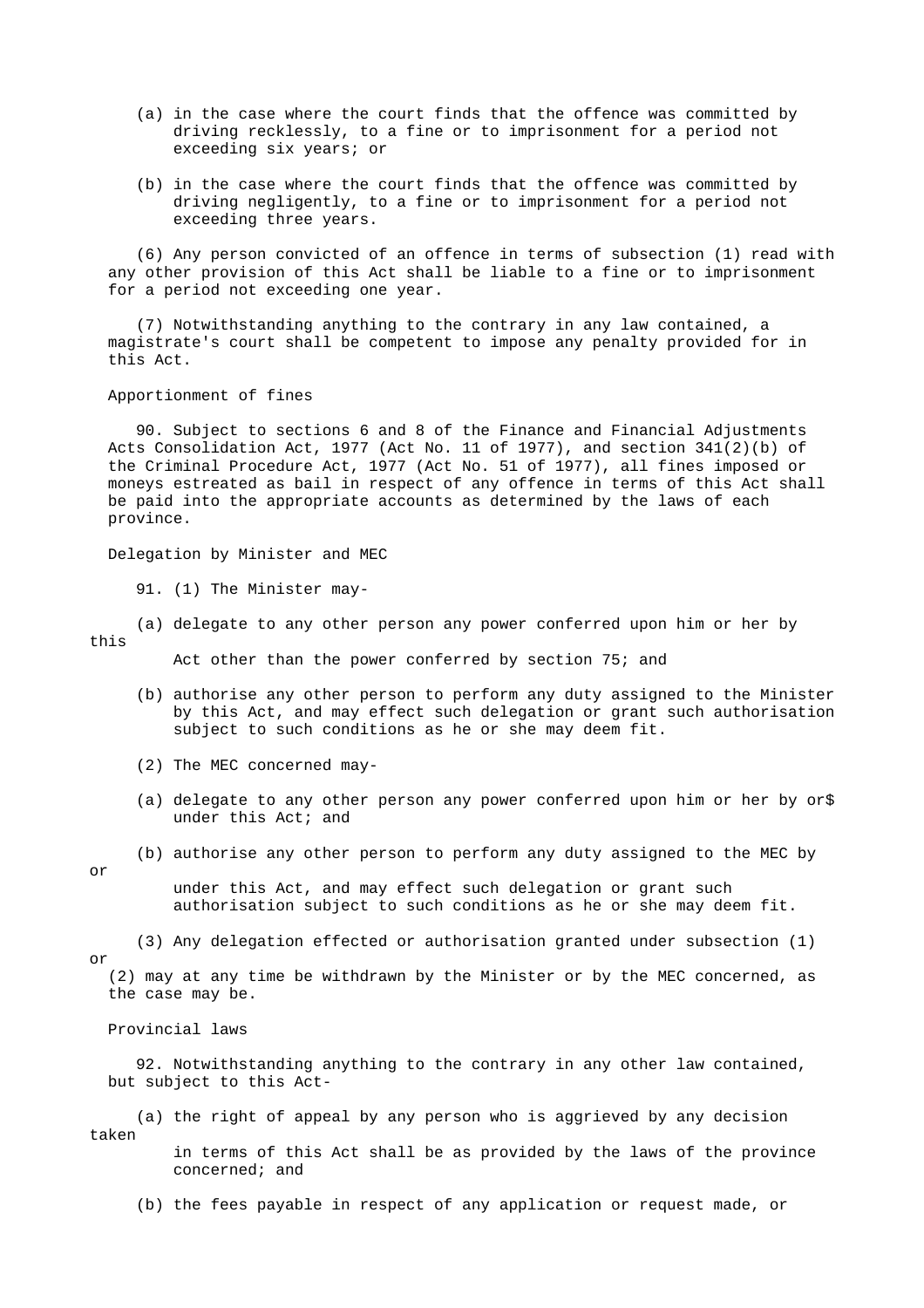document issued in terms of this Act, or any other matter referred to

this Act, shall be as provided by the laws of the province concerned.

Repeal of laws, and savings

 93. (1) Subject to subsections (2) and (3), the laws mentioned in the Schedule are hereby repealed to the extent indicated in the third column thereof.

 (2) Any proclamation, regulation, by-law, notice, order, prohibition, authorisation, appointment, permission, information or document made, issued, imposed, granted, furnished or given and any other action taken in terms of any

 provision of a law repealed by subsection (1) shall be deemed to have been made, issued, imposed, granted, furnished, given or taken in terms of the corresponding provision of this Act (if any).

 (3) Any relevant provision of the Road Traffic Act, 1989 (Act No. 29 of 1989), shall, notwithstanding the provisions of subsection (1), remain in force

 until such time as the corresponding provision of this Act (if any) has been put into operation under section 94(2).

Short title and commencement

 94. (1) This Act shall be called the National Road Traffic Act, 1996, and shall come into operation on a date fixed by the President by proclamation in the Gazette.

 (2) Different dates may be so fixed in respect of different provisions of this Act, and dates so fixed may differ in respect of different-

 (a) persons or goods or categories of persons or goods transported by means of a motor vehicle;

 (b) kinds or classes of motor vehicles used in the transportation of persons

or goods;

(c) persons or categories of persons; or

(d) areas in the Republic.

 (3) More than one of the elements referred to in paragraphs (a) to (d), inclusive, of subsection (2) may be combined for the purposes of that subsection.

#### SCHEDULE

| No. and year of law Short title |                                                           | Extent of repeal                                                      |
|---------------------------------|-----------------------------------------------------------|-----------------------------------------------------------------------|
| Act No. 9 of 1972               | The National Road Safety Act, 1972 Sections 7A, 14 and 26 |                                                                       |
| Act No. 29 of 1989              | The Road Traffic Act, 1989                                | The whole                                                             |
| Act No. 71 of 1991              | The Businesses Act, 1991                                  | Schedule 3 in so far<br>as it refers to the<br>Road Traffic Act, 1989 |
| Act No. 73 of 1991              | The Road Traffic Amendment<br>Act, 1991                   | The whole                                                             |
| Act No. 17 of 1992              | The Road Traffic Amendment                                | The whole                                                             |

in